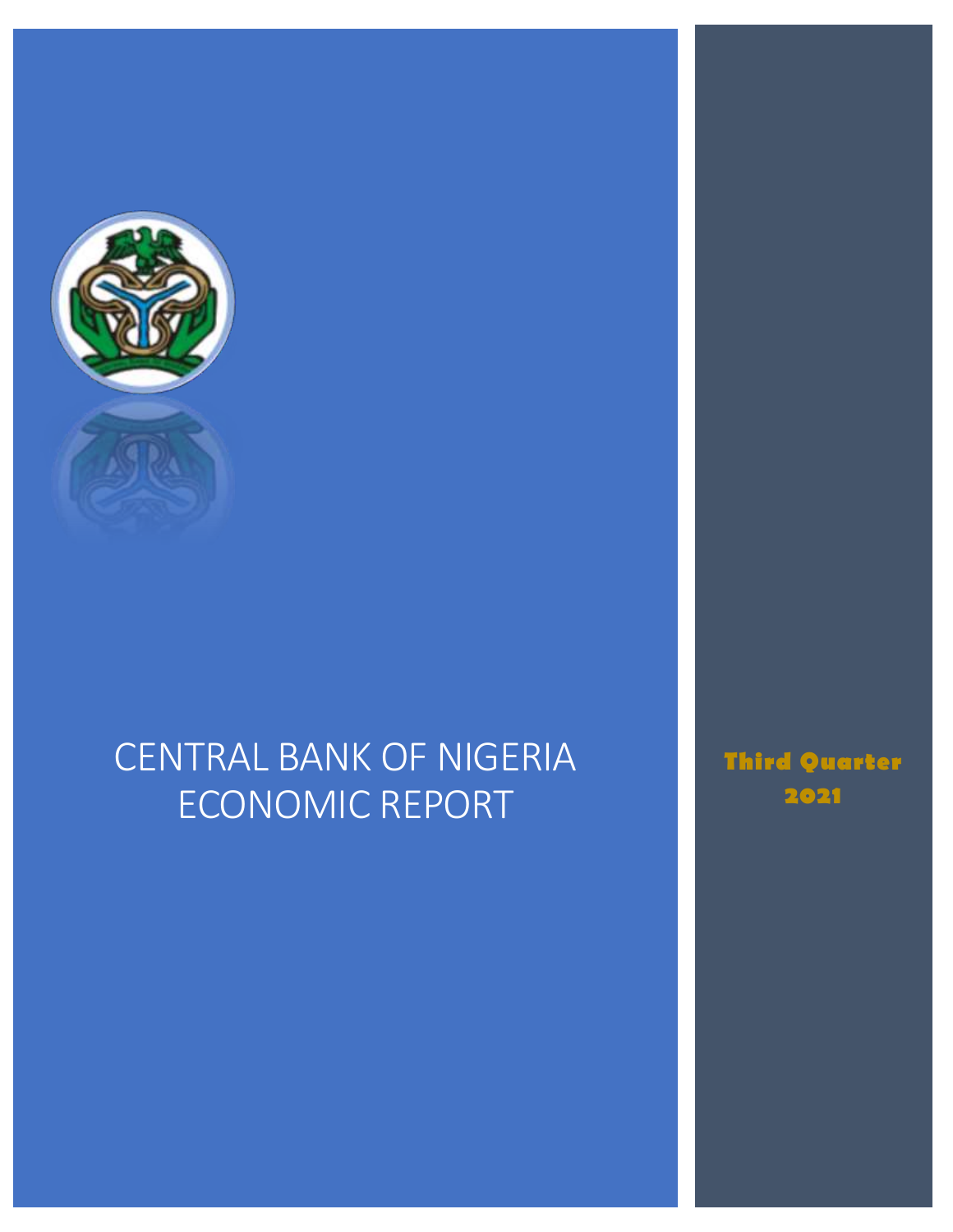# ABOUT THE REPORT

<span id="page-1-0"></span>*The Economic Report of the Central Bank of Nigeria (CBN) is a periodic publication by the Research Department of the Bank. The Report, which is published on a monthly and quarterly basis, provides a review and insights on developments in the real, fiscal, financial and external sectors of the Nigerian economy, as well as developments in the global economy. It also discusses the policy initiatives of the CBN during the review period.* 

*The Report is directed at a wide spectrum of readers, including economists, policymakers, financial analysts in government circles, the private sector, and the general public. Subscription to the Report is available without charge to institutions, corporations, embassies, and development agencies. Individuals can also obtain any issue of the publication from the CBN Website. The Report is also available for free download from the CBN website***:** *[www.cbn.gov.ng](http://www.cbn.gov.ng/) All inquiries on the publication should be addressed to the Director of Research, Central Bank of Nigeria, P.M.B. 187, Garki, Abuja, Nigeria.*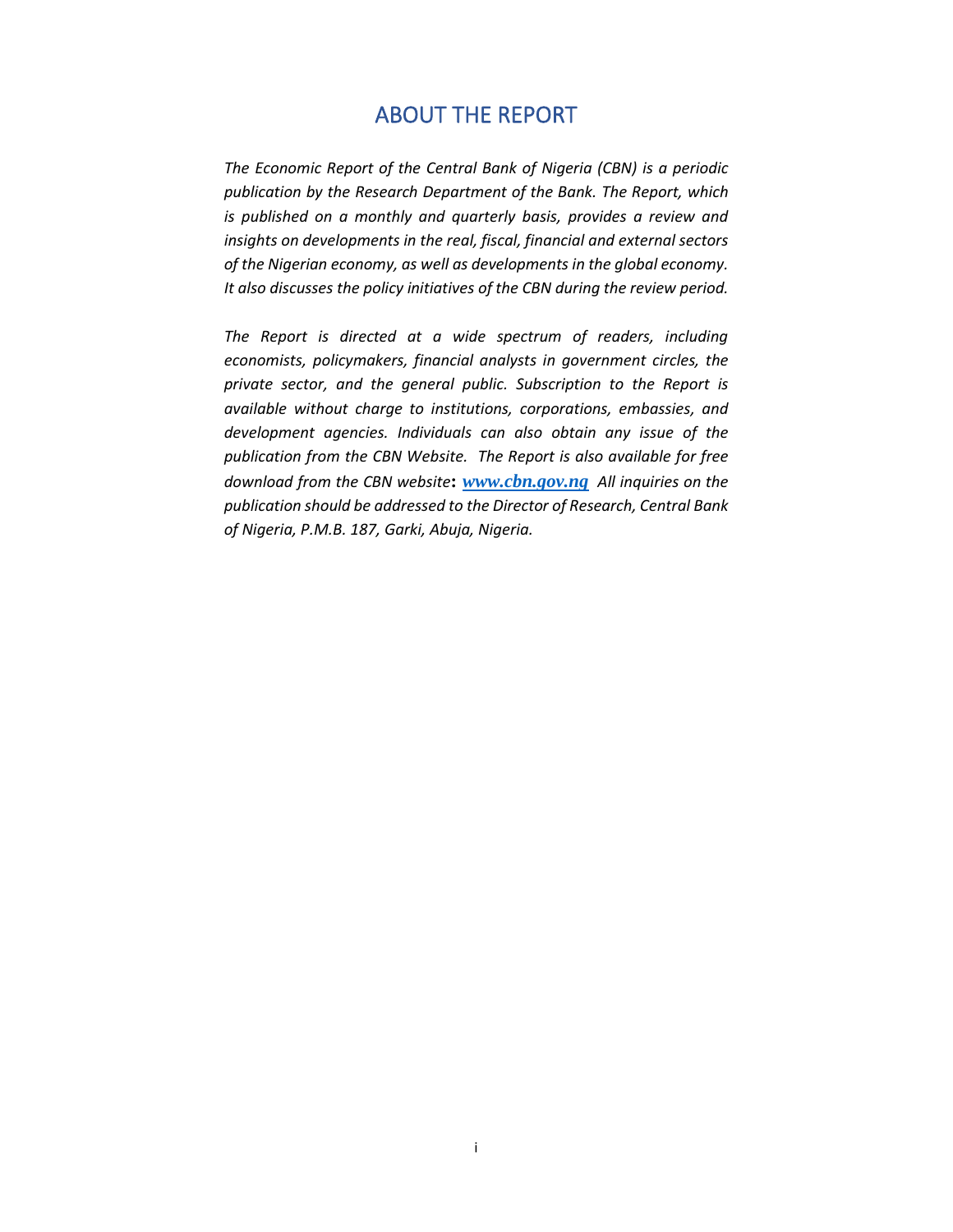| <b>Contents</b>                                       |
|-------------------------------------------------------|
|                                                       |
|                                                       |
|                                                       |
|                                                       |
|                                                       |
|                                                       |
|                                                       |
|                                                       |
|                                                       |
| 2.0                                                   |
|                                                       |
|                                                       |
|                                                       |
|                                                       |
|                                                       |
|                                                       |
|                                                       |
|                                                       |
|                                                       |
|                                                       |
| 2.2.2. Fiscal Operations of the Federal Government 24 |
| $2.3^{\circ}$                                         |
|                                                       |
|                                                       |
|                                                       |
|                                                       |
|                                                       |
|                                                       |
|                                                       |
|                                                       |
|                                                       |
|                                                       |
|                                                       |
| 2.4.6 Foreign Exchange Flows Through the Economy45    |
|                                                       |
|                                                       |
|                                                       |
|                                                       |
|                                                       |

m.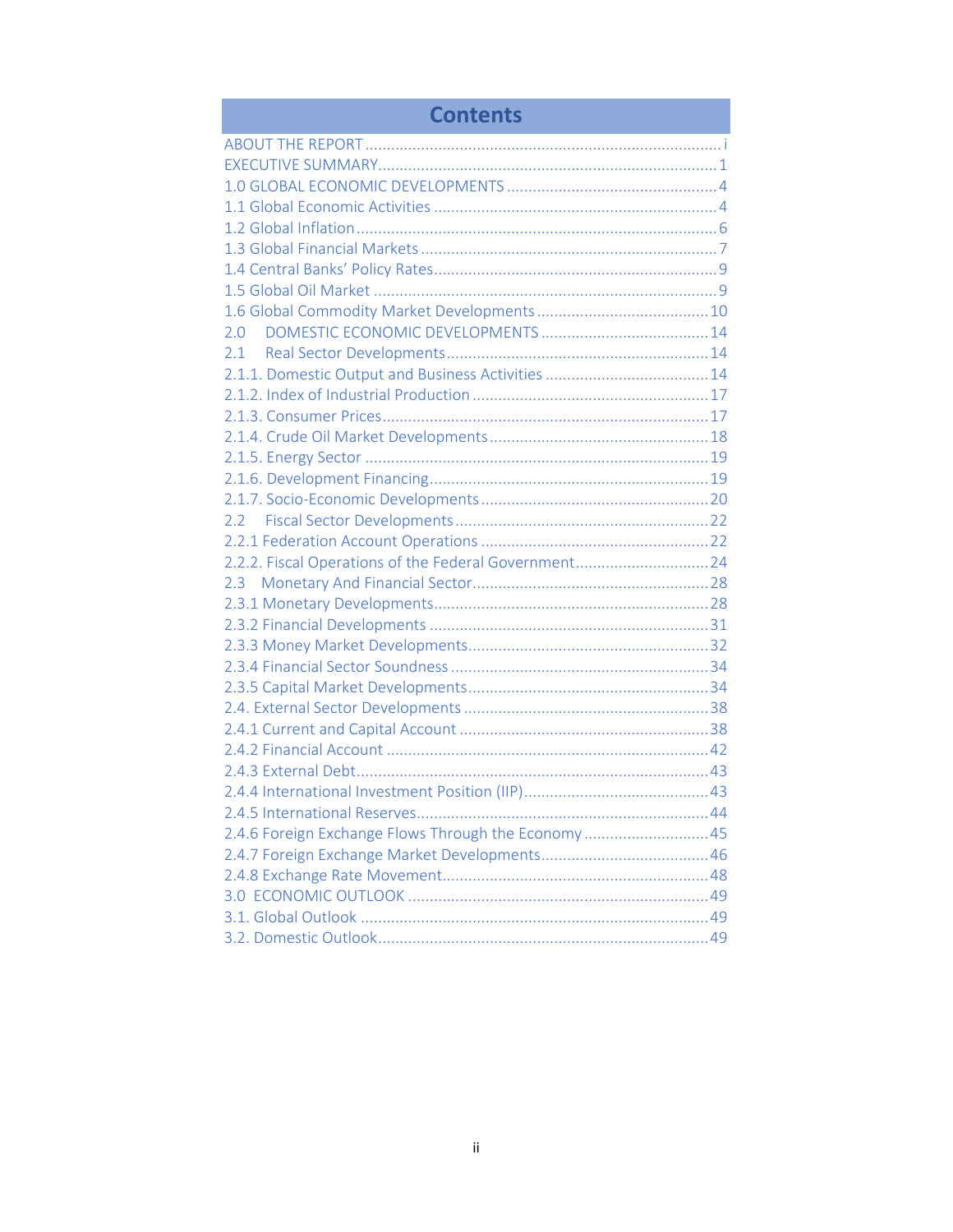# **Tables**

# **Figures**

| Figure 3: Inflation Rates in Selected Countries, Average (per cent) 7     |
|---------------------------------------------------------------------------|
|                                                                           |
| Figure 5: 10-Year Government Bond Yields, 2020Q2 - 2021Q3  8              |
|                                                                           |
| Figure 7: Price Changes in Selected Metals, Third Quarter 2021 (per cent) |
|                                                                           |
| Figure 8: EMEs Currencies' Values to the US Dollar  12                    |
| Figure 9: Real GDP Growth Rate, 2020Q1-2021Q3 15                          |
| Figure 10: Sectoral Growth Rates of Real GDP, 2020Q1-2021Q3 15            |
| Figure 11: Top 21 Sub-sectors with largest Contribution to GDP Growth     |
|                                                                           |
| Figure 12: Bottom Sub-sectors with Least Contribution to GDP Growth       |
|                                                                           |
|                                                                           |
| Figure 13: Headline, Food and Core Inflation (y-o-y) (per cent)18         |
|                                                                           |
| Figure 15: Federal Government Expenditure (N Billion), Third Quarter      |
|                                                                           |
| Figure 16: FGN External and Domestic Debt Composition (# Billion)  26     |
| Figure 17: Composition of External Debt Stock (per cent) 27               |
| Figure 18: Composition of Domestic Debt Stock (per cent) 27               |
|                                                                           |
| Figure 2: Percentage Population fully vaccinated as at September 30,      |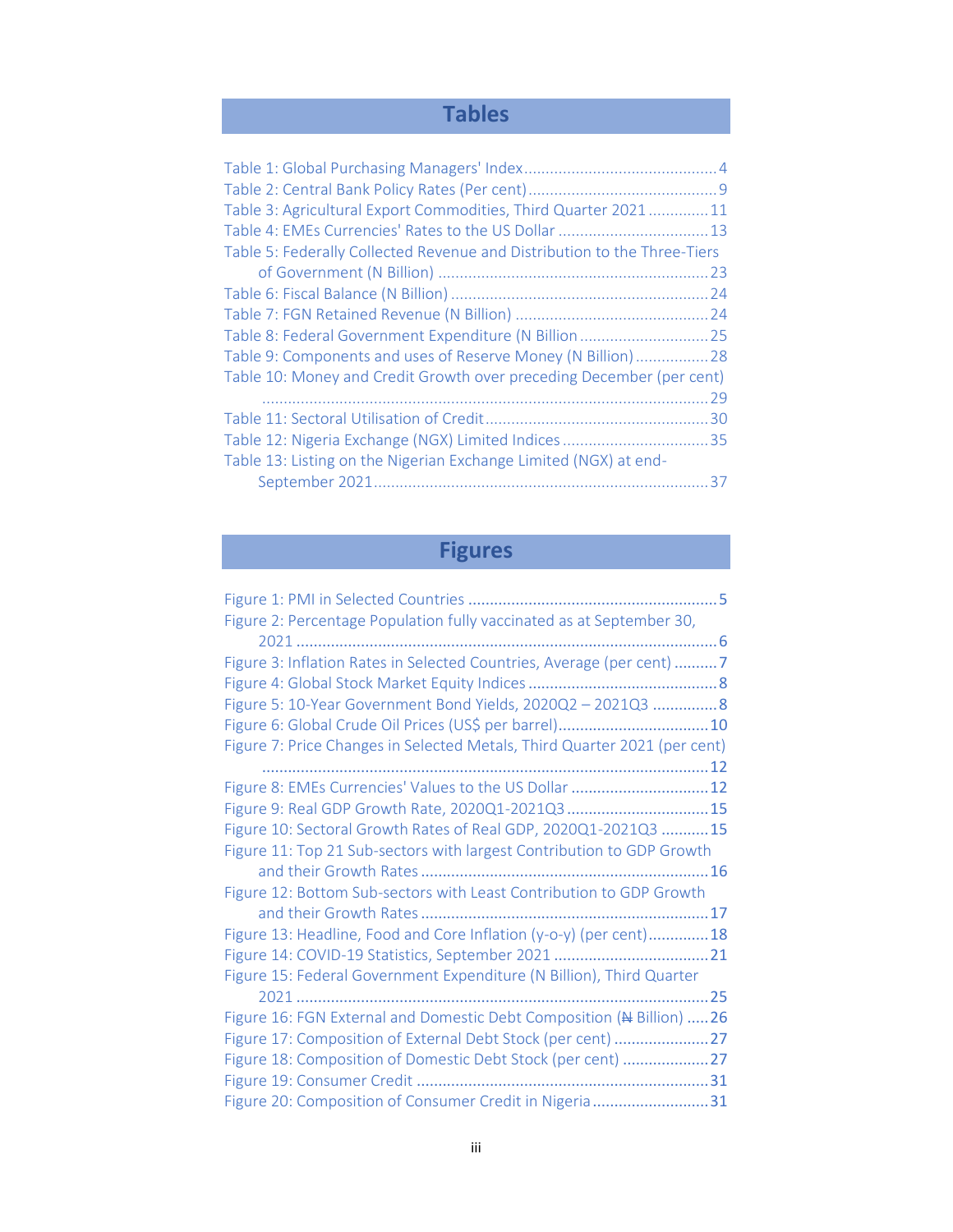|                                                                           | 33 |
|---------------------------------------------------------------------------|----|
| Figure 22: Market Capitalisation and All-Share Index                      | 35 |
| Figure 23: Volume and Value of traded Securities                          | 36 |
| Figure 24: Current Account Balance GDP Ratio (per cent)                   | 39 |
| Figure 25: Share of Service Out-Payments (per cent)  40                   |    |
|                                                                           |    |
|                                                                           |    |
| Figure 28: Secondary Income Balance and Remittances Inflow (US\$          |    |
|                                                                           |    |
| Figure 29: External Reserves and Months of Import Cover (US\$ Billion) 45 |    |
| Figure 30: Foreign Exchange Transactions through the Bank (US\$           |    |
|                                                                           |    |
| Figure 31: Foreign Exchange Sales to Authorised Dealers, Third Quarter    |    |
|                                                                           |    |
| Figure 32: Turnover in the I&E Foreign Exchange Market (US\$ Million). 48 |    |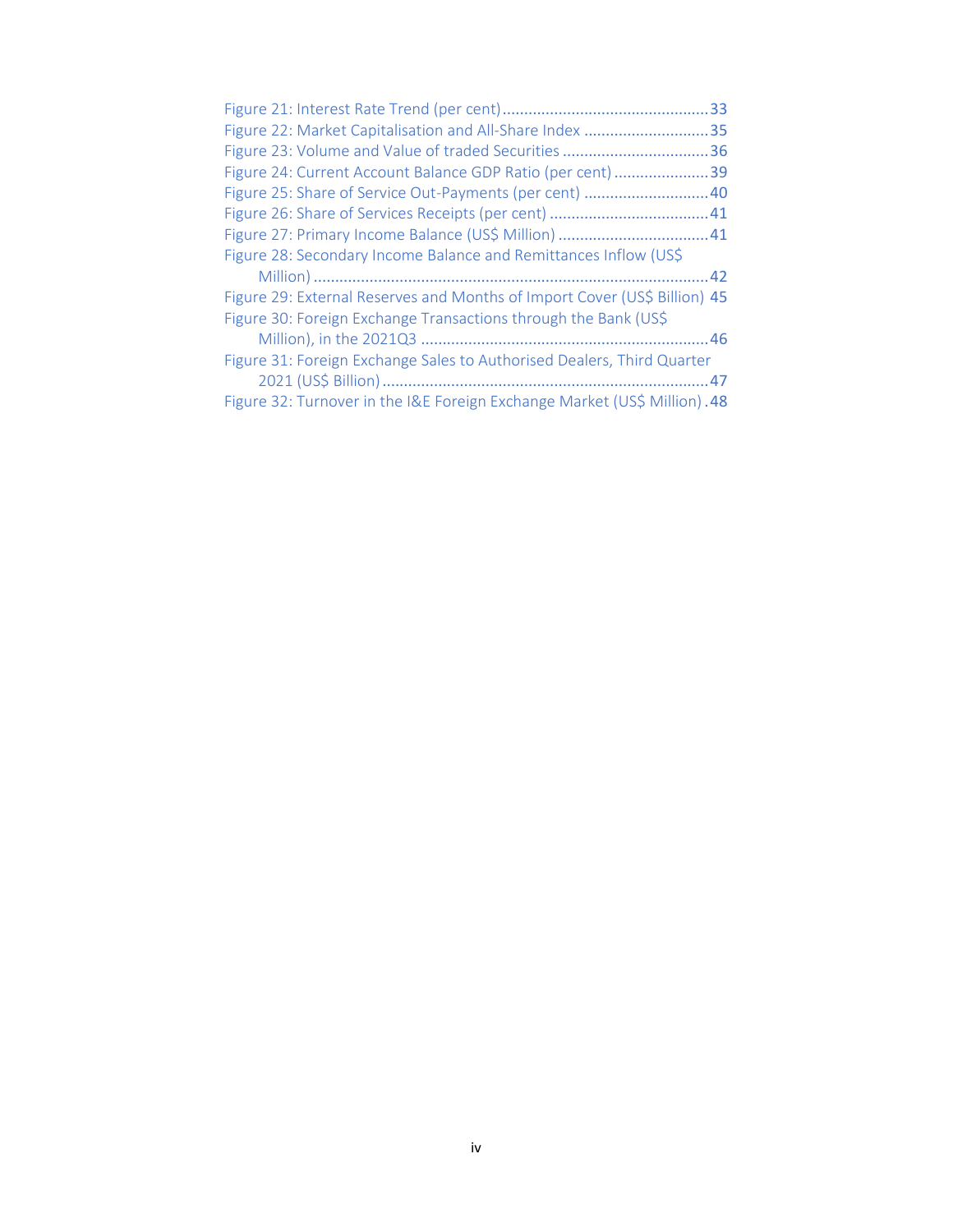### EXECUTIVE SUMMARY

<span id="page-5-0"></span>*Global economic recovery continued in the third quarter of 2021, despite the risks posed by the resurgence of the third wave of COVID-19 pandemic and the emergence of the deadlier Delta variant, though at a slower pace. The sustained recovery reflects a sharp rebound in some major economies, amid unrelenting policy interventions and greater strides in COVID-19 vaccine administration. However, economic activities were dampened by supply chain disruptions across several countries, as reflected in the lower purchasing managers' indices (PMI) reported by some advanced and emerging market and developing economies. Thus, growth prospects remain largely uneven globally, on the back of concerns surrounding the emergence of new COVID-19 variants and vaccine administration. Furthermore, concerns about monetary policy outlook, the weakening capacity of several countries to undertake further fiscal injections, and mounting inflationary pressure underscore the fragility of future growth expectations. Consequently, the International Monetary Fund, World Economic Outlook for October 2021, which revised its forecast for world output growth downwards, to 5.9 per cent from 6.0 per cent, further stressing the risks to growth expectations across the globe.*

I*n the domestic economy, output recovery was sustained in the third quarter of 2021, following improvement in economic activities, supported by the impact of sustained fiscal and monetary stimuli on the economy, as real GDP grew, for the fourth consecutive quarter, by 4.03 per cent (yearon-year). The growth was driven, mainly, by the non-oil sector, which expanded by 5.44 per cent, with the Services and Agriculture sub-sectors contributing 4.01 percentage points and 0.38 percentage points, respectively, to the GDP growth. The improvement was spurred by renewed business confidence, which accompanied the optimism surrounding the continued administration of the COVID-19 vaccines in the country. However, the oil sector contracted by 10.56 per cent during the period, dragging down the overall growth by 0.94 percentage points. The negative contribution of the oil sector was due to lower crude oil output, occasioned by supply disruptions caused by pipeline leakages, fire incidents, and scheduled maintenance on some pipelines.*

I*nflationary pressures moderated in the third quarter of 2021, driven largely by improvement in agricultural output and food supply chain, occasioned by the sustained implementation of the government's agricultural support schemes. Consequently, headline inflation (year-onyear) dropped to 16.63 per cent in the third quarter of 2021, below the 17.75 per cent recorded in the preceding quarter. Furthermore, while food inflation moderated to 19.57 per cent (year-on-year) in the third quarter of 2021, from 21.83 per cent in the preceding one, core inflation, on the other hand, rose to 13.74 per cent, from 13.09 per cent in the preceding quarter. The rise in core inflation was attributed to an increase in the cost of transportation/logistics and lingering security challenges across the country.*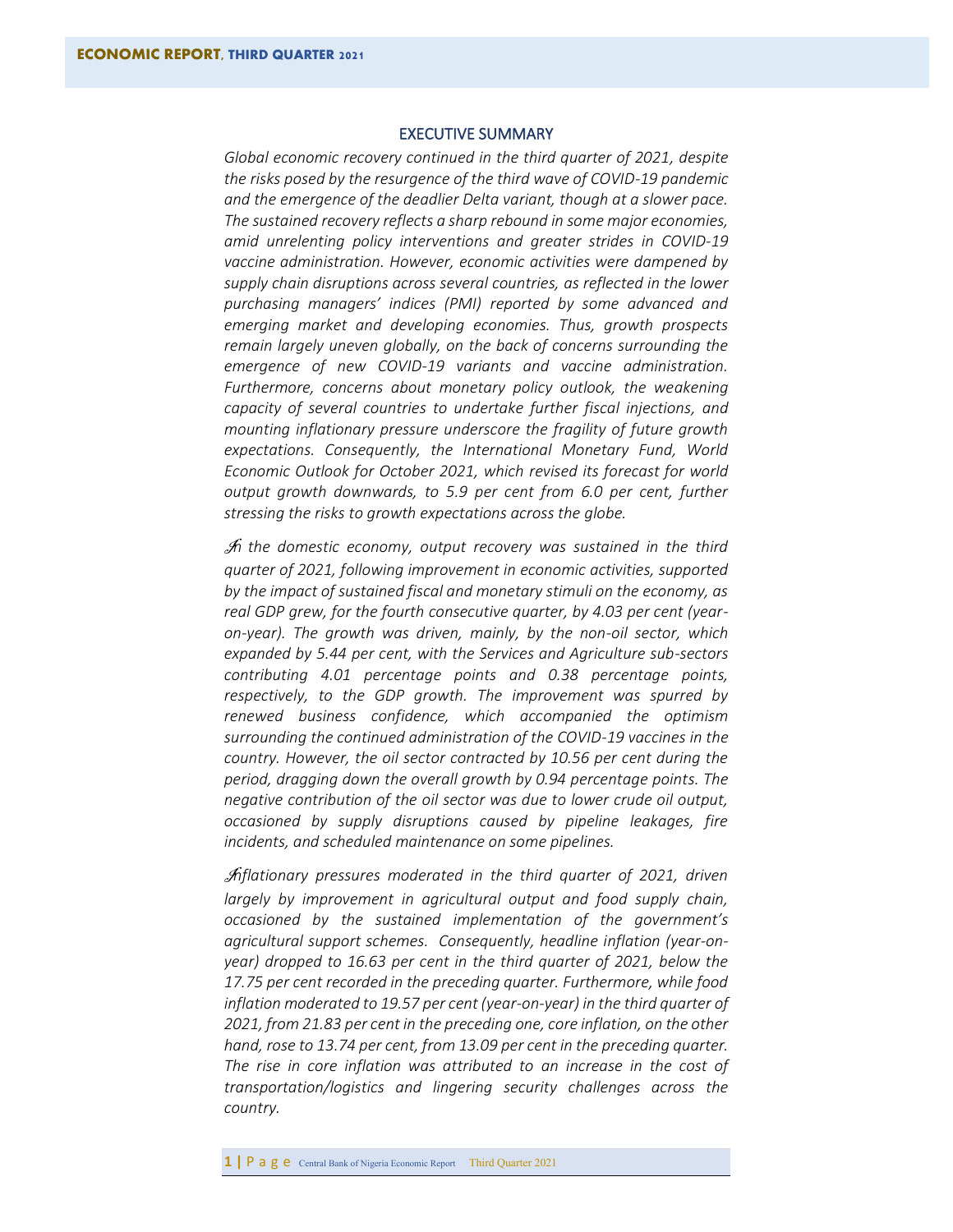F*ederation revenue improved in the third quarter of 2021 due to a sustained uptick in economic activities and crude oil prices. At N2,848.66 billion, it exceeded the level in the second quarter of 2021 by 11.5 per cent but was below the quarterly benchmark of N3,074.15 billion by 7.3 per cent. Non-oil receipts continued to dominate the fiscal space for the fifth consecutive quarter, constituting 59.9 per cent of total revenue, while oil revenue made up the balance of 40.1 per cent, indicating that the initiatives to diversify the revenue base of the government were yielding results. Despite the rise in federation revenue, FGN retained revenue fell short of its target, following low earnings, particularly from independent*  revenue sources. At  $\frac{1}{2}$ 1,114.21 billion, the retained revenue of the FGN *declined by 16.2 per cent and 44.2 per cent, relative to the second quarter of 2021 and the budget benchmark, respectively. This led to an 11.1 per cent expansion in the estimated level of the deficit. Total FGN debt outstanding rose to N33,805.84 billion at end-September 2021, an increase of 7.9 per cent relative to end-June 2021. The development was attributed to the drive to enhance economic recovery, reduce the infrastructural deficit, and fund COVID-19 mitigation programmes. Domestic debt accounted for 53.9 per cent of FGN total debt, while external debt obligations constituted 46.1 per cent.* 

T*he accommodative monetary policy stance of the Bank in the third quarter of 2021 led to continued credit expansion to enhance economic growth, with banking system claims on the domestic economy rising by 10.15 per cent. Accordingly, broad money supply, M3 grew by 4.6 per cent to N40,414.78 billion at the end-September 2021, with an annualised growth of 6.2 per cent, compared with the provisional benchmark growth of 10.0 per cent for the fiscal year 2021. However, narrow money supply M1 fell marginally, as the need for holding cash for transactions by economic agents also reduced. Banking system liquidity improved in the review period, thus, playing a major role in pushing key interest rates downwards. In the review period, the key financial soundness indicators also revealed a stable and resilient financial sector. Activities on the Nigerian Exchange Limited were bullish, owing to positive sentiments arising from investors' expectations of releasing third-quarter earnings reports by quoted companies.*

T*he external sector's performance was impressive during the review period, as pressure on the external account eased, with an overall balance of payments surplus of US\$5.28 billion. The development was driven by the sustained global economic recovery and improved foreign exchange receipts from the International Monetary Fund's SDR allocation and sale of Eurobonds. Specifically, improved trade surplus, lower payments in respect of services, and repatriation of dividends resulted in a higher current account surplus of US\$3.68 billion, from US\$0.35 billion in the second quarter of 2021. The financial account recorded net incurrence of liabilities of US\$2.57 billion, as against acquisition of US\$0.24 billion in the preceding quarter. The external reserves at the end of September 2021 improved to*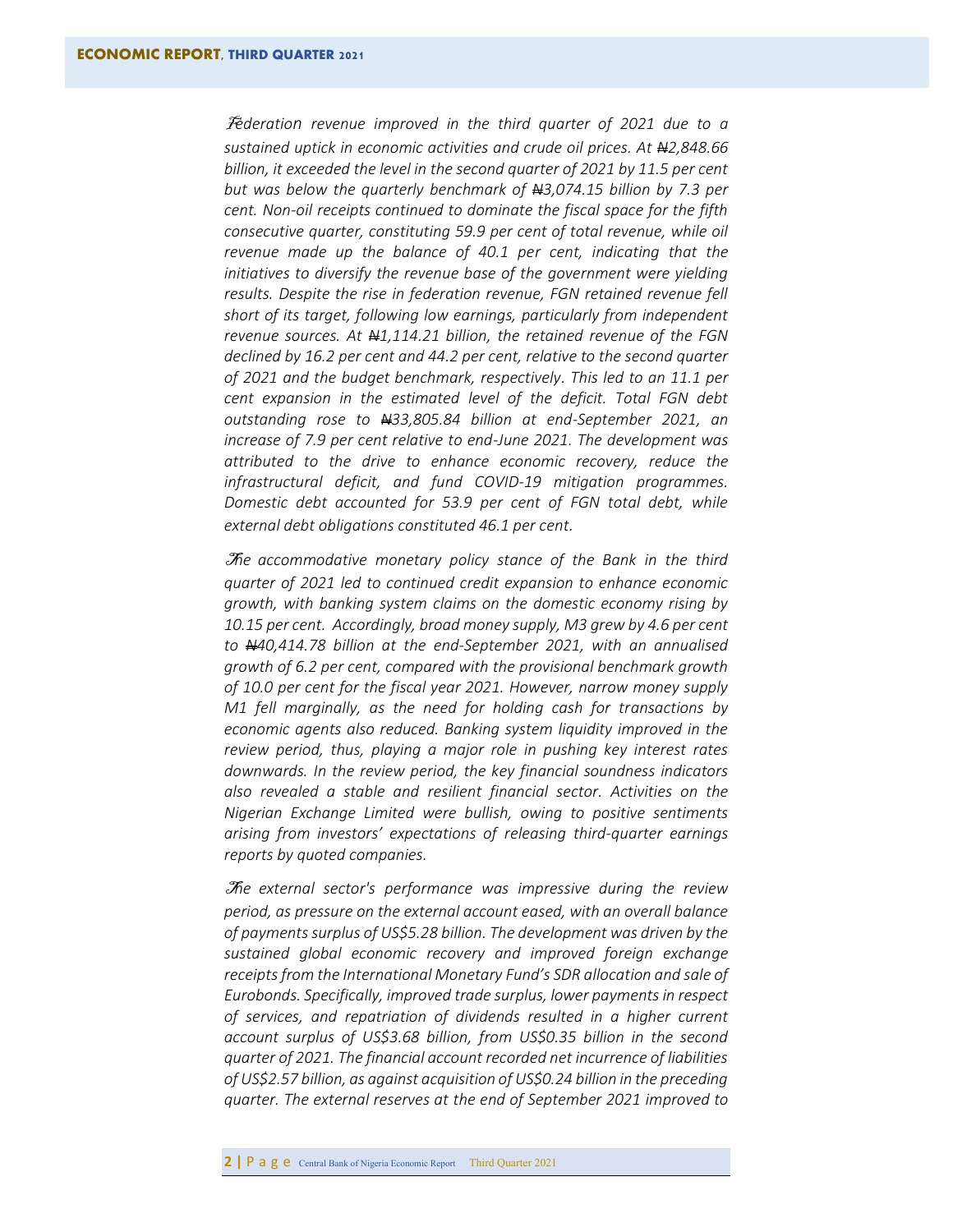*US\$41.57 billion, compared with US\$32.99 billion at the end-June 2021, and could finance 11.5 months of goods only or 8.7 months of goods and services import. At the Foreign exchange market, the average naira exchange rate at the I&E window was relatively stable at ₦411.89/US\$ in the third quarter of 2021.*

T*he Nigerian economy is expected to sustain its positive trajectory in the near-term, predicated on continued oil prices recovery, rebound in manufacturing activities, and intensified administration of COVID-19 vaccines. In addition, the optimistic projection is also supported by the implementation of the Petroleum Industry Act (PIA), which is expected to expand the fiscal space of government in the medium-to-long term; and the launching of the Central Bank Digital Currency (CBDC), eNaira, which is expected to improve cost efficiency on transactions and bolster financial inclusion in the medium-to-long term. However, increased demand during the festive period and food supply disruptions arising from activities of middlemen could likely elevate food prices in the fourth quarter of 2021. Furthermore, fiscal risks associated with the country's elevated debt service-revenue ratio and lingering security challenges could dampen the prospect of improved fiscal space.*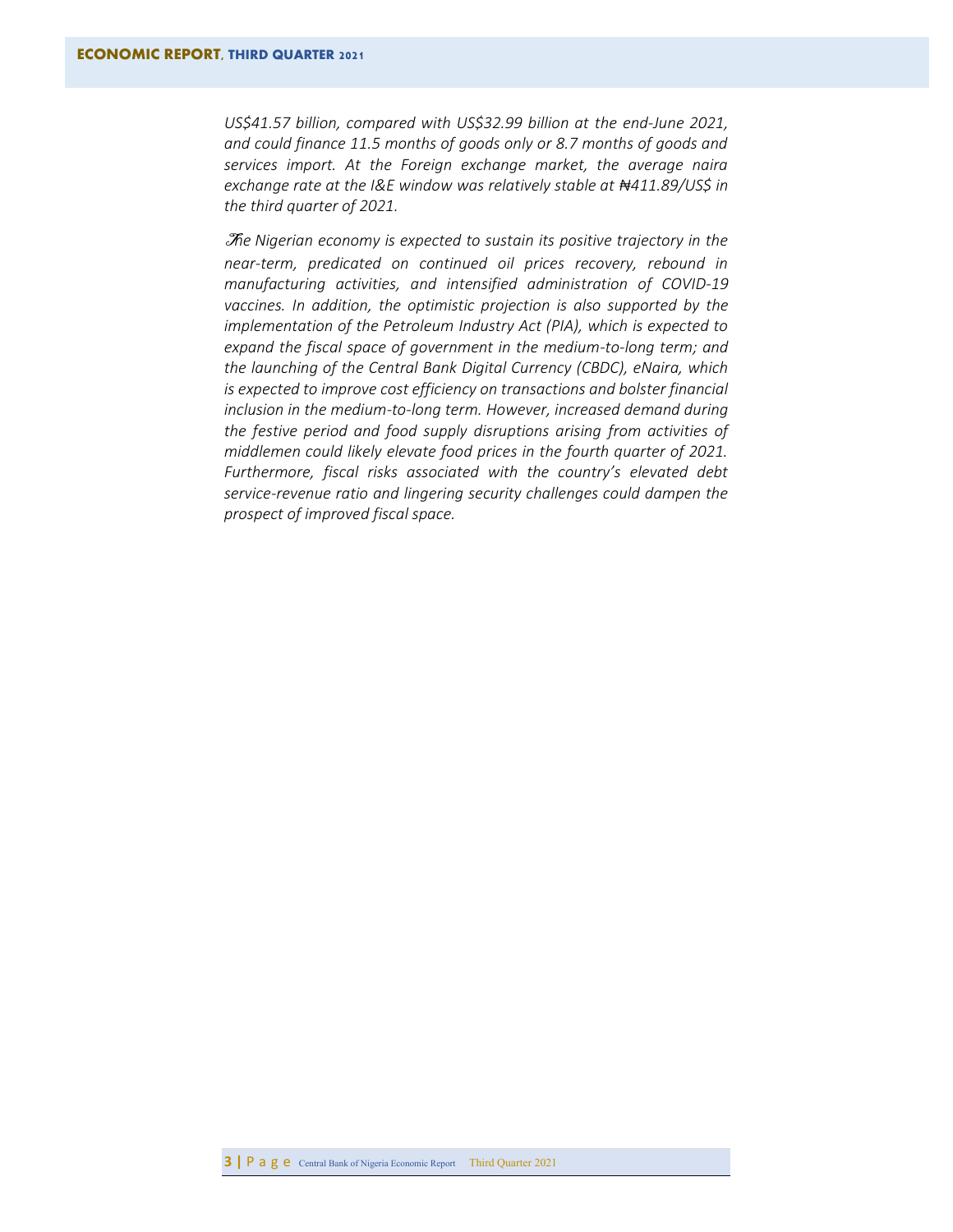#### <span id="page-8-0"></span>1.0 GLOBAL ECONOMIC DEVELOPMENTS

*Global economic recovery continued in the third quarter; however, the intensity of growth moderated across regions. The uptick in global inflation was sustained due to rising consumer demand and recovery in commodity prices. Despite the fragile global recovery, financial markets remained resilient. However, monetary policy shifted slightly towards hawkish, though at a slower momentum, particularly in Advanced Economies (AEs). However, policy interest rates remained unchanged during the review period. Crude oil prices rose marginally in the third quarter on the back of renewed expectations of higher global demand for crude oil, following the rise in COVID-19 vaccination rates.*

# <span id="page-8-1"></span>1.1 Global Economic Activities

*Global economic recovery continued in the third quarter of 2021; nonetheless, the intensity of growth moderated.* The global economy sustained its growth despite the visible risks posed by the resurgence of the third wave of COVID-19 pandemic and the emergence of the deadlier Delta variant. The sustained recovery reflects a sharp rebound in some major economies amid unrelenting policy interventions and greater strides in COVID-19 vaccine administration. Nonetheless, economic activities were dampened by supply chain disruptions across several countries, following the outbreak of the third wave of the COVID-19 pandemic. The moderation in economic activities was also reflected in the lower purchasing managers' indices reported by some advanced economies.

#### <span id="page-8-2"></span>Table 1: Global Purchasing Managers' Index

|                              | 202101. | 2021Q2 | 2021Q3 |
|------------------------------|---------|--------|--------|
| Composite                    | 53.43   | 57.13  | 53.77  |
| Manufacturing                | 54.17   | 55.77  | 54.53  |
| Services (Business Activity) | 53.03   | 57.90  | 54.17  |

*Growth prospects remain largely uneven globally, on the back of concerns* 

Source: JP Morgan, IHS Markit

*Advanced Economies* 

*surrounding the emergence of new COVID-19 variants and vaccine administration.* Recovery in AEs was sustained in the third quarter of 2021, albeit at a slower pace, as the emergence of the more transmissible Delta variant slowed down the expected full return to normalcy. Notably, risks to the economic prospects of several AEs heightened on account of the prolonged disruption to global supply chains, which followed the outbreak of the third wave of the pandemic. The Purchasing Manager Indices (PMI) of several AEs dipped in the third quarter of 2021, though it remained above the benchmark, signifying moderation in economic activities. Apart from the US, there was moderation in the PMIs of several advanced

*Global Economic Conditions*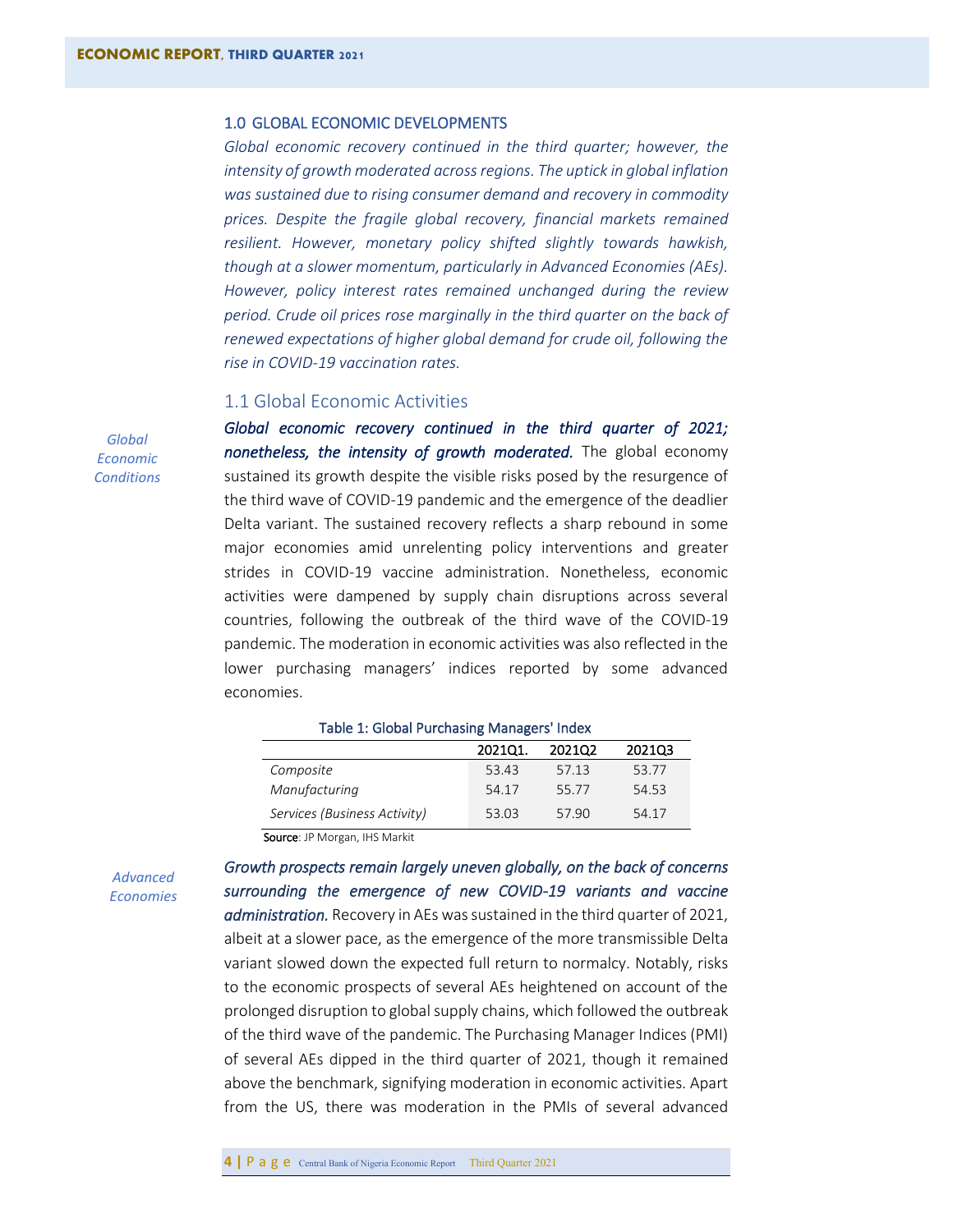economies in the third quarter, compared with the second quarter. In the UK, the manufacturing PMI declined to 59.27 index points average in the third quarter, from an average of 63.47 index points in the preceding quarter while Germany, Italy and Japan recorded a decline to an average of 62.30 index points, 60.30 index points and 52.40 index points respectively, compared with 65.23 index points, 61.73 index points and 53.00 index points in the second quarter. In its WEO Report for October $1$ 2021, the IMF revised its growth outlook for the AEs to 5.2 per cent, which is 0.4 per cent lower than the 5.6 per cent projection in its July 2021 report.

*The disparities in vaccine administration and lower capacity to undertake policy support have continued to dampen the growth prospects of EMDEs.*

Essentially, a large proportion of the population of EMDEs remains unvaccinated on account of limited access to vaccines and, in some cases, vaccine hesitancy. This has continued to weaken the expected return to the pre-pandemic pace of economic activity. In addition, tighter financing conditions and narrowing fiscal space, coupled with other pre-existing macroeconomic challenges, have continued to constrain economic recovery. Specifically, China's manufacturing PMI contracted to an average of 49.83 index points in the third quarter, from 51.73 index points, as the country resumed containment measures against the rising cases of the Delta strain. Economic activities in South Africa slowed with average manufacturing PMI in the third quarter of 2021, at 52.73 index points, compared with 57.13 index points in the preceding quarter. India recorded further expansion in overall business conditions amidst easing lockdown measures as manufacturing PMI increased to an average of 53.77 index points from 51.47 index points in the second quarter of 2021.



#### <span id="page-9-0"></span>Figure 1: PMI in Selected Countries

*Emerging and Developing Economies* 

Source: Trading Economics/Various Country Websites, CBN Staff compilation. Note: US, UK, CHN, IND, GM, IT, JP, SA and NG represent United States, United Kingdom, China, India, Germany, Japan, South Africa and Nigeria, respectively.

 $1$  Note: The estimates and projections provided in the IMF WEO October 2021, are based on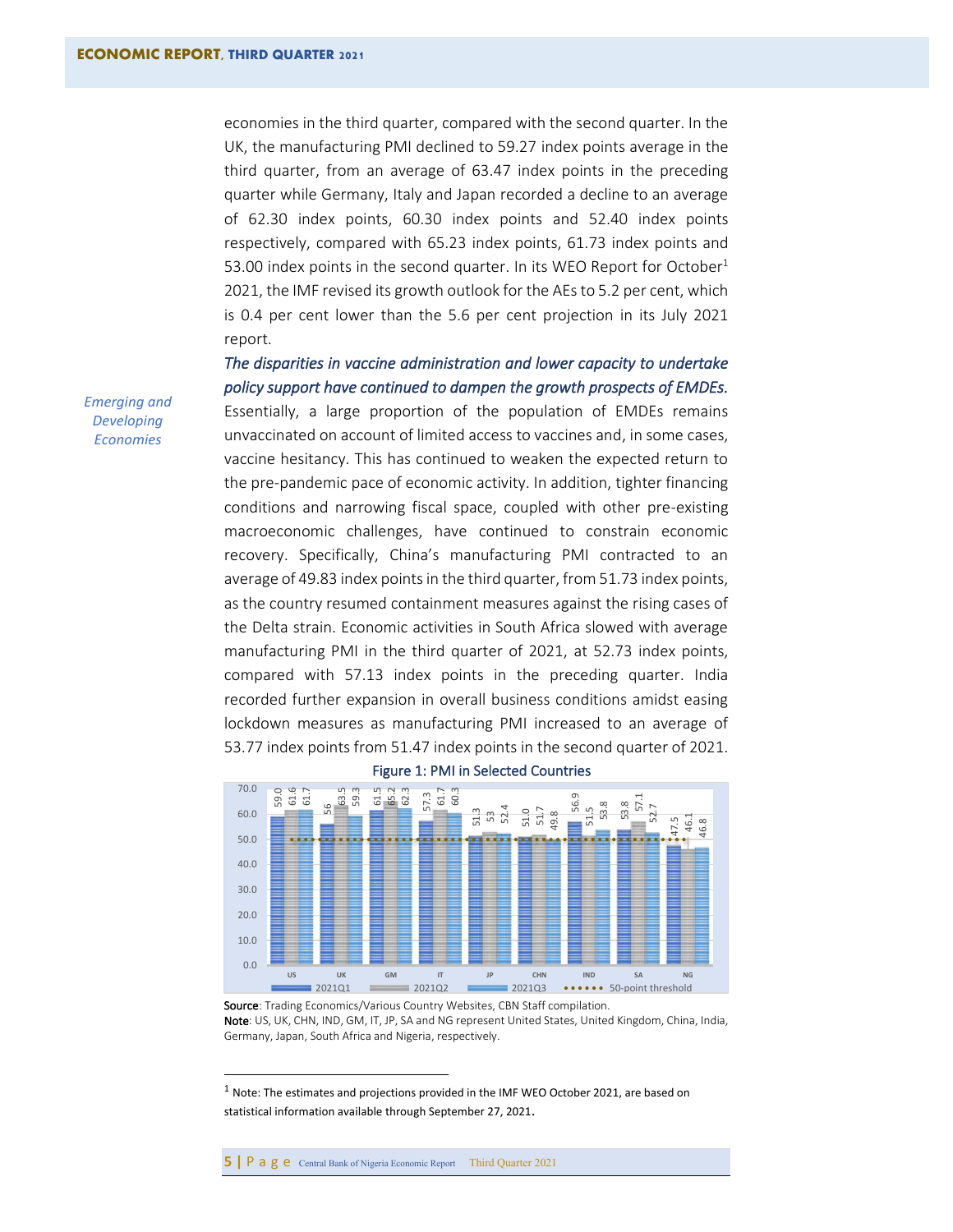

<span id="page-10-1"></span>

Source: Johns Hopkins Corona virus Resource Centre, CBN Compilation.

# <span id="page-10-0"></span>1.2 Global Inflation

*Global Inflation* *Global inflation sustained its uptick in the third quarter of 2021 due to rising consumer demand and recovery in commodity prices.* Headline inflation in most AEs remained above their central banks' targets, reflecting stronger aggregate demand, rising input costs from supply bottlenecks, as well as higher commodity prices. Specifically, headline inflation in the US rose to 5.34 per cent in the third quarter of 2021, relative to 4.85 per cent in the second quarter of 2021. The uptick in inflation is attributed to stronger demand, continued supply constraints and base effects from the previous year. Also, the UK's inflation rose to 2.70 per cent in the third quarter of 2021, from 2.10 per cent in the preceding quarter, due, in part, to rising restaurant and cafe prices and low base effects. Similarly, Germany's inflation rate rose to 3.90 per cent in the third quarter of 2021, from 2.29 per cent in the preceding quarter, following rising input costs and demand.

In contrast, inflationary pressures in developing and emerging economies decreased marginally in the third quarter of 2021. Inflation decelerated in China, as consumer prices fell to 1.0 per cent in the third quarter of 2021, from 1.27 per cent in the preceding quarter, due to a decline in the cost of food, transportation and communication. In India, inflation fell to 4.82 per cent in the third quarter of 2021, from 5.33 per cent in the preceding quarter, owing to a sharp decline in the cost of food and a slower rise in energy prices. Similarly, inflation moderated in South Africa as it remains unchanged at 4.93 per cent in the third quarter of 2021, from the level in the preceding quarter, due to lower costs of transport, food, and nonalcoholic beverages.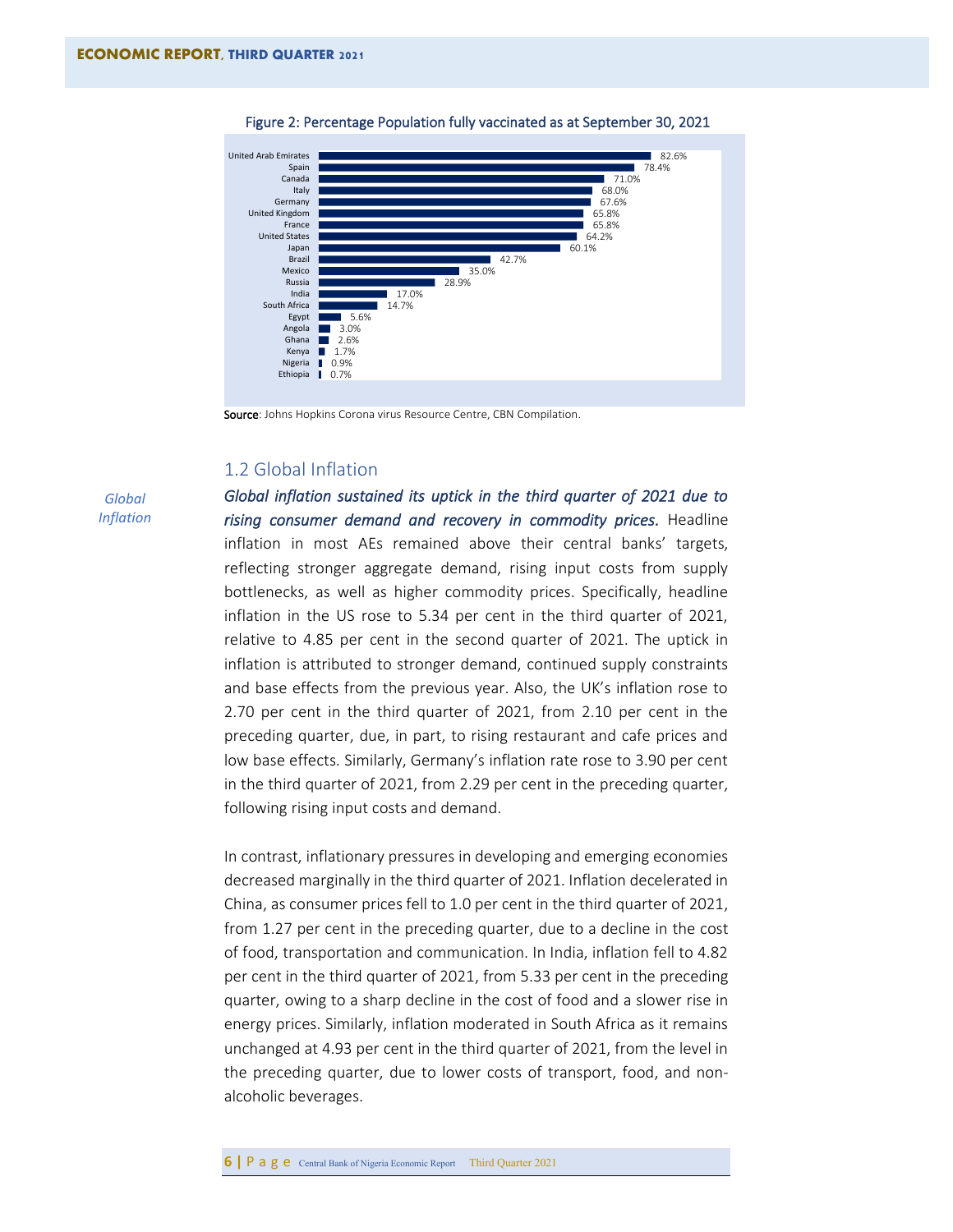

<span id="page-11-1"></span>Figure 3: Inflation Rates in Selected Countries, Average (per cent)

Source: Organisation for Economic Cooperation and Development (OECD) Note: US, UK, CHN, CDN, FRN, IND, IN, GM, IT, JP, MEX, TUR SA represent United States, United Kingdom, China, Canada, France, India, Indonesia, Germany, Italy, Japan, Mexico, Turkey, South Africa, respectively.

# <span id="page-11-0"></span>1.3 Global Financial Markets

*The global financial markets remained resilient in the third quarter of 2021, reflecting sustained global recovery at a slower momentum.* Major equity indices in AEs generally closed higher, based on improved economic prospects, ongoing vaccine administration, and fiscal stimuli that boosted investors' confidence. The positive development was moderated by the slower pace of growth and elevated inflation levels, which negatively impacted investors' sentiments towards the end of the quarter*.* 

The S&P 500 and NASDAQ closed higher at 0.23 per cent and 0.92 per cent, respectively, relative to their levels as of end-June 2021. Similarly, the NIKKEI225 closed at 2.29 per cent in the third quarter. The slower momentum recorded in the equities was driven by double-digit drops in large technology stocks, arising from the Fed's plans to slow its purchases of government-backed bonds. Furthermore, Washington gridlock and debt ceiling showdown in US, and instability in China's real estate contributed to the slide in stock performance. Nathan Contains and Salt Articles in the still of the still of the state of the state of the state of the state of the state of the state of the state of the state of the state of the state of the state of the state of the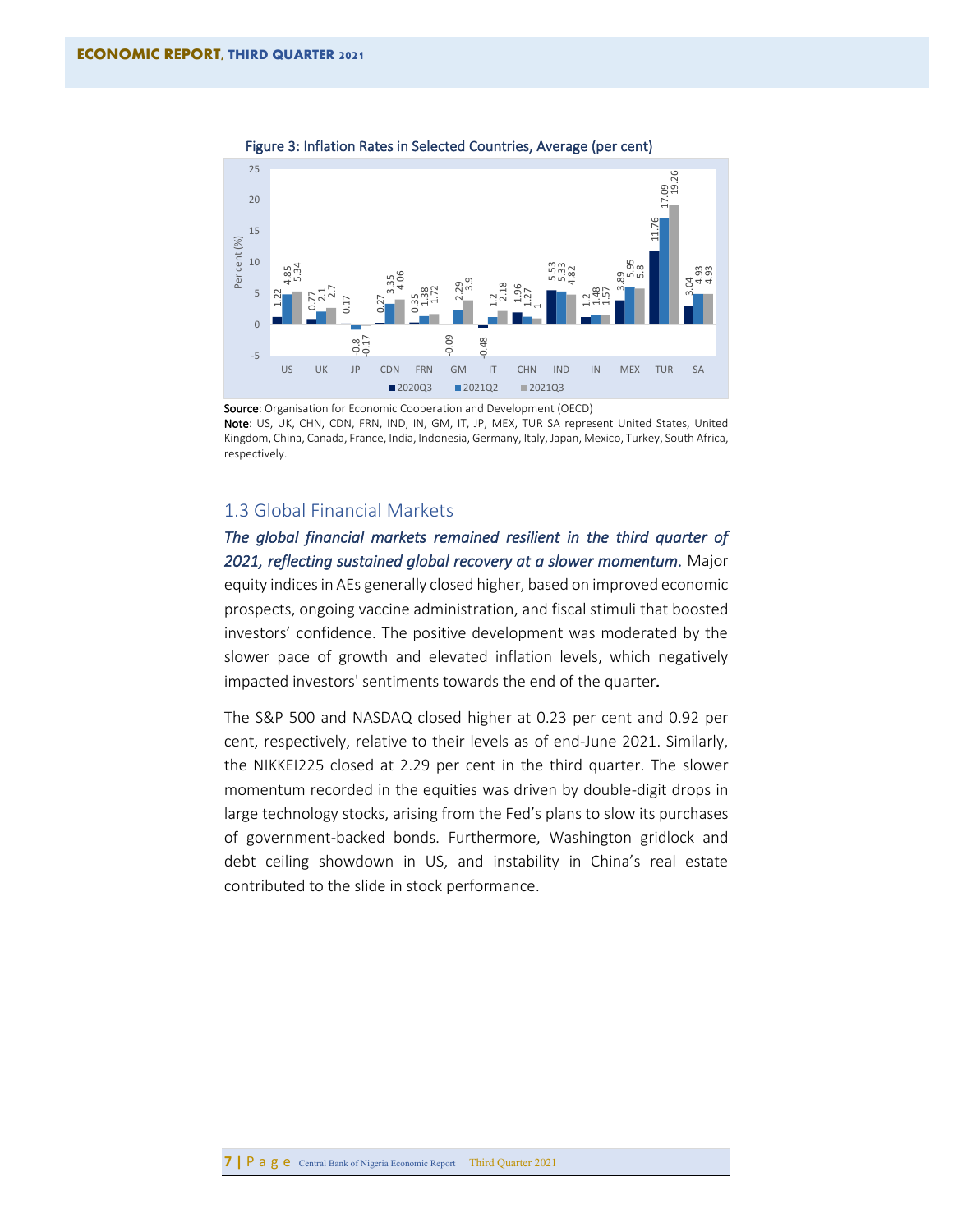<span id="page-12-0"></span>

Figure 4: Global Stock Market Equity Indices



In the US and Europe, government yields were largely unchanged in the third quarter, as the decline at the beginning of the quarter was reversed towards the end of the quarter. Yields on the US 10-year Treasury Bond stood at 1.49 per cent in the third quarter, due to rising inflation and expected withdrawal of monetary policy support. Also, the UK's 10-year government bond yields increased from 0.71 per cent in the second quarter of 2021 to 1.02 per cent at the end of the third quarter, due to the hawkish shift in a policy stance of the Bank of England. Within the EMDEs block, government bond yields generally rose, as emerging market currencies fell against the US dollar.

<span id="page-12-1"></span>

Source: Bloomberg data, CBN Staff computation. Note: US, UK represent United States, United Kingdom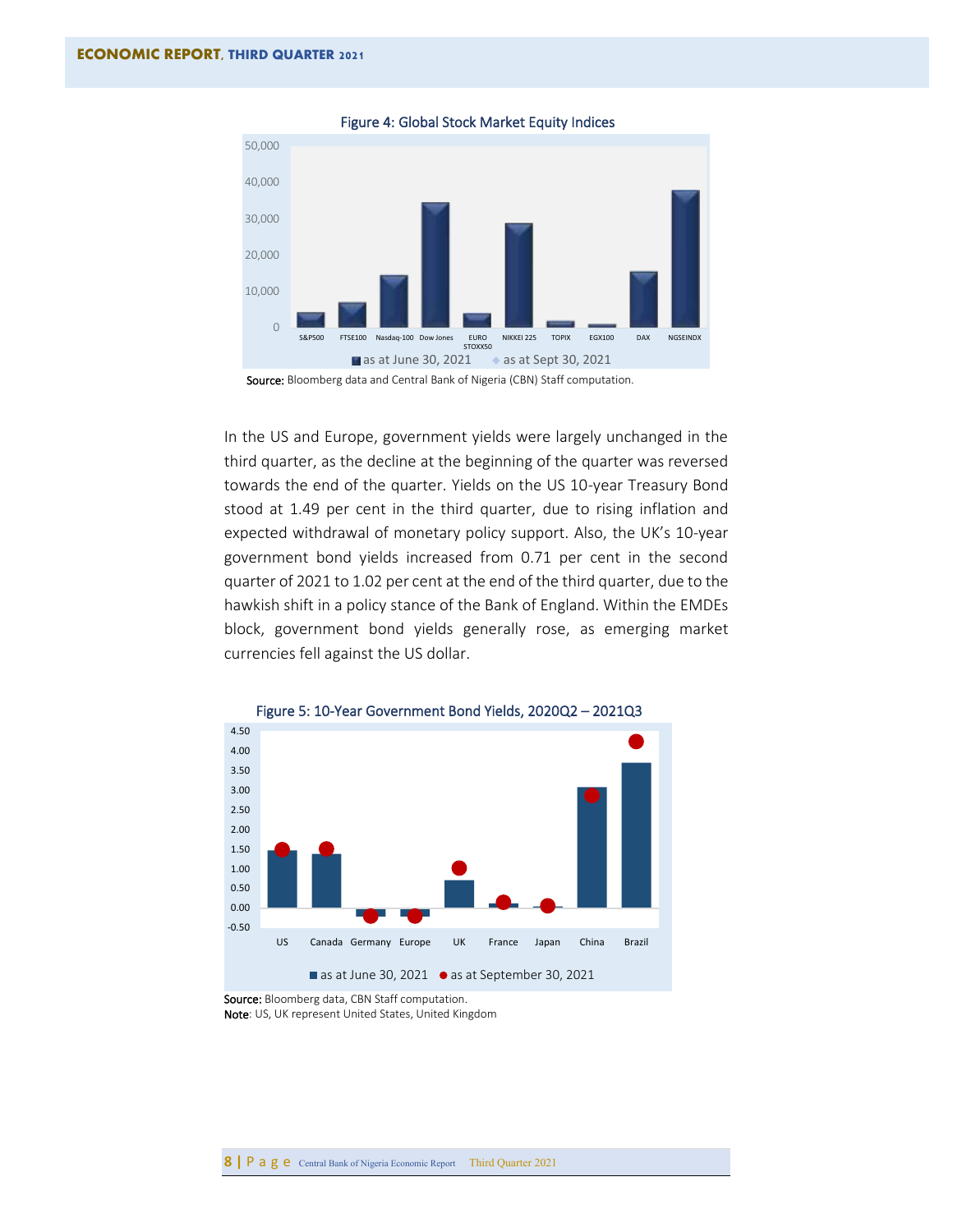# <span id="page-13-0"></span>1.4 Central Banks' Policy Rates

*The monetary policy stance was slightly hawkish, though policy interest rates remained unchanged during the quarter*. The Fed and ECB have announced an upcoming reduction in the pace of its asset purchases, while the BoE's latest guidance suggests a likely rise in policy rates by early next year. Notably, there has been tightening through the year in Mexico, as the monetary authorities aim to keep inflation and inflation expectations within target. In contrast, the Central Bank of Turkey took a dovish stance in the third quarter of 2021, reducing its 1-week repo rate to 18.0 per cent, from 19.00 per cent in 2021Q2.

<span id="page-13-2"></span>

| Country        | 2021Q1  | 2021Q2  | 2021Q3  |
|----------------|---------|---------|---------|
| United States  | 0.25    | 0.25    | 0.25    |
| United Kingdom | 0.10    | 0.10    | 0.10    |
| Japan          | $-0.10$ | $-0.10$ | $-0.10$ |
| Canada         | 0.25    | 0.25    | 0.25    |
| Euro Area      | 0.00    | 0.00    | 0.00    |
| China          | 3.85    | 3.85    | 3.85    |
| India          | 4.00    | 4.00    | 4.00    |
| Mexico         | 4.00    | 4.25    | 4.75    |
| Indonesia      | 3.50    | 3.50    | 3.50    |
| Turkey         | 18.00   | 19.00   | 18.00   |
| South Africa   | 3.50    | 3.50    | 3.50    |
| Ghana          | 14.50   | 13.50   | 13.50   |
| Nigeria        | 11.50   | 11.50   | 11.50   |

| Table 2: Central Bank Policy Rates (Per cent) |
|-----------------------------------------------|
|-----------------------------------------------|

Source: Various Central Bank Websites

# <span id="page-13-1"></span>1.5 Global Oil Market

*Crude oil spot prices rose significantly in the third quarter of 2021, due to the renewed expectations of higher global demand for crude oil, following the rise in COVID-19 vaccination rates.* The average spot price of Nigeria's reference crude oil, the Bonny Light (34.9° API), was US\$73.78 per barrel (pb) in the third quarter of 2021, representing an increase of 7.4 per cent, compared with US\$68.70 pb recorded in the second quarter of 2021. The prices of Brent, at US\$74.09 pb, Forcados, at US\$73.95 pb, and WTI, at US\$70.77 pb, exhibited similar upward movements as the Bonny Light. The OPEC Reference Basket (ORB) rose by 7.7 per cent in the third quarter of 2021, to US\$72.58 pb, compared with US\$67.42 pb in the second quarter of 2021 (Figure 6).

The increase in crude oil prices was driven by concerns about short-term oil supply disruptions, occasioned by fire incidence on an offshore oil platform operated by Pemex in Mexico. In addition, a decline in the US

 *World Crude Supply and Demand*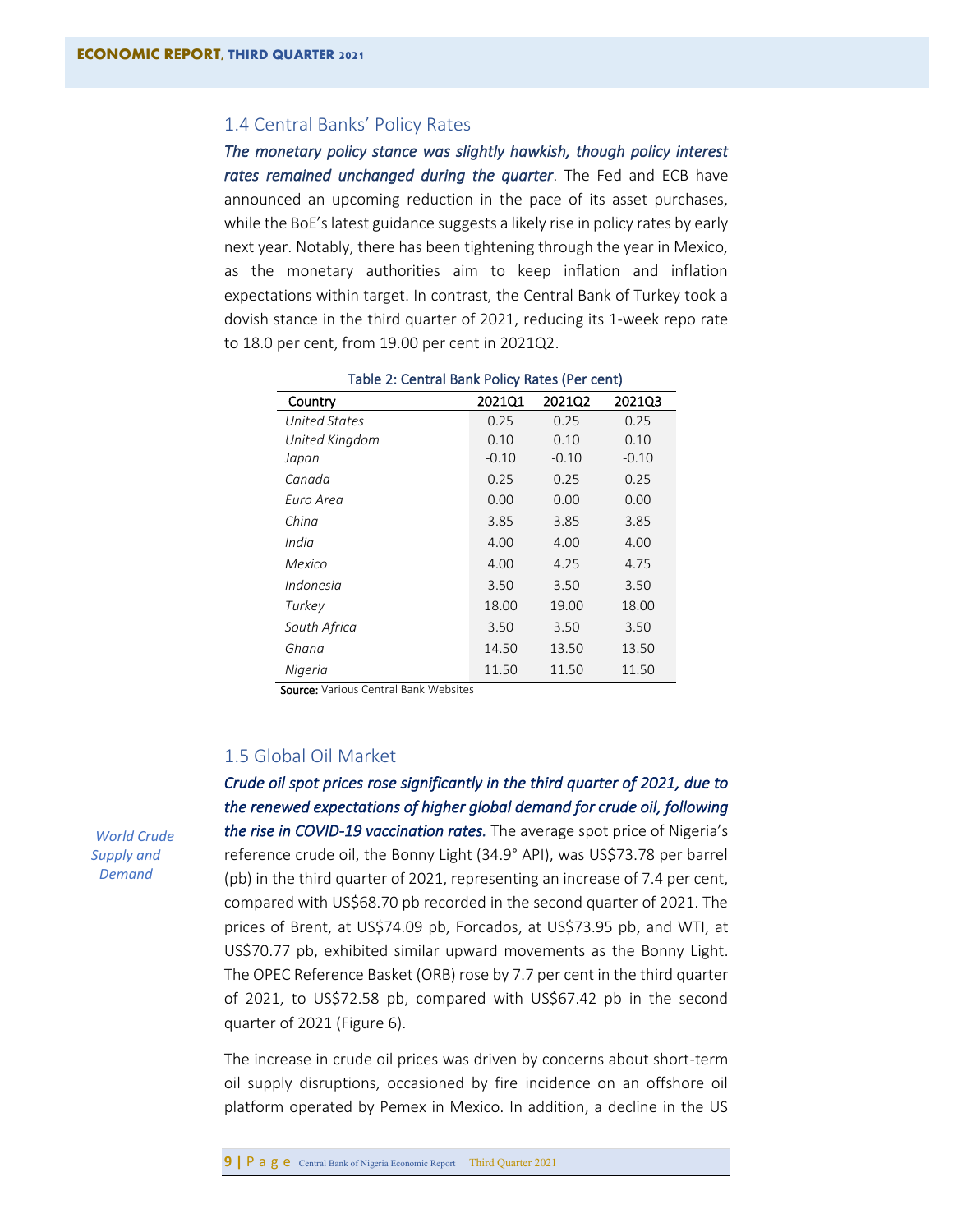crude oil inventories for four consecutive weeks in August 2021 contributed to the surge in prices.

<span id="page-14-1"></span>

Source: Reuters data, CBN staff compilation.

# <span id="page-14-0"></span>1.6 Global Commodity Market Developments

*The average indices of the major export agricultural commodities monitored showed an increase, with five of the eight indices increasing in the third quarter of 2021. The average indices rose by 4.06 per cent above the preceding quarter.* Coffee, cotton, palm oil, cocoa, and groundnut recorded increases of 23.15 per cent, 9.58 per cent, 5.72 per cent, 3.11 per cent, and 1.11 per cent, respectively, while soya beans, wheat, and rubber declined by 6.03 per cent, 3.99 per cent, and 0.17 per cent, respectively. The price increases were largely influenced by increased demand from key importers, as major countries gradually relaxed restrictions to curb the spread of the third wave of COVID-19 infection. In addition, supply constraints, increasing freight costs, and delays in shipment contributed to the pressure on the prices of the commodities.

Specifically, speculations oversupply shortfall in major producing countries on account of adverse weather conditions influenced the coffee price, while the price of cotton rose on account of robust global demand amidst tighter supply. The price of rubber increased due largely to firm demand arising from stockpiling by China while that of palm oil was influenced, largely, by the challenges of labour shortage in Malaysia, one of the world's largest producers.

However, improved US harvests weighed on soya beans and wheat prices, while the marginal decline in the price of rubber was attributed to rising output from producing regions.

*Agricultural Commodity Prices*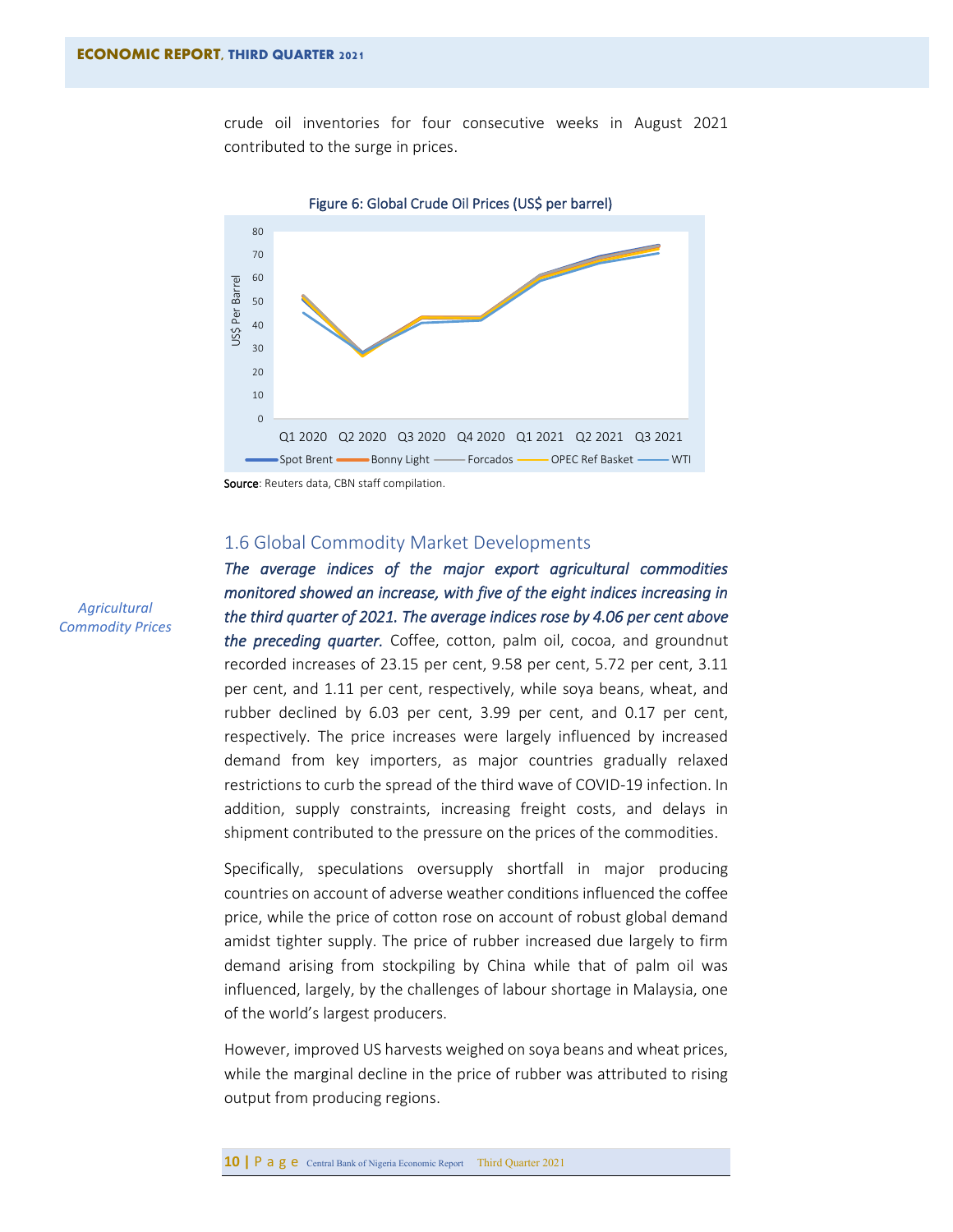| Commodities for July 2021 (in dollars; Dec. 2010=100) |        |        |        |               |               |  |
|-------------------------------------------------------|--------|--------|--------|---------------|---------------|--|
|                                                       |        |        | 202103 | % Change      |               |  |
| Commodity                                             | 202003 | 202102 |        | $(1)$ & $(3)$ | $(2)$ & $(3)$ |  |
|                                                       | 1      | 2      | 3      | 4             | 5             |  |
| Cocoa                                                 | 75.25  | 77.86  | 80.28  | 6.68          | 3.11          |  |
| Cotton                                                | 41.53  | 54.81  | 60.06  | 44.64         | 9.58          |  |
| Coffee                                                | 75.51  | 84.62  | 104.21 | 38.01         | 23.15         |  |
| Wheat                                                 | 69.27  | 89.37  | 85.80  | 23.87         | $-3.99$       |  |
| Rubber                                                | 27.67  | 35.34  | 35.28  | 27.51         | $-0.17$       |  |
| Groundnut                                             | 135.47 | 105.08 | 106.25 | $-21.57$      | 1.11          |  |
| Palm Oil                                              | 60.76  | 86.47  | 91.42  | 50.45         | 5.72          |  |
| Soybeans                                              | 72.62  | 113.34 | 106.51 | 46.66         | $-6.03$       |  |
| Average<br>Chanae                                     | 69.76  | 80.86  | 83.73  | 27.03         | 4.06          |  |

*Indices of Average World Prices of Nigeria's Major Agricultural Export* 

### <span id="page-15-0"></span>Table 3: Agricultural Export Commodities, Third Quarter 2021

Sources: *Index Mundi & World Bank pink sheet*

*Other Mineral Commodities*

*The gold, silver, platinum and palladium prices declined in the third quarter* 

*of 2021.* Spot prices of gold and silver in the third quarter of 2021 averaged US\$1,789.69 per ounce (oz) and US\$24.29 per oz, representing a decline of 1.3 per cent and 9.0 per cent, compared with US\$1,813.88 per oz and US\$26.68 per oz recorded in the second quarter of 2021. The decline in the prices of gold and silver was due to the rise in the real yields on US treasury bonds and a stronger dollar. In addition, inflationary pressure in the US showed signs of easing off.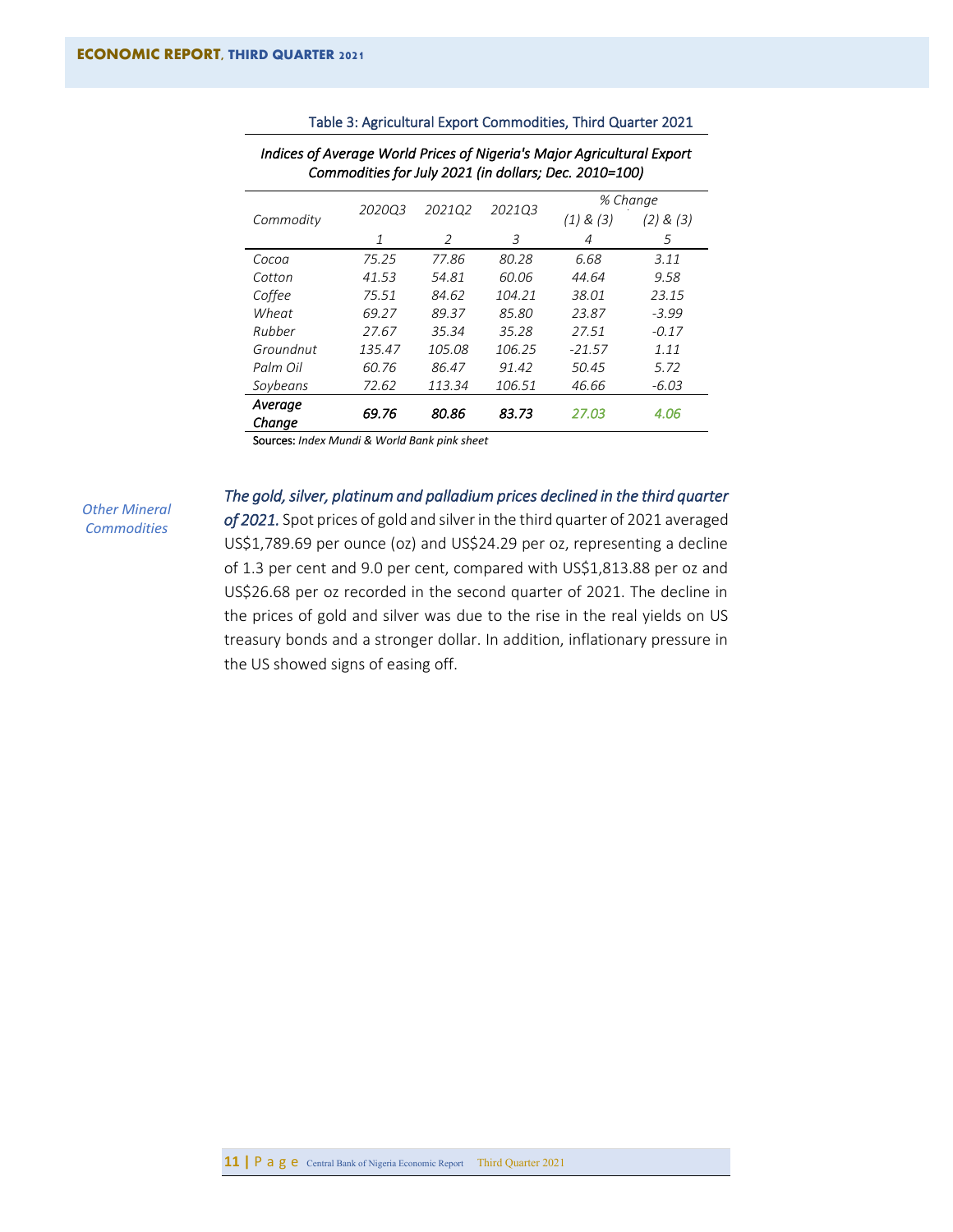

<span id="page-16-0"></span>Figure 7: Price Changes in Selected Metals, Third Quarter 2021 (per cent)

Source: Refinitiv Eikon IV (Thomson Reuters)

Similarly, spot prices of platinum and palladium averaged US\$1,021.50 per oz and US\$2,449.44 per oz in the third quarter of 2021, representing a decline of 13.4 per cent and 12.1 per cent, respectively, below the levels in the second quarter of 2021. The development was a result of a chip shortage that affected vehicle production companies, which led to a fall in demand.

*The performance of emerging market currencies against the US dollar was mixed during the review period.* The Russian ruble appreciated by 1.0 per

cent in the third quarter of 2021. However, the Nigerian naira, the South African rand and the Chinese RMB depreciated against the dollar by 4.3 per cent, 2.9 per cent and 0.2 per cent, respectively, relative to the levels in the preceding quarter.



<span id="page-16-1"></span>Figure 8: EMEs Currencies' Values to the US Dollar

*Emerging markets currencies* 

Source: Central Bank of Nigeria & Exchange Rates UK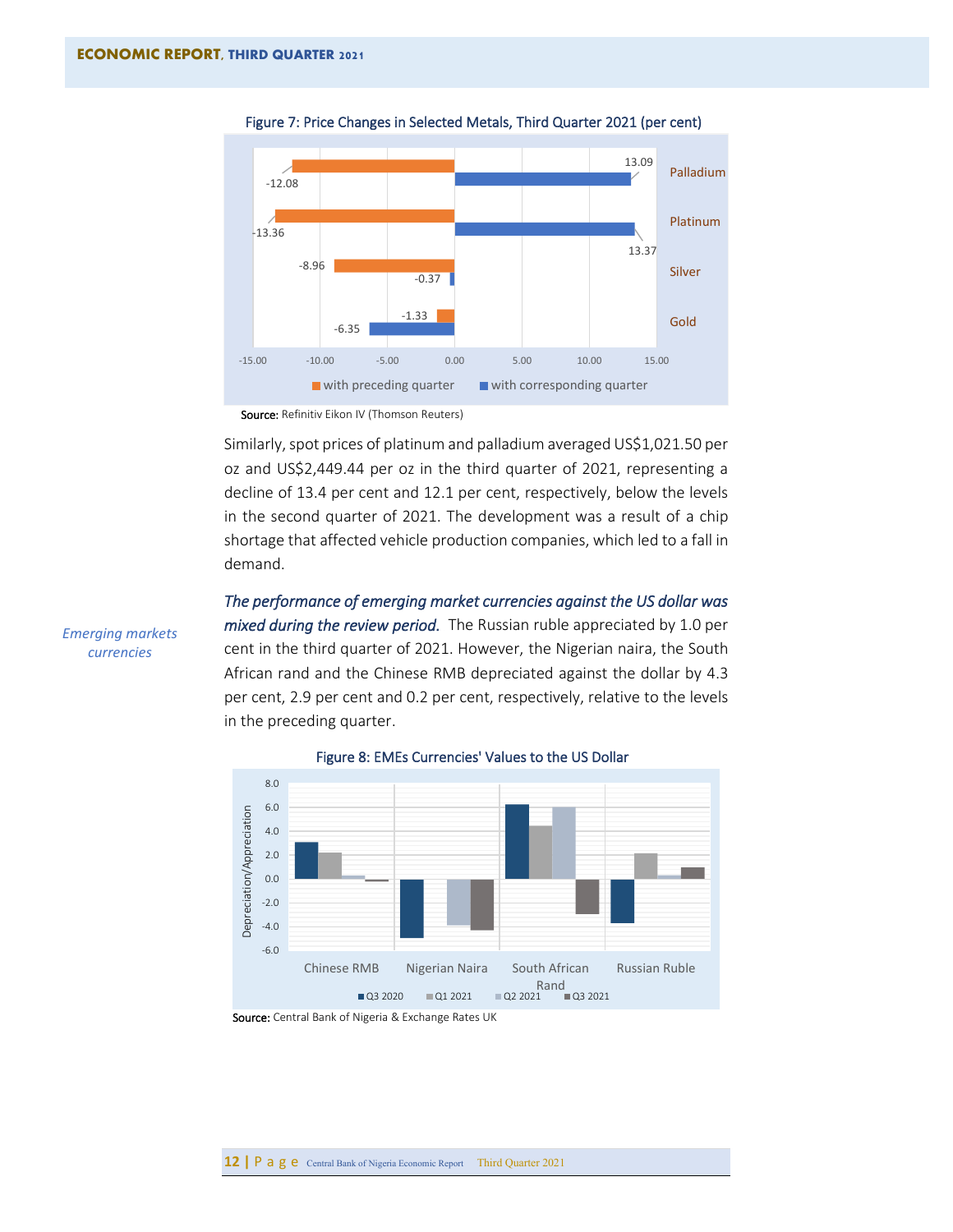| Period  | Chinese<br><b>RMB</b> | Nigerian<br>Naira | South African<br>Rand | Russian<br>Ruble |
|---------|-----------------------|-------------------|-----------------------|------------------|
| 2020 Q3 | 6.87                  | 379.73            | 16.89                 | 75.02            |
| 2021 Q2 | 6.46                  | 394.31            | 14.14                 | 74.20            |
| 2021 Q3 | 6.47                  | 411.89            | 14.57                 | 73.48            |

# <span id="page-17-0"></span>Table 4: EMEs Currencies' Rates to the US Dollar

Source: Central Bank of Nigeria & Exchange Rates UK.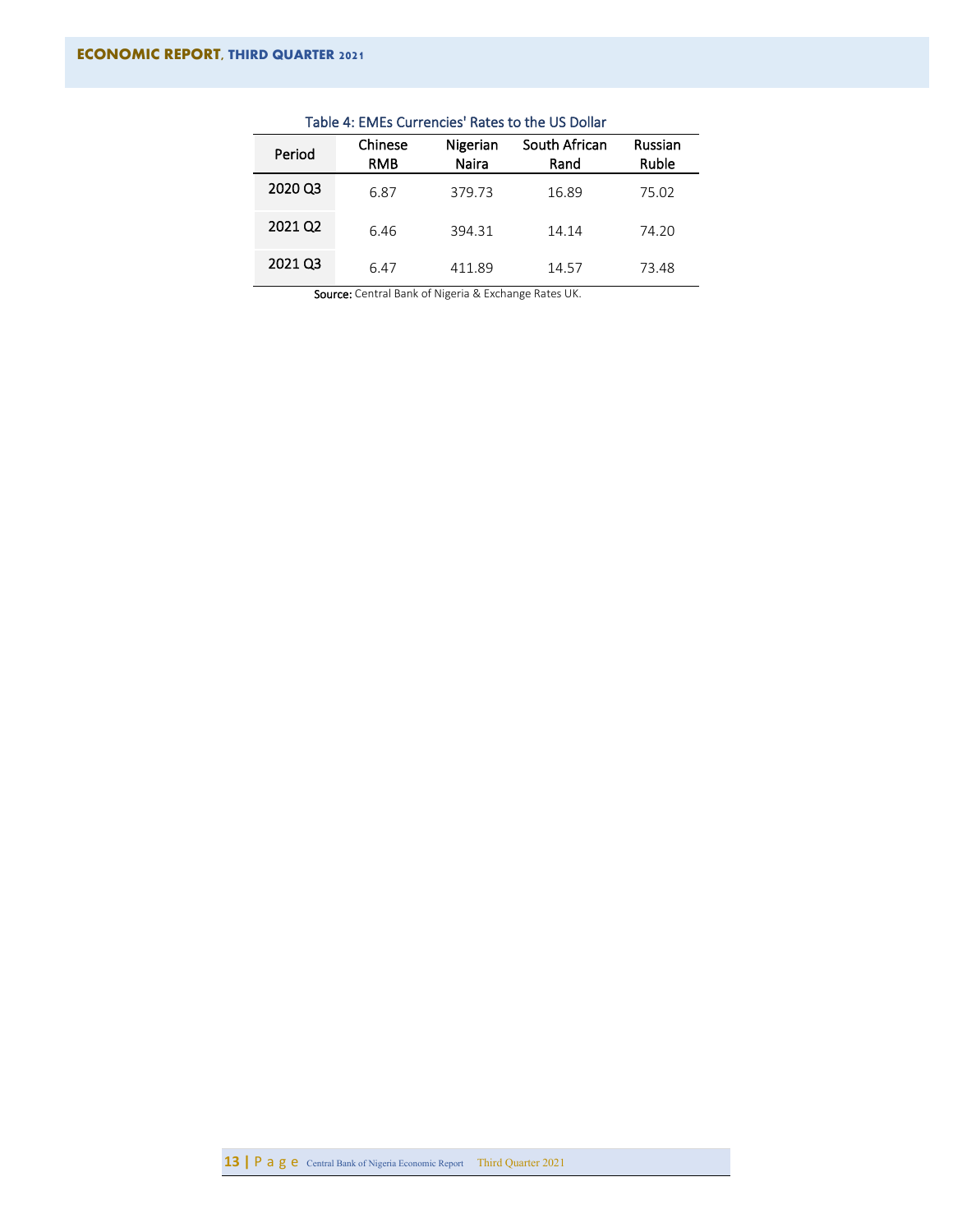# <span id="page-18-0"></span>2.0 DOMESTIC ECONOMIC DEVELOPMENTS

# <span id="page-18-1"></span>2.1 REAL SECTOR DEVELOPMENTS

### <span id="page-18-2"></span>2.1.1. Domestic Output and Business Activities

*The recovery path of domestic output was sustained in the third quarter of 2021, following improvement in economic activities, supported by the effect of sustained fiscal and monetary stimuli on the economy.* For the fourth consecutive quarter, real GDP grew by 4.03 percent (year-on-year) in the third quarter of 2021, compared with 5.01 in the preceding quarter. The growth in the third quarter of 2021 indicates a steady recovery from the COVID-19 pandemic triggered by the recession. On a quarter-onquarter basis, the Real GDP grew by 11.07 per cent to  $\text{H}18,543.05$  billion in the third quarter of 2021, from  $\text{\#16,694.67}$  billion in the second quarter of 2021, signifying an improvement in the performance of the economy relative to the preceding quarter.

Growth in the period was driven mainly by the non-oil sector, which expanded by 5.44 per cent in the third quarter of 2021. Specifically, the Services and Agriculture sub-sectors contributed 4.01 percentage points and 0.38 percentage points, respectively, to the GDP growth. The improvement was spurred by renewed business confidence, which accompanied the optimism surrounding the country's sustained administration of the COVID-19 vaccines. Also, the sustained fiscal and monetary stimuli contributed to the recovery.

However, the oil sector contracted by 10.56 percent in the third quarter of 2021 and contracted the overall growth by 0.94 percentage points. The negative contribution of the oil sector was due to lower crude oil output, which fell to 1.46 mbd in the third quarter of 2021, compared with 1.53 mbd produced in the corresponding quarter of 2020. Supply disruptions was caused by pipeline leakages, fire incidents, and scheduled maintenance on some pipelines. However, the performance of the oil sector improved marginally, as the contraction narrowed by 3.33 percentage points from 13.89 per cent in the corresponding quarter of 2020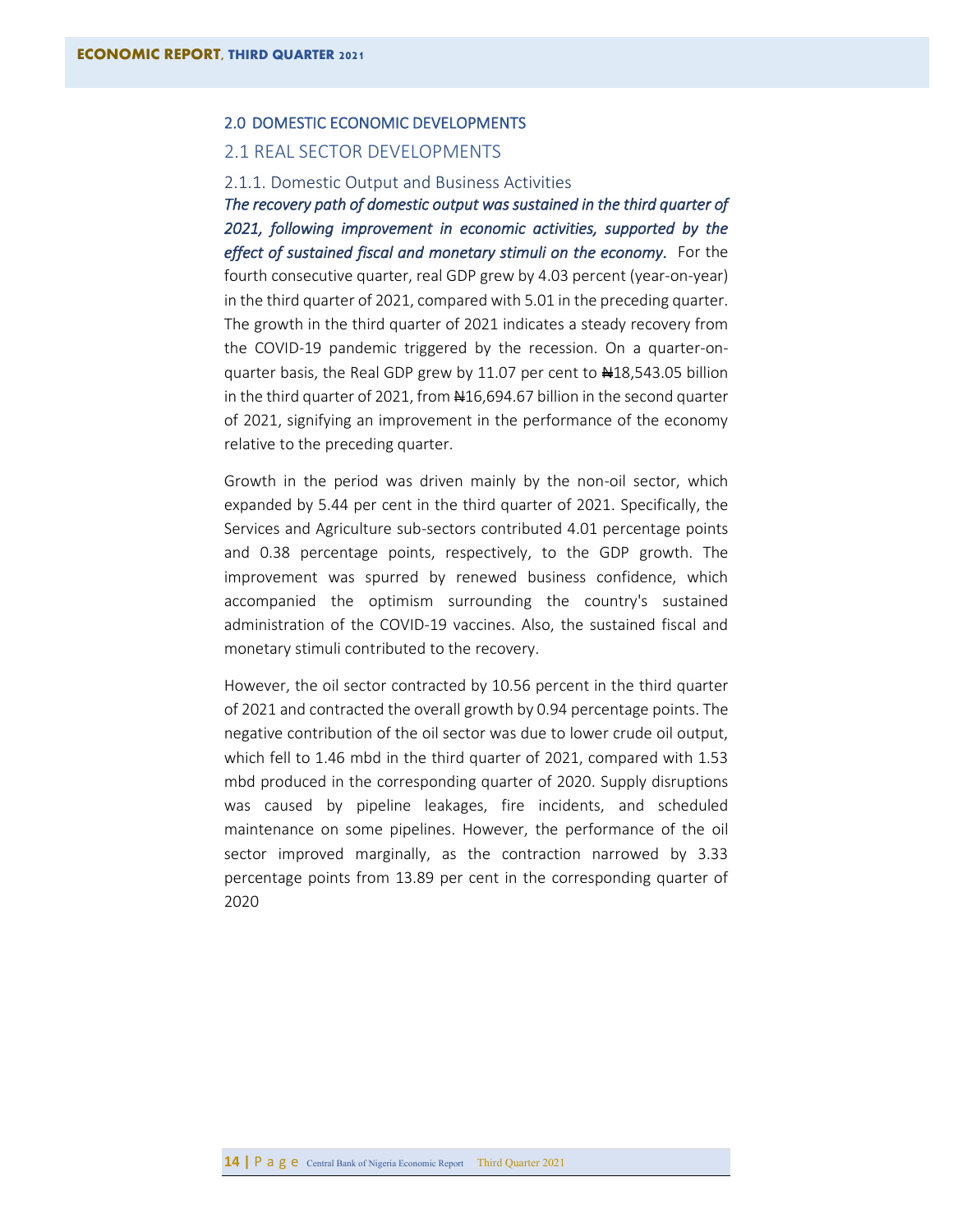<span id="page-19-0"></span>

Figure 9: Real GDP Growth Rate, 2020Q1-2021Q3

Source: National Bureau of Statistics (NBS).

# Sectoral Performance

*The Services and Agriculture sectors grew, in real terms, in the third quarter of 2021, while the Industry sector dipped, owing to the contraction of some of its activity sectors.* The Services sector recorded an improved growth of 8.41 per cent (year-on-year), in contrast to a contraction of 5.49 per cent in the corresponding quarter of 2020. Finance and Insurance, Trade, and ICT sub-sectors drove the growth, which grew by 23.23 per cent, 11.90 per cent and 9.66 per cent, respectively. The performance of the finance and insurance sub-sector was in response to the improvement in economic activities, which led to increases in the volume and value of credit disbursed to finance business and consumer expenditures.

<span id="page-19-1"></span>

Figure 10: Sectoral Growth Rates of Real GDP, 2020Q1-2021Q3

Source: National Bureau of Statistics and CBN Staff Compilation.

The Agriculture sector recorded a slower growth of 1.22 per cent in the third quarter of 2021, compared with 1.39 per cent in the corresponding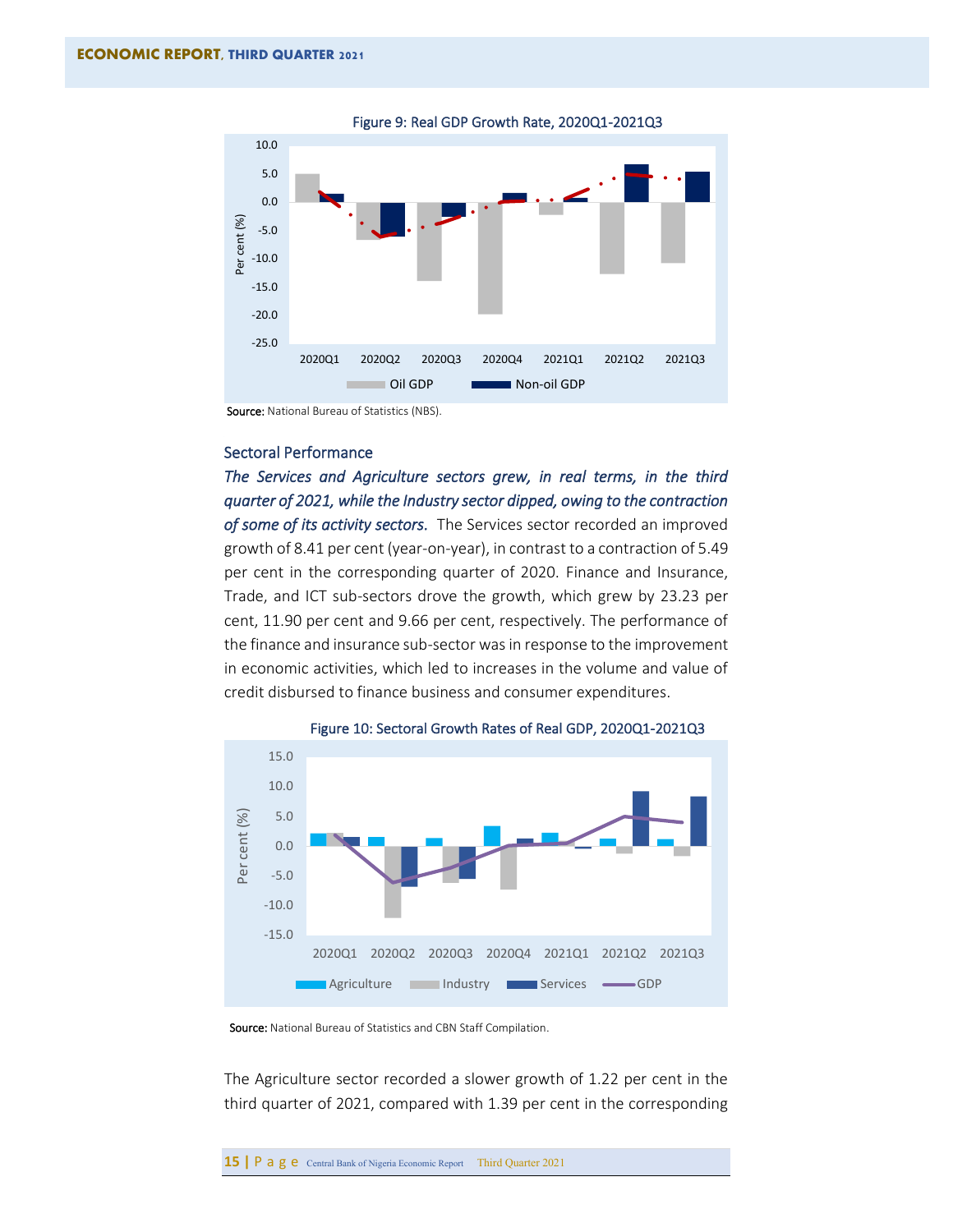quarter of 2020. The slower growth in the sector was attributed to the 3.97 per cent contraction in the fishing sub-sector caused by the seasonal rise in the water levels. Crop production, livestock, and forestry subsectors, on the other hand, grew by 1.36 per cent, 0.12 per cent, and 1.98 per cent, respectively.

The performance of the Industry sector improved in the third quarter of 2021, recording a lower contraction of 1.63 per cent, compared to 6.12 per cent in the corresponding quarter of 2020. The sector's improvement was due largely to the performance of the Manufacturing and Mining & Quarrying sub-sector.



# <span id="page-20-0"></span>Figure 11: Top 21 Sub-sectors with largest Contribution to GDP Growth and their Growth Rates

Source: Staff Computation using data from NBS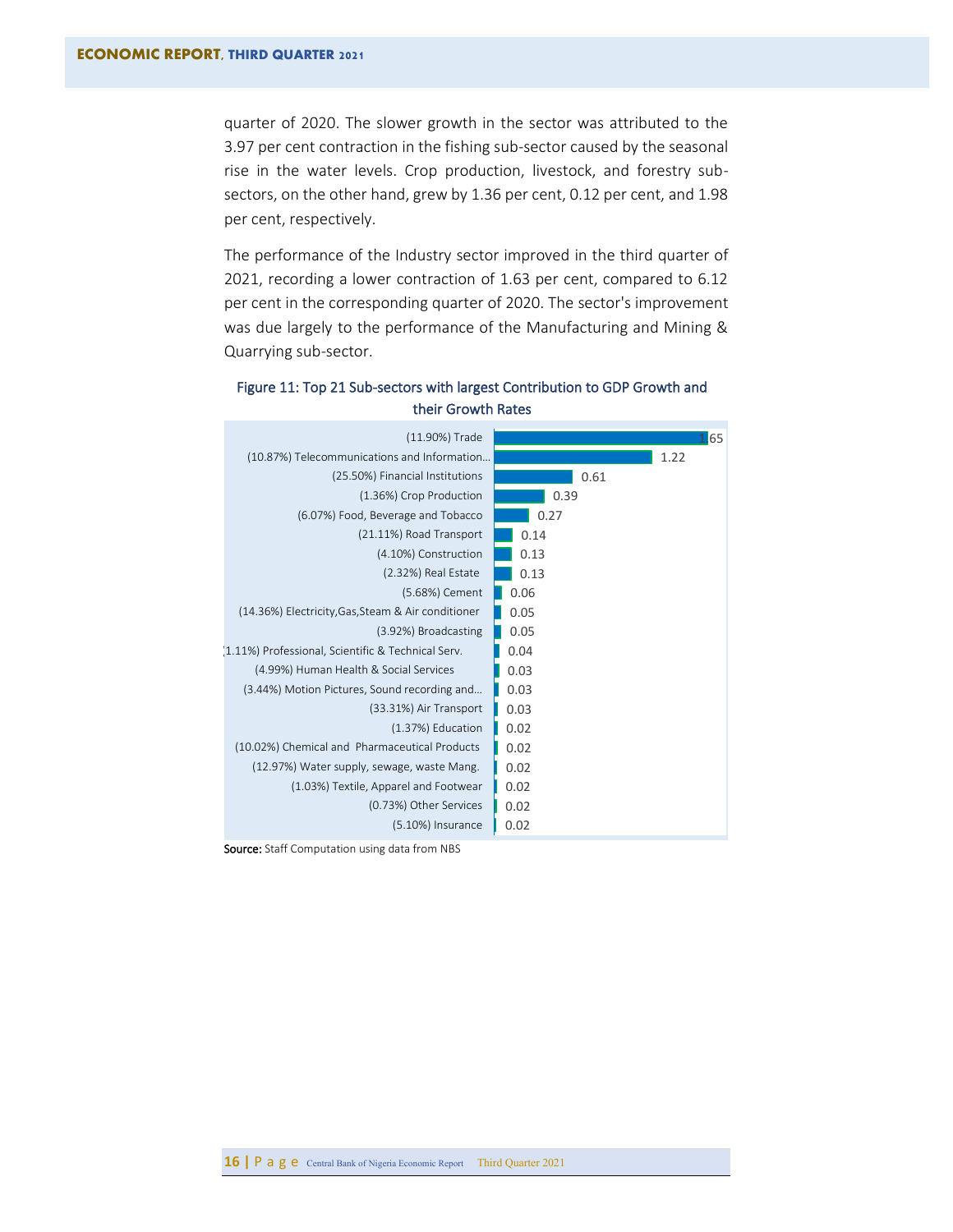

# <span id="page-21-2"></span>Figure 12: Bottom Sub-sectors with Least Contribution to GDP Growth and their Growth Rates

Source: Staff Computation using data from National Bureau of Statistics

#### <span id="page-21-0"></span>2.1.2. Index of Industrial Production

*The increase in business activities and confidence reflected a rise in Industrial production.* The index of industrial Production at 104.4 (2010=100) in the third quarter of 2021, indicated a 5.2 per cent increase compared with 98.4 per cent in the preceding quarter. The improvement in the third quarter was attributed, majorly, to an increase in mining and manufacturing activities.

*Manufacturing*

*Industrial Production*

> *Manufacturing sector activities witnessed improvement in the review period.* At 179.2 (2010=100) points, index of manufacturing production rose in the third quarter of 2021, reflecting an increase of 8.7 per cent, compared with 164.8 points in the second quarter 2021. The increase was attributed to improved production and business activities due to increased consumer demand and improved business confidence.

*Capacity utilisation increased in the review period resulting from improvement in manufacturing activities.* The estimated average capacity utilisation in the third quarter of 2021 stood at 55.8 per cent, reflecting an increase of 1.1 percentage points above its level in the second quarter of 2021. The increase in capacity utilisation was attributed to improvement in production activities in the quarter. *Capacity Utilisation*

*Mining sector activities showed an increase in the review period.* The mining production index in the third quarter of 2021 at 67.5 (2010=100) index points rose by 6.3 per cent, compared with 63.5 index points recorded in the second quarter of 2021. The improvement was driven by the increase in crude petroleum & natural gas and quarrying activities. *Mining*

#### <span id="page-21-1"></span>2.1.3. Consumer Prices

*Headline Inflation* *Inflationary pressure moderated in the third quarter of 2021, compared with the preceding quarter, driven largely by improved agricultural output* 

**17 | P a g e** Central Bank of Nigeria Economic Report Third Quarter 2021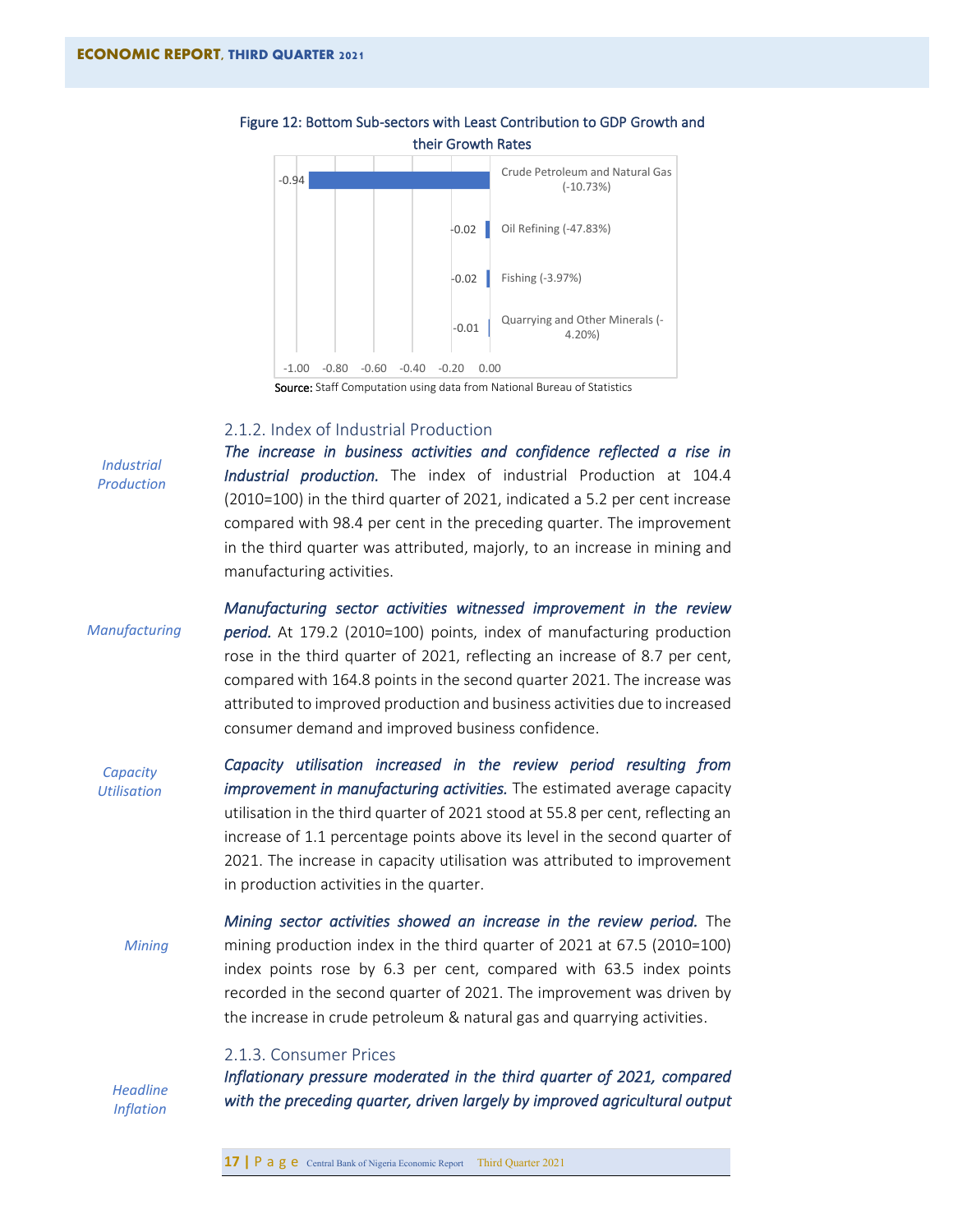*and the food supply chain.* Headline (year-on-year) inflation moderated to 16.63 per cent in the third quarter of 2021, compared with 17.75 per cent in the preceding quarter. The development was attributed to the positive impact of sustained implementation of the government's agricultural support schemes and increased flow of goods.



<span id="page-22-1"></span>

*Food Inflation* Food inflation dropped to 19.57 per cent (year-on-year) in the third quarter of 2021, from 21.83 per cent in the second quarter of 2021, driven by the impact of the various FGN and CBN intervention programmes on agriculture and the real sector, bumper harvest, and improved flow of goods and services.

*Core Inflation* Core inflation, on the other hand, rose to 13.74 per cent in the review period, from 13.09 per cent in the preceding quarter. The rise in core inflation was attributed to an increase in the cost of transportation/logistics and lingering security challenges across the country.

#### <span id="page-22-0"></span>2.1.4. Crude Oil Market Developments

*Crude Oil Production and Export*

*Domestic crude oil production and export remain unchanged in the third quarter of 2021 but below its current OPEC production quota.* Nigeria's crude oil production, including Agbami, remained unchanged at 1.46 mbpd in the third quarter of 2021, the same as the level recorded in the preceding quarter. In the third quarter of 2021, an average of 1.01 mbpd was billed for export, while the balance of 0.45 mbpd was allocated for domestic consumption. Nigeria produced lower than its current OPEC quota of 1.52 mbpd. The decrease in production and export was due to leakages, fire incidents, and a declaration of a force majeure arising from

Source: National Bureau of Statistics (NBS)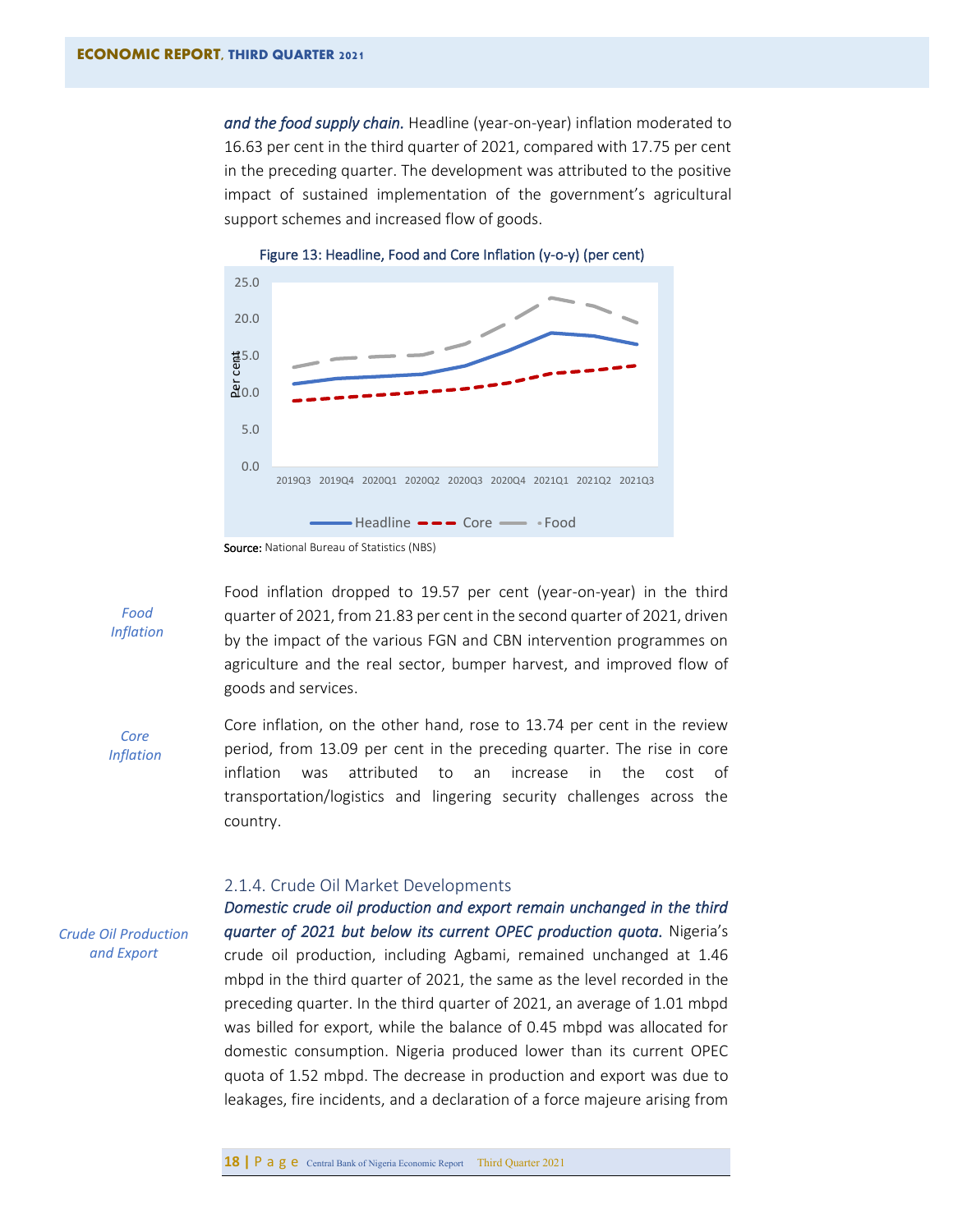the collapse in infrastructure on the Forcados, Qua Iboe, and Agbami oil facilities.

#### <span id="page-23-0"></span>2.1.5. Energy Sector

*Activities in the energy sector improved, following the positive impact of refurbishing existing facilities and collaborations between government and other key stakeholders in the power sector. The continuous metering of households under the National Mass Metering Program (NMMP) enhanced the performance of Electricity Distribution Companies (DISCOs).* 

*Electricity Generation* The estimated average electricity generation for the third quarter of 2021 stood at 4,051.40 MW/h, compared with 3,995.9 MW/h recorded in the preceding quarter, showing an increase of 1.4 per cent. Improvement in the water supply to hydropower plants led to increased electricity generation.

*Electricity Consumption*

*Development Financing*

Similarly, the estimated average electricity consumption for the third quarter of 2021, at 3,631.62 MW/h relative to 3,557.42 MW/h recorded in the preceding quarter, indicated an increase of 2.1 per cent. This development was due to the upgrade in the transmission facilities across the country.

# <span id="page-23-1"></span>2.1.6. Development Financing

*The Bank sustained her interventions in Agriculture, Manufacturing, Energy/infrastructure, and Micro, Small and Medium Enterprises (MSMEs) to support economic recovery and contain the downside risks to other domestic and external shocks to the economy.* Agricultural activities in the quarter centred on the harvesting of various root crops and planting of late-maturing crops following the favourable rainfall. Farmers intensified the rearing of poultry products during the last month of the quarter, in preparation for the festive season.

In the third quarter of 2021, government efforts were targeted at increasing output and cushioning the effects of rising domestic food prices. Some of these include the establishment of farm estates in Borno and Kwara States by the Federal Government under the National Agricultural Land Development Agency (NALDA) to increase agricultural output and generate employment opportunities in the states. Similarly, the Federal Ministry of Agriculture and Rural Development (FMARD) established two Gum Arabic processing centres in Kano and Borno States. The Ministry had earlier refurbished the Gum Arabic testing laboratory at the Rubber Research Institute of Nigeria (RRIN) for quality assurance and established a cottage processing centre in Damaturu, Yobe State.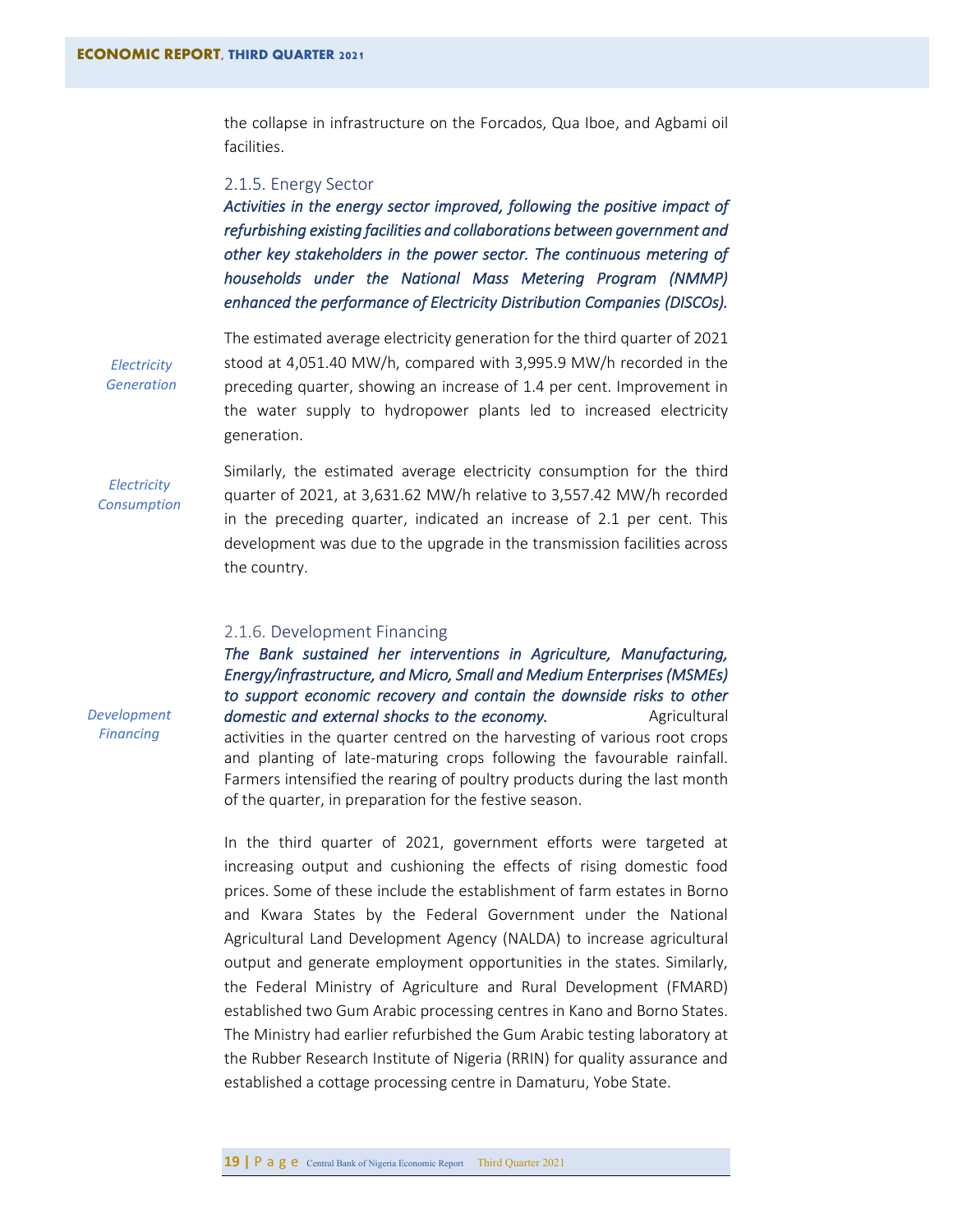Similarly, the Ogun State Government, via a Public-Private-Partner (PPP) with Tulip Cocoa Processing Limited donated 10,000 improved cocoa seedlings to farmers in the State at Itele, Ijebu-East. The effort was expected to boost the production of cash crops in the country. In related development, the National Palm Produce Association of Nigeria (NPPAN) distributed 10 million oil palm seedlings to farmers across 24 States to promote the cultivation of the crop.

#### <span id="page-24-0"></span>2.1.7. Socio-Economic Developments

*Health: COVID-19 Update*

*Vaccination against COVID-19 infections continued during the period, despite increases in the country's number of active, confirmed, and death cases.* Data from the National Primary Health Care Development Agency showed that 4.4 per cent of the eligible target population, which represents a total of 4,873, 080 persons, had received the first dose of the COVID-19 vaccine as at September 30, 2021. Similarly, about 1.8 per cent of the population (a total of 2,042,235 eligible clients) had received the second dose of the vaccine as at end-September 2021.

However, figures from the National Centre for Disease Control (NCDC) showed that as at end-September 2021, the number of confirmed cases in the country rose by 20.4 per cent to 205,765 from 167,618 in the preceding quarter. The number of discharged cases also increased to 193,617, compared with 164,244 at the end-June 2021. Thus, as at end-September 2021, the number of active cases spiked to 9,428, from 1,254 in the preceding quarter, while the number of deaths rose from 2,120 to 2,720 in the same period. The rise in incidence cases points to the emergence of the new Delta variant.

To further improve the vaccination drive, the National Primary Health Care Development Agency (NPHCDA) received about 1.2 million doses of the Johnson & Johnson vaccine through the AVATT platform, coordinated by the African Union Commission, as part of the 39.8 million doses procured by the Federal Government.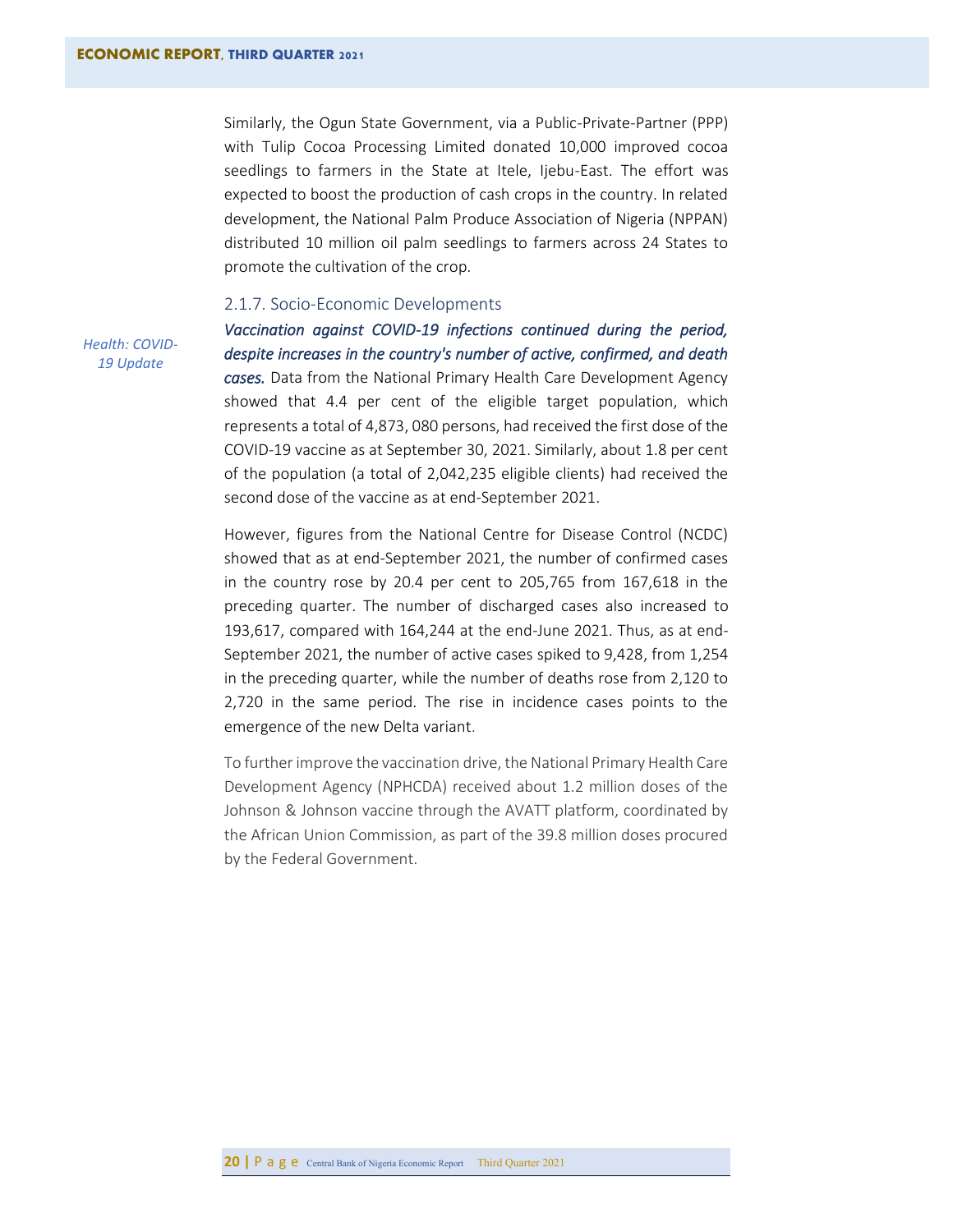

<span id="page-25-0"></span>Figure 14: COVID-19 Statistics, September 2021<sup>2</sup>

<sup>2</sup> Covid-19 data as at August 31, 2021.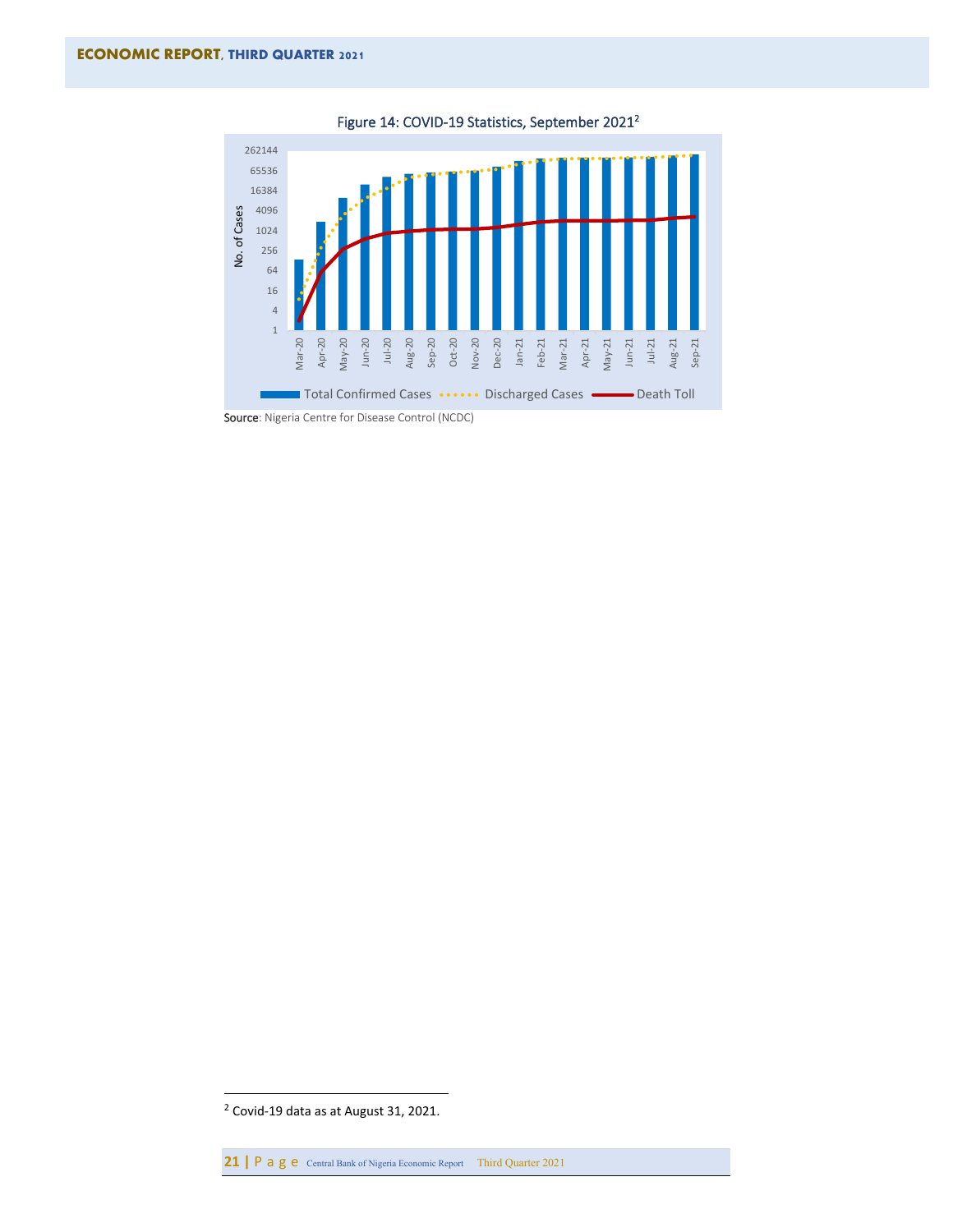### <span id="page-26-0"></span>2.2 FISCAL SECTOR DEVELOPMENTS

*Summary*

*The fiscal policy thrust in the third quarter of 2021 was hinged on the 2021 Appropriation Act, the Medium-Term Expenditure Framework and Fiscal Strategy Papers (MTEF & FSP 2021-2023), and the Medium-Term Debt Strategy (MTDS 2020-2023), which seek to achieve macroeconomic stability, food security, job creation, and mitigate the immediate impact of COVID-19, among others. Driven by a sustained rise in crude oil prices and the positive effect of non-oil tax reforms, federation earnings in the third quarter of 2021 grew by 18.3 per cent, relative to the second quarter of 2021. However, the retained revenue of the Federal Government (FGN) declined by 16.2 per cent and 44.2 per cent, compared with receipts in the second quarter of 2021 and the revenue target, respectively; an indication of the persisting revenue challenge. The fall in revenue coupled with a 0.4 per cent marginal drop in Federal Government expenditure recorded in the third quarter of 2021 resulted in an 11.1 per cent expansion in the overall deficit. Triggered by new domestic and external borrowing, total public debt outstanding at the end-September 2021 grew by 7.9 per cent to N33,805.84 billion.* 

# <span id="page-26-1"></span>2.2.1 Federation Account Operations

*Federation revenue improved in the third quarter of 2021, due to a sustained uptick in economic activities and crude oil prices.* Total federation receipts in the third quarter of 2021 at  $\text{H2},848.66$  billion exceeded the level in the second quarter of 2021 by 11.5 per cent. However, it was below the quarterly benchmark of  $\text{H}3,074.15$  billion by 7.3 per cent. The improved revenue in the period was attributed to rallying crude oil prices and greater implementation of the Strategic Revenue Growth Initiatives (SRGI) of the FGN, as contained in the Finance Acts 2019 and 2020. Notwithstanding, non-oil receipts continued to dominate the fiscal space for the fifth consecutive quarter, constituting 59.9 per cent of total revenue, while oil revenue made up the balance of 40.1 per cent. This is an indication that the initiatives to diversify the revenue base of the government are yielding result

Non-oil earnings, at  $\frac{1000}{1000}$  and billion, exceeded the level in the second quarter of 2021 and the quarterly target of  $\frac{1}{2}$ , 556.37 billion by 7.4 per cent and 9.6 per cent, respectively. Collections from Corporate Income Tax (CIT) and Customs & Excise Duties drove non-oil revenue performance, growing by 28.3 per cent and 29.3 per cent in the period. The performance was due to the response of companies to the July 31st, 2021 deadline for filing CIT returns, as requested by the Federal Inland Revenue Service and the relative rebound in ports activities.

*Drivers of Federation Revenue*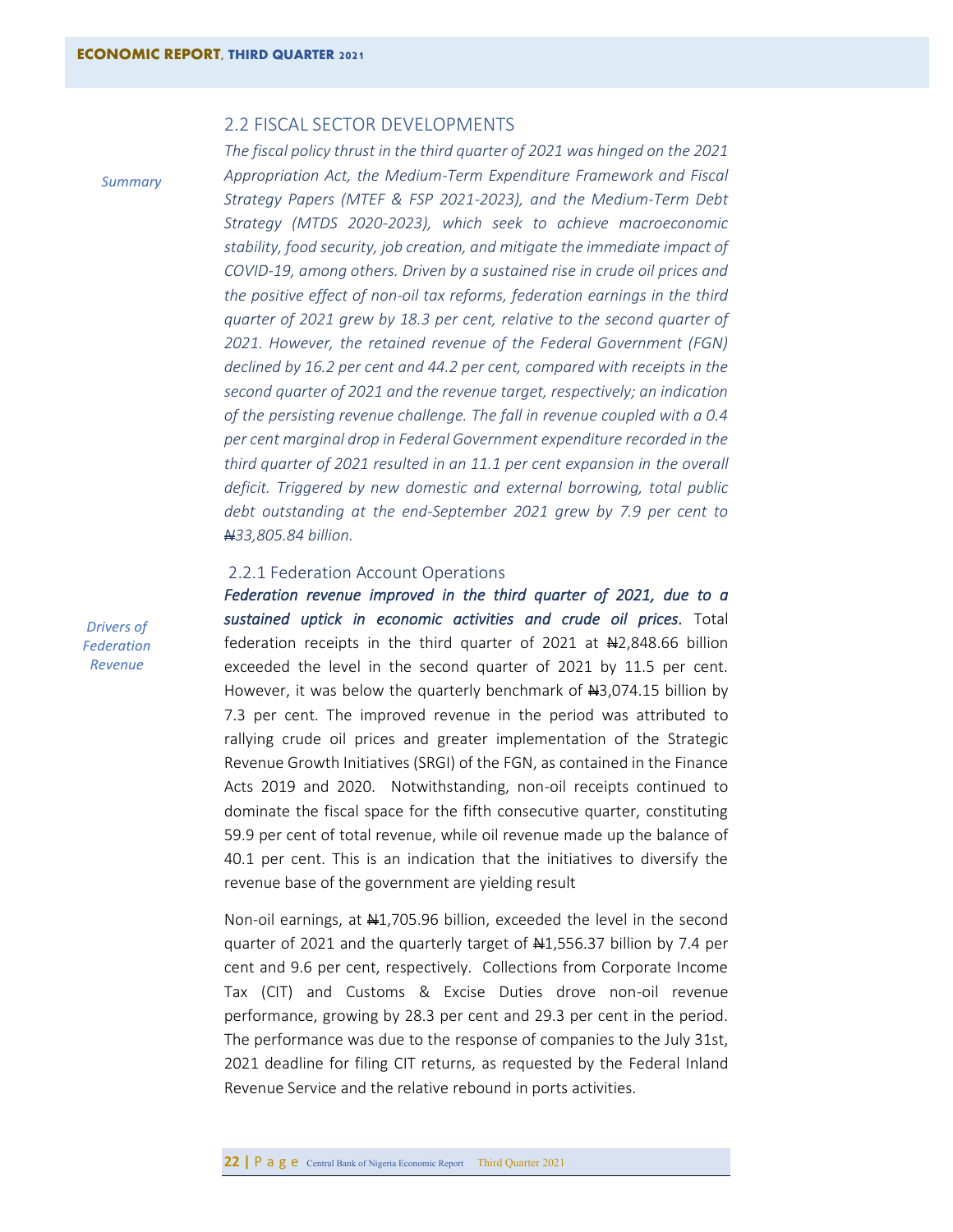At  $\frac{11}{142.70}$  billion, oil revenue outperformed collections in the second quarter of 2021 by 18.4 per cent. The dynamics in oil receipts were driven, majorly, by collections from the Petroleum Profit Tax (PPT) & Royalties, and domestic crude oil sales, which constituted 72.9 per cent and 24.2 per cent of total oil revenue, respectively. However, oil earnings in the period were below the quarterly target of  $\frac{41}{517.78}$  billion by 24.7 per cent.

*Federation revenue allocation*

Owing to improvement in federation collections in the third quarter of 2021, disbursements to the three tiers of government rose to  $\text{H2,140.77}$ billion, from  $\frac{1}{2}$ ,786.67 billion in the second quarter of 2021. The higher disbursement was due to the lower statutory deductions provision of N717.27 billion in the third quarter of 2021, compared with N872.52 billion in the second quarter of 2021. Consequently, the sums of #889.09 billion, 4641.91 billion, and 4478.90 billion were allocated to the Federal, State, and Local governments, respectively.

| QUVEHIMENT ( <del>IT</del> DIMUN)  |               |               |                            |                 |
|------------------------------------|---------------|---------------|----------------------------|-----------------|
|                                    | $Q3-$<br>2020 | $Q2-$<br>2021 | $Q3-$<br>2021 <sup>1</sup> |                 |
|                                    |               |               |                            | <b>Budgeted</b> |
| <b>Federation Revenue (Gross)</b>  | 2,408.47      | 2,553.78      | 2,848.66                   | 3,074.15        |
| Oil                                | 953.09        | 965.16        | 1,142.70                   | 1,517.78        |
| Crude Oil & Gas Exports            | 79.27         | 3.79          | 0.00                       | 157.51          |
| PPT & Royalties                    | 660.48        | 736.80        | 833.19                     | 830.64          |
| Domestic Crude Oil/Gas Sales       | 185.99        | 190.83        | 276.66                     | 252.86          |
| Others                             | 27.36         | 33.74         | 32.85                      | 276.77          |
| Non-oil                            | 1,455.37      | 1,588.62      | 1,705.96                   | 1,556.37        |
| Corporate Tax                      | 586.46        | 490.13        | 629.06                     | 374.13          |
| Customs & Excise Duties            | 239.76        | 277.46        | 358.81                     | 283.13          |
| Value-Added Tax (VAT)              | 411.68        | 539.50        | 484.11                     | 459.59          |
| Independent Revenue of Fed. Govt.  | 195.98        | 272.20        | 225.12                     | 265.47          |
| $Others*$                          | 21.50         | 9.33          | 8.87                       | 174.04          |
| Total Deductions/Transfers*        | 583.42        | 872.52        | 717.27                     | 742.70          |
| <b>Federally Collected Revenue</b> |               |               |                            |                 |
| Less Deductions & Transfers**      | 1,825.05      | 1,681.25      | 2,131.39                   | 2,331.45        |
| plus:                              |               |               |                            |                 |
| <b>Additional Revenue</b>          | 42.83         | 105.41        | 9.38                       | 56.42           |
| Excess Crude Revenue               | 0.00          | 0.00          | 0.00                       | 0.00            |
| Non-oil Excess Revenue             | 0.00          | 98.50         | 0.40                       | 56.42           |
| Exchange Gain                      | 42.83         | 6.91          | 8.98                       | 0.00            |
| <b>Total Distributed Balance</b>   | 1,867.88      | 1,786.67      | 2,140.77                   | 2,320.62        |
| <b>Federal Government</b>          | 785.88        | 698.28        | 889.09                     | 979.96          |
| Statutory                          | 728.46        | 623.02        | 821.53                     | 916.09          |
| <b>VAT</b>                         | 57.43         | 75.26         | 67.57                      | 63.86           |
| <b>State Government</b>            | 663.14        | 669.16        | 772.78                     | 863.56          |
| Statutory                          | 458.68        | 464.58        | 511.04                     | 521.66          |
| <b>VAT</b>                         | 191.43        | 250.87        | 225.22                     | 212.88          |
| 13% Derivation                     | 102.23        | 102.29        | 130.87                     | 155.88          |
| <b>Local Government</b>            | 418.86        | 419.23        | 478.90                     | 507.25          |
| Statutory                          | 284.86        | 243.62        | 321.25                     | 358.23          |
| VAT                                | 134.00        | 175.61        | 157.65                     | 149.02          |

#### <span id="page-27-0"></span>Table 5: Federally Collected Revenue and Distribution to the Three-Tiers of Government (N Billion)

**Source:** Office of the Accountant-General of the Federation and Central Bank of Nigeria Staff Estimates

**Note: \*** Includes Education Tax, Customs Special Levies (Federation Account), National Technology Development, Customs Special Levies, Solid Mineral & Other Mining revenue, and other Non-regular earnings; \*\* Deductions includes the cost of revenue collections and JVC cash calls; while transfers entails provisions for FGN Independent revenue and other Non-Federation revenue.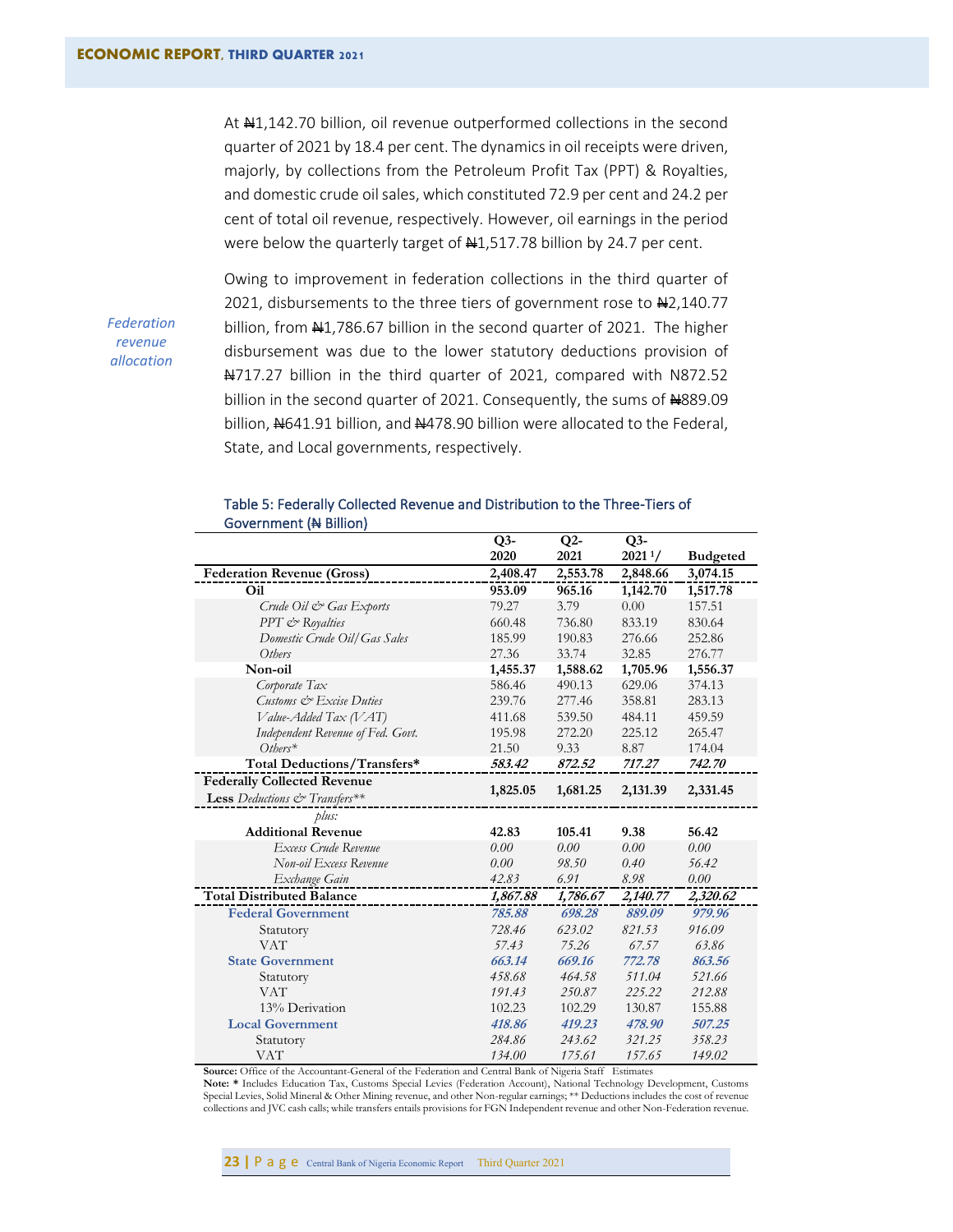# <span id="page-28-0"></span>2.2.2. Fiscal Operations of the Federal Government

*The fiscal deficit rose by 11.1 per cent, due to a 0.4 per cent marginal contraction in estimated aggregate expenditure combined with the 16.2 per cent decline in FGN retained revenue, relative to the second quarter of*  2021. The FGN recorded a provisional fiscal deficit of #2,039.35 billion, which was 45.6 per cent above the quarterly benchmark, reflecting the expansionary fiscal policy stance of the government to implement infrastructural development programmes (Table 7).

<span id="page-28-1"></span>

|                       | TUDIC OF FISCUL DURINTOC (IT DIMONIT |             |             |                  |
|-----------------------|--------------------------------------|-------------|-------------|------------------|
|                       | Q3-2020                              | Q2-2021     | Q3-2021     | <b>Benchmark</b> |
| Retained revenue      | 1,015.47                             | 1,329.95    | 1,114.21    | 1,996.60         |
| Aggregate expenditure | 2,626.65                             | 3,165.23    | 3,153.57    | 3,397.01         |
| Primary balance       | $-643.28$                            | $-935.25$   | $-1,231.07$ | $-569.31$        |
| Overall balance       | $-1,611.18$                          | $-1,835.28$ | $-2,039.36$ | $-1,400.40$      |

#### Table 6: Fiscal Balance (N Billion)

Source: Compiled from Office of the Accountant-General of the Federation (OAGF) figures and CBN Staff Estimates

Note: The figures are provisional pending the receipt of consolidated data from the OAGF

#### *FGN Retained Revenue*

*Overall Balance of the FGN* 

# *Despite the rise in federation revenue, FGN retained revenue fell short of its target, following low earnings, particularly from independent revenue*

sources. At #1,114.21 billion, the retained revenue of the FGN declined by 16.2 per cent and 44.2 per cent, relative to the second quarter of 2021 and the budget benchmark, respectively. The shortfalls reflected declines in non-statutory inflow (excess revenue and exchange gain) and the independent revenue sources of the FGN. However, compared to  $\text{A}1,015.47$  billion in the third quarter of 2020, retained revenue rose by 9.7 per cent, due to improvement in Federation revenue, VAT, and Federal Government Independent Revenue.

|                             | Q3-2020  | Q2-2021  | Q3-2021  | <b>Benchmark</b><br>Revenue |
|-----------------------------|----------|----------|----------|-----------------------------|
| <b>FGN Retained Revenue</b> | 1,015.47 | 1,329.95 | 1,114.21 | 1,996.60                    |
| <b>Federation Account</b>   | 707.88   | 568.38   | 817.06   | 886.37                      |
| VAT Pool Account            | 5743     | 75.26    | 67.57    | 63.86                       |
| FGN Independent Revenue     | 195.98   | 272.20   | 225.12   | 265.47                      |
| Excess Oil Revenue          | 0.00     | 0.00     | 0.00     | 0.00                        |
| <b>Excess Non-Oil</b>       | 20.58    | 3.29     | 0.21     | 0.00                        |
| Exchange Gain               | 0.00     | 51.35    | 4.25     | 89.16                       |
| $O$ thers $*$               | 33.61    | 359.47   | 0.00     | 691 73                      |

#### <span id="page-28-2"></span>Table 7: FGN Retained Revenue (N Billion)

Source: Compiled from Office of the Accountant-General of the Federation figures Note: \* Others include revenue from Special Accounts and Special Levies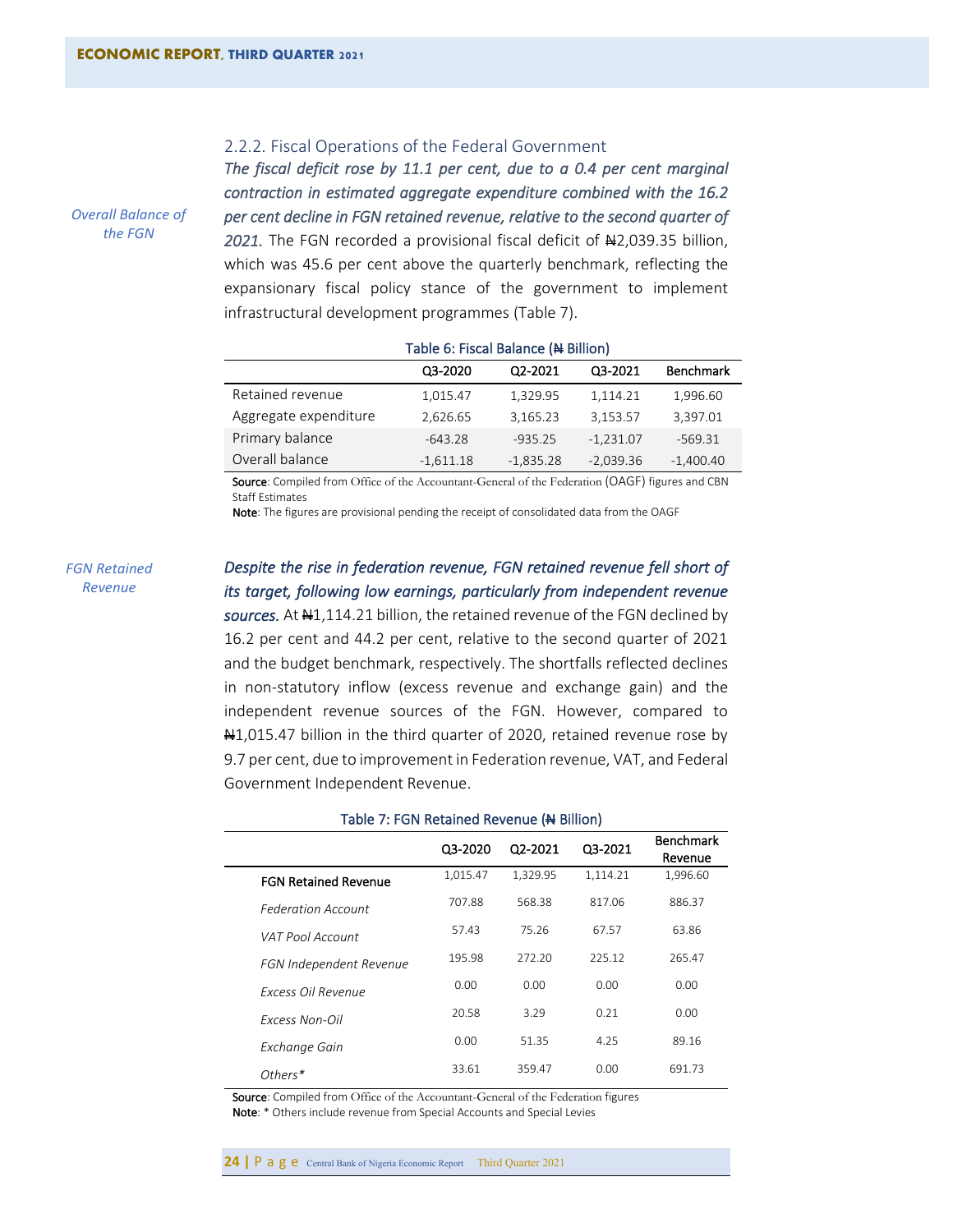*FGN expenditure* 

*Provisional aggregate expenditure of the FGN in the third quarter of 2021, at N3,153.56 billion, was 7.2 per cent below the budget benchmark of N3,397.01, notwithstanding legislative approvals for procurement of COVID-19 vaccines, security hardware, infrastructural development, and capital releases.* It was also marginally (0.4 per cent) lower than the level in the second quarter of 2021 (Figure 16 and Table 9). A disaggregated analysis revealed that recurrent expenditure declined by 8.6 per cent, relative to the second quarter of 2021, but remained dominant in total government spending, accounting for 63.5 per cent; while capital expenditure and transfers constituted the balance of 32.5 per cent and 4.0 per cent, respectively.



<span id="page-29-1"></span>Figure 15: Federal Government Expenditure (N Billion), Third Quarter 2021

Source: CBN Staff Estimates and compilation from OAGF data

|                        | 2020Q3   | 2021Q2   | 2021Q3   | <b>Benchmark</b> |
|------------------------|----------|----------|----------|------------------|
| Aggregate Expenditure  | 2,626.65 | 3,165.23 | 3,153.57 | 3,397.01         |
| Recurrent              | 2,169.69 | 2,192.99 | 2,003.66 | 2,241.59         |
| of which:              |          |          |          |                  |
| Personnel Cost         | 728.76   | 819.80   | 606.54   | 843.09           |
| Pension and Gratuities | 89.69    | 88.62    | 88.62    | 126.05           |
| Overhead Cost          | 302.17   | 229.13   | 430.87   | 441.36           |
| Interest Payments      | 967.90   | 900.03   | 808.29   | 831.10           |
| Domestic               | 831.33   | 634.71   | 542.97   | 595.87           |
| External               | 136.56   | 265.32   | 265.32   | 235.22           |
| Capital Expenditure    | 364.32   | 848.11   | 1,025.78 | 1,031.29         |
|                        |          |          |          |                  |

Transfers 92.64 124.13 124.13 124.13

#### <span id="page-29-0"></span>Table 8: Federal Government Expenditure (N Billion

Source: CBN Staff Estimate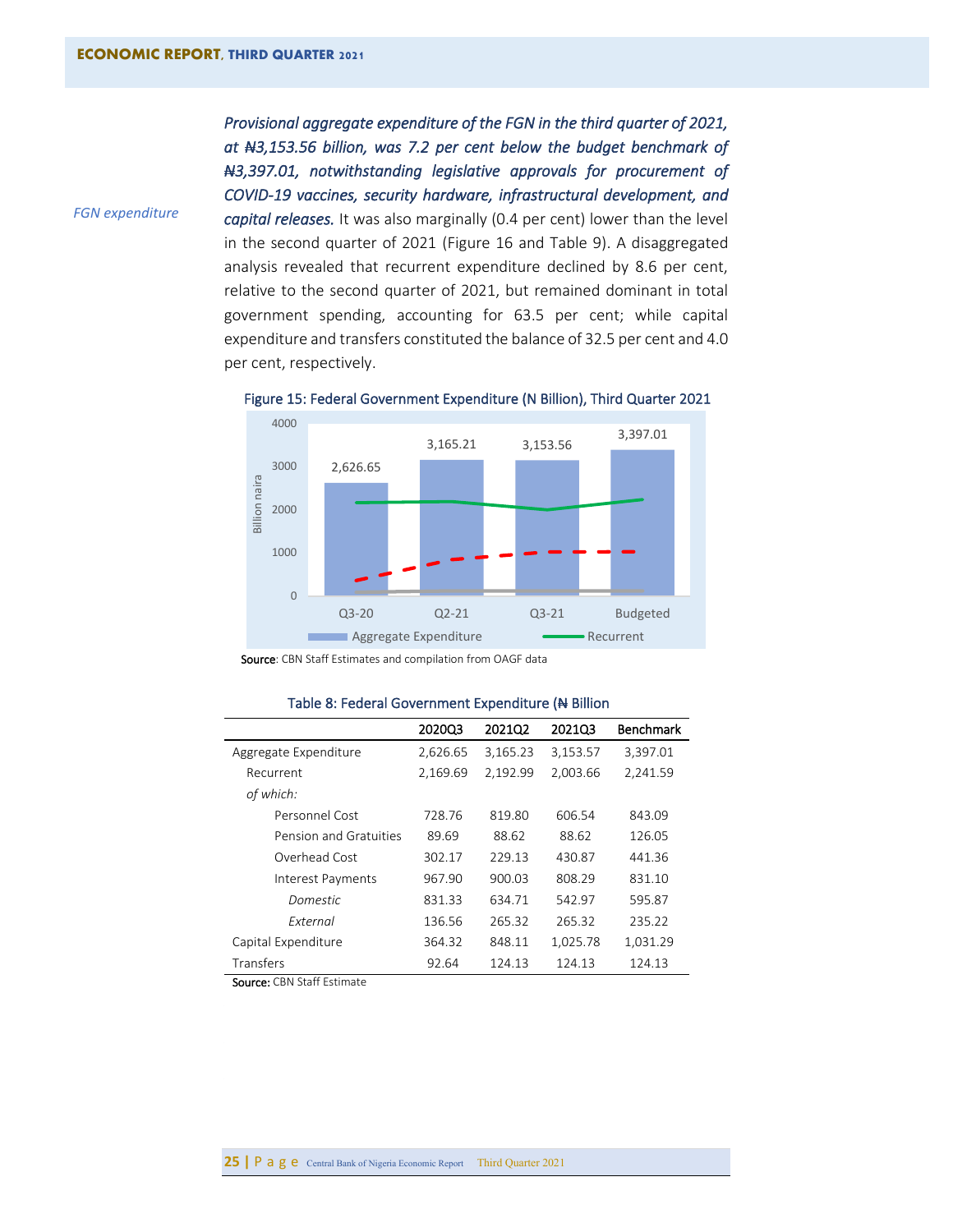#### *FGN Debt*

*In the third quarter, public borrowing was hinged on the 2020 - 2023 Medium-Term Debt Strategy. FGN debt outstanding rose to N33,805.84 billion at end-September 2021, an increase of 7.9 per cent, relative to end-June 2021. The development was attributed to the drive to enhance economic recovery, reduce the infrastructural deficit, and fund COVID-19 mitigation programmes.* Domestic debt accounted for 53.9 per cent of FGN total debt, while external debt obligations constituted 46.1 per cent. This fell short of the domestic-external debt target of 70:30 in the 2020- 2023 medium-term debt strategy of the FGN. External debt stock grew by 13.6 per cent, while domestic debt outstanding rose by 3.4 per cent relative to end-June 2021.

FGN bond issues remained dominant in the domestic debt portfolio, accounting for 73.8 per cent of the total domestic debt, followed by Treasury Bills (19.2 per cent); Promissory Notes (4.4 per cent); FGN Sukuk (2.0 per cent); and others (0.6 per cent). The distribution was in tandem with the FGN's objective to issue more long-term than short-term domestic debt instruments (75:25). In the composition of the external debt, Multilateral, Commercial and Bilateral loans accounted for 48.2 per cent, 38.6 per cent and 11.6 per cent of the total external debt stock, respectively, while promissory notes accounted for the balance of 1.6 per cent.

Debt service obligations in the third quarter of 2021 amounted to N1,022.99 billion, compared with N440.63 billion in the second quarter of 2021. The increase was due, largely, to the rise in the payment of FGN Bonds and principal repayment of promissory notes.



<span id="page-30-0"></span>Figure 16: FGN External and Domestic Debt Composition (# Billion)

Source: Compiled from Debt Management Office (DMO) figures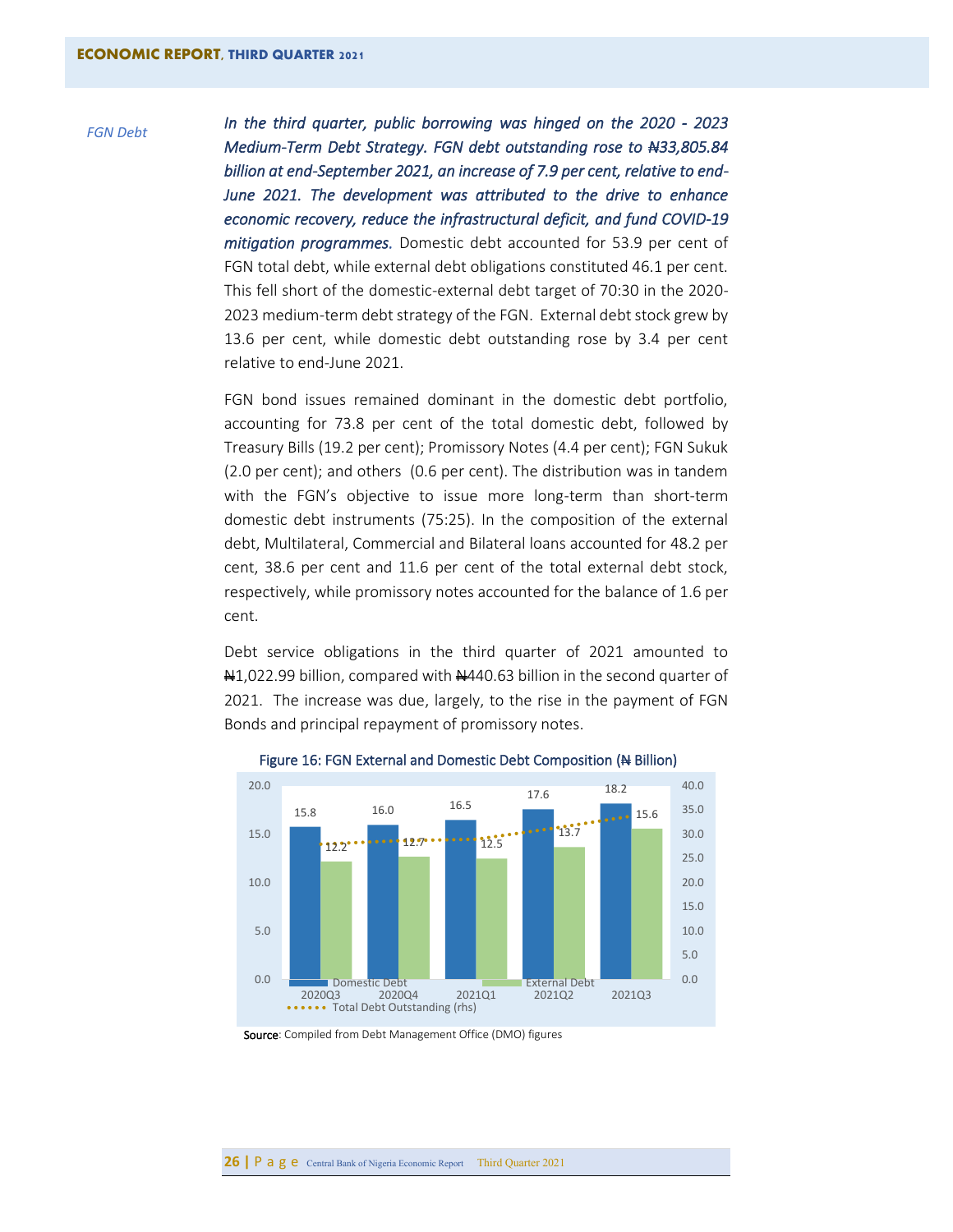

<span id="page-31-0"></span>Figure 17: Composition of External Debt Stock (per cent)





<span id="page-31-1"></span>Figure 18: Composition of Domestic Debt Stock (per cent)

Source: Compiled using data from the Debt Management Office (DMO)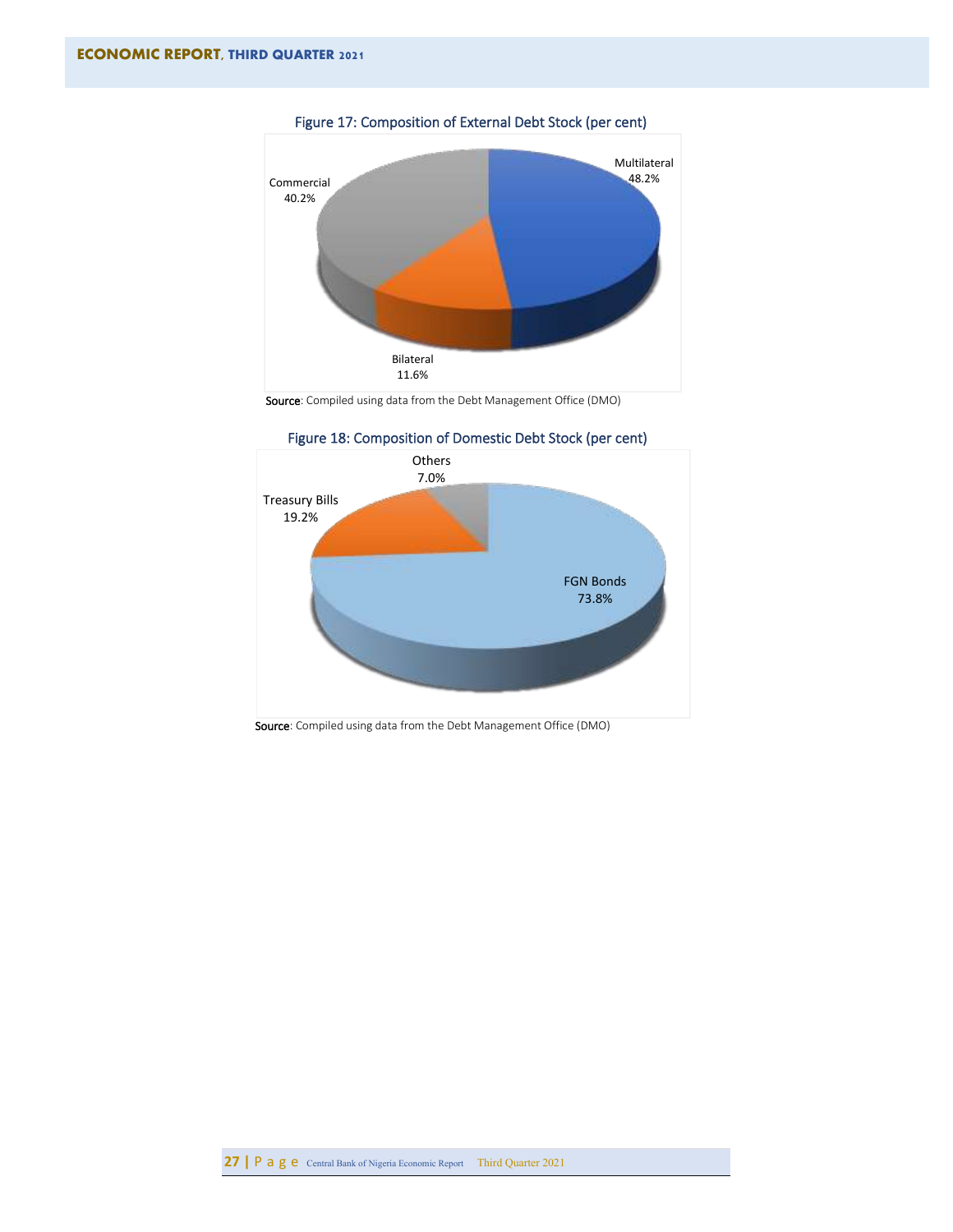# <span id="page-32-0"></span>2.3 MONETARY AND FINANCIAL SECTOR

*Summary*

*There was increased credit to key sectors of the economy to further spur economic activities and drive growth, as the monetary policy stance remained accommodative in the third quarter of 2021. Banking system*  liquidity improved in the review period, compared with the level in the *preceding quarter, leading to a downward trend in key interest rates.* 

# <span id="page-32-1"></span>2.3.1 Monetary Developments

*Reserve Money*

*Reserve money rose in the third quarter of 2021 due to increased currencyin-circulation and liabilities to Other Depository Corporations (ODCs).* CBN liabilities to ODCs inched up due to the increase in Cash Reserve Ratio debits, while currency-in-circulation (CIC) increased, owing to liquidity injection in the banking system through matured CBN bills and Federation Accounts Allocation Committee (FAAC). Consequently, the 4.97 per cent growth in liabilities to ODCs, and the 3.49 per cent growth in CIC resulted in a 5.0 per cent rise in the level of reserve money to  $\frac{412,905.94}{21}$  billion at end-September 2021 above  $\frac{12}{333.79}$  at end-June 2021. The broad money multiplier declined by 0.06 to 3.13 at the end of September 2021, suggesting a slower rate of monetary expansion in the review period. Consequently, the Broad money supply grew by 4.63 per cent at end-September 2021.

|                         | <b>Dec-20</b> | <b>Jun-21</b> | $Sep-21$  |
|-------------------------|---------------|---------------|-----------|
| <b>Monetary Base</b>    | 13,103.09     | 12,333.79     | 12,905.94 |
| Currency-In-Circulation | 2,908.46      | 2,741.26      | 2,837.06  |
| Liabilities to ODCs     | 10,194.63     | 9,592.53      | 10,068.88 |

# <span id="page-32-2"></span>Table 9: Components and uses of Reserve Money (# Billion)

**Source:** Central Bank of Nigeria

**Note:** ODCs = Other Depository Corporations

# *The growth in broad money supply remained modest in the third quarter of 2021, although credit expansion by the banking system was sustained.*

*Monetary Aggregates* The accommodative monetary policy stance of the Bank in the third quarter of 2021 led to continued credit expansion to enhance economic growth. Claims on other sectors rose by 12.2 per cent in the review period driven, majorly, by the claims on the private sector with a substantial contribution of 9.4 percentage points to the growth in total monetary assets. Similarly, Net claims on the Central Government increased by 5.07 per cent at end-September 2021, as loans by the Bank to the Central Government outweighed the increase in liabilities to the Central Government.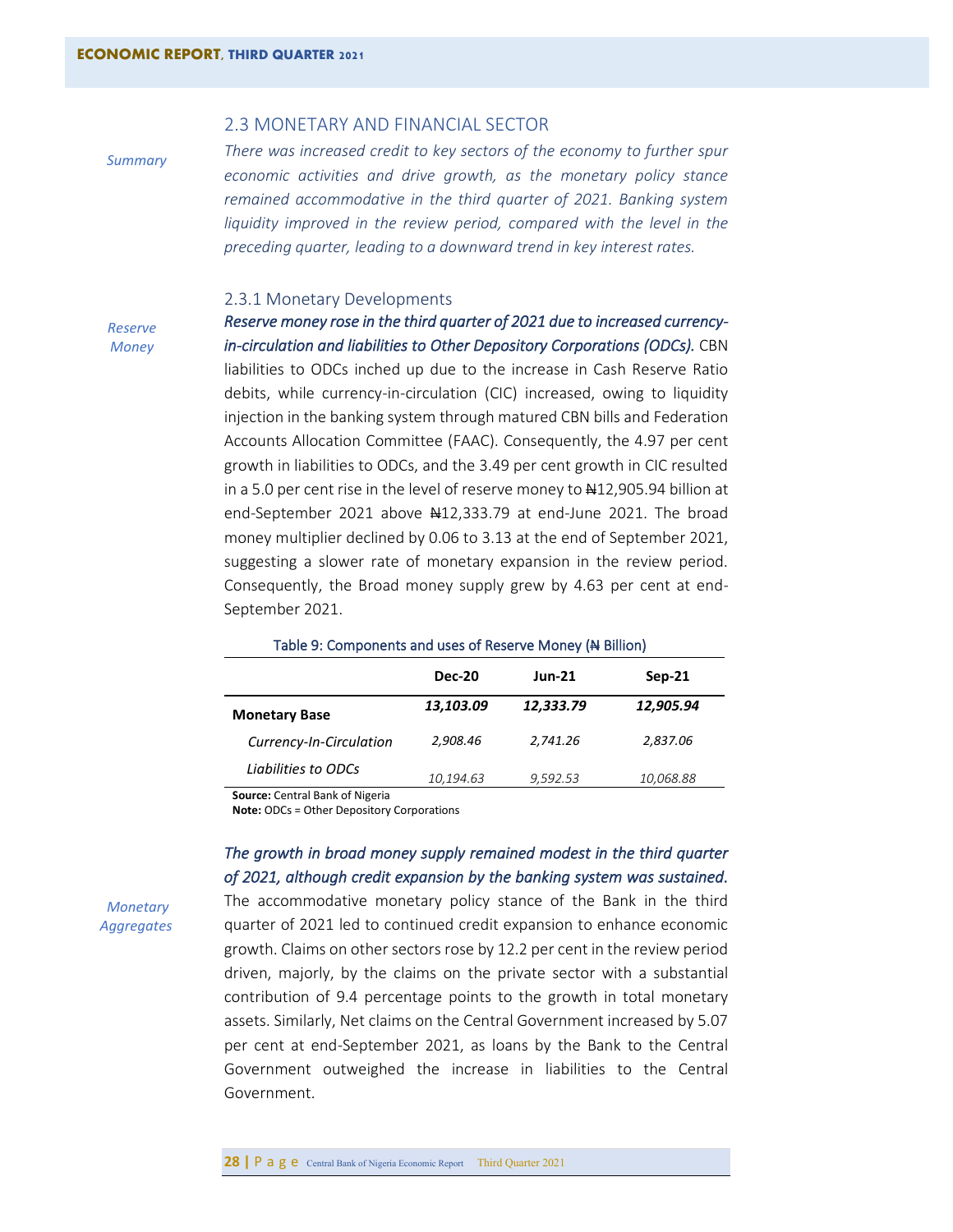The rise in Net claims on Central Government, coupled with increased claims on other sectors, culminated in a 10.15 per cent rise in banking system domestic claims on the economy. However, due to the significant increase in liabilities to non-residents arising from an increase in other loans from non-residents and the sale of bills to non-residents by the Bank, net foreign assets declined by 20.4 per cent at the end of the review quarter, compared with the decline of 0.6 per cent at end-June.

Accordingly, broad money supply, M3 grew by 4.6 per cent to  $\text{A}40,414.78$ billion at the end-September 2021, with an annualised growth of 6.2 per cent, compared with the provisional benchmark growth of 10.0 per cent for the fiscal year 2021. The development indicated room for monetary expansion while being mindful of inflationary pressures.

|                                                 | Contribution      |          |          |          |
|-------------------------------------------------|-------------------|----------|----------|----------|
|                                                 | to M <sub>3</sub> |          |          |          |
|                                                 | Sep-20<br>growth  |          | Jun-21   | Sep-21   |
|                                                 | (Sept-21)         |          |          |          |
| <b>Net Foreign Assets</b>                       | $-3.87$           | 27.50    | $-0.62$  | $-20.37$ |
| Claims on Non-residents                         | 4.23              | 0.30     | $-6.20$  | 8.34     |
| Liabilities to Non-residents                    | $-8.10$           | $-13.60$ | $-9.55$  | 25.56    |
|                                                 | 8.50              | $-1.70$  | 2.73     | 10.49    |
| <b>Net Domestic Assets</b>                      |                   |          |          |          |
| <b>Domestic Claims</b>                          | 11.18             | 7.39     | 3.75     | 10.15    |
| Net Claims on Central Government                | 1,63              | $-4.10$  | $-7.14$  | 5.07     |
| Claims on Central Government                    | 8.53              | 13.70    | 2.32     | 15.82    |
| Liabilities to Central Government               | $-6.91$           | 40.79    | 16.23    | 31.62    |
| <b>Claims on Other Sectors</b>                  | 9.55              | 11.76    | 8.22     | 12.24    |
| Claims on Other Financial Corporations          | $-1.44$           | 10.46    | $-4.53$  | $-6.51$  |
| Claims on State and Local Government            | 0.63              | $-5.80$  | 3.57     | 11.70    |
| Claims on Public Nonfinancial                   | 0.94              | $-5.84$  | 24.79    | 45.45    |
| Corporations                                    |                   |          |          |          |
| Claims on Private Sector                        | 9.43              | 13.88    | 13.87    | 19.47    |
| <b>Broad Money</b>                              | 4.63              | 3.28     | 2.09     | 4.63     |
| <b>Currency Outside Depository Corporations</b> | $-0.32$           | $-0.21$  | $-9.91$  | $-5.01$  |
| <b>Transferable Deposits</b>                    | 0.25              | 33.75    | 2.20     | 0.72     |
| Narrow Money (M <sub>1</sub> )                  | $-0.07$           | 27.30    | 0.31     | $-0.18$  |
| <b>Other Deposits</b>                           | 7.09              | 17.45    | 4.76     | 12.60    |
| Broad Money (M2)                                | 7.01              | 21.08    | 2.87     | 7.19     |
| Securities Other Than Shares                    | $-2.39$           | $-82.76$ | $-29.79$ | -99.98   |
| Total Monetary Liabilities(M <sub>3</sub> )     | 4.63              | 3.28     | 2.09     | 4.63     |

#### <span id="page-33-0"></span>Table 10: Money and Credit Growth over preceding December (per cent)

Source: Central Bank of Nigeria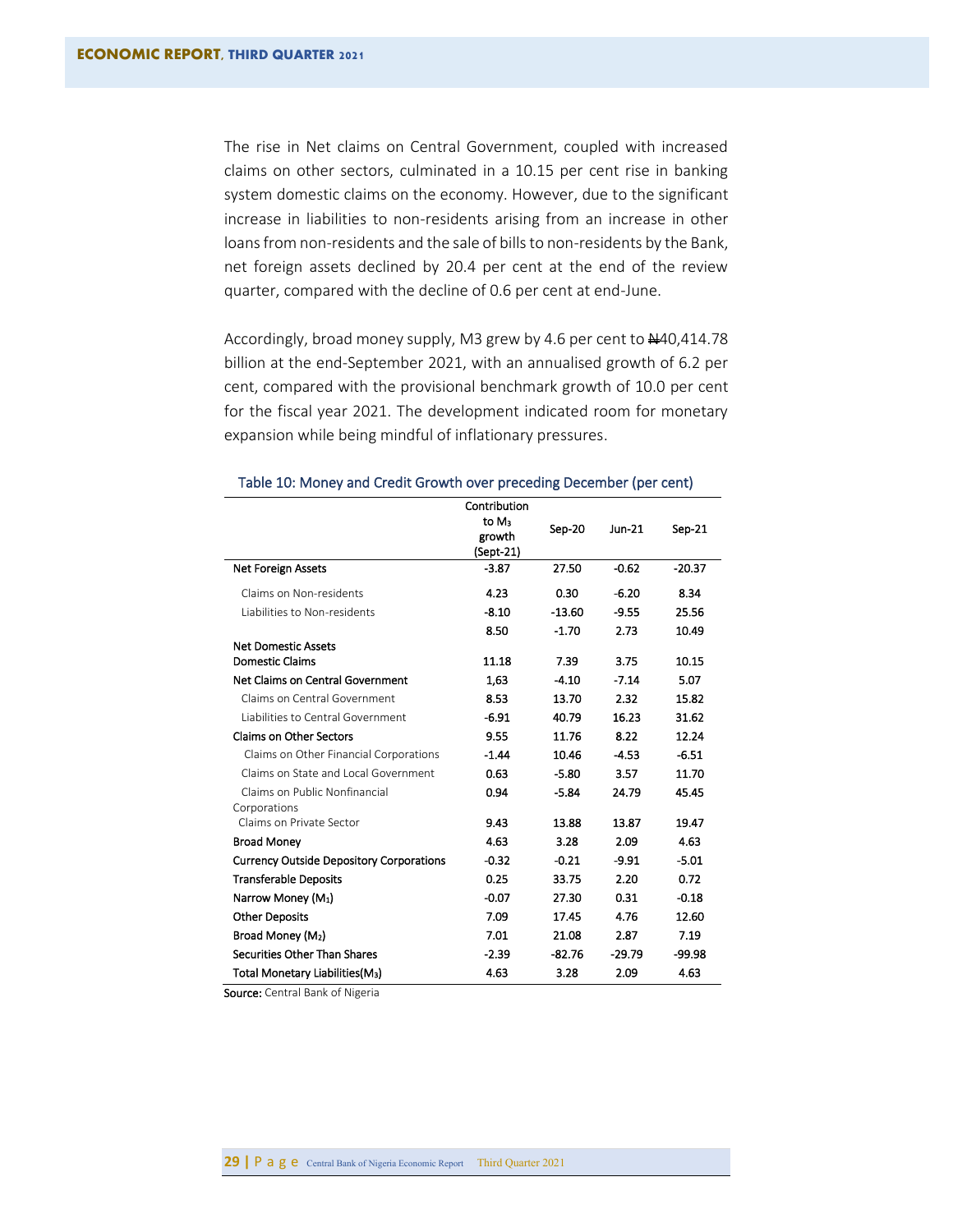The growth in total monetary liabilities results from the rise in other deposits (12.6 per cent) and transferable deposits (0.7 per cent). The surge in other deposits was driven, largely, by the rise in savings and time deposits, brought about by the more attractive yields on deposits, as rates on term deposits of 1 month, 6 months and 12 month tenors rose to 3.71 per cent, 5.83 per cent and 6.72 per cent, respectively, in the review period, above 3.36 per cent, 5.14 per cent and 6.54 per cent, respectively, in the second quarter of 2021.

The growth in foreign currency deposits slowed to 1.85 per cent in the third quarter of 2021, compared with the growth of 6.70 per cent in the preceding quarter. The modest growth was buttressed by the decline in the share of foreign currency deposits to total deposit from 19.26 per cent at end-June 2021 to 19.12 per cent at end-September 2021. The development may be attributed to a reduction in the accessibility to foreign exchange for speculative purposes by economic agents, following the stoppage of allocation of foreign exchange to Bureau De Change by the Bank.

The need for holding cash for transactions by economic agents also declined in the review quarter, as currency outside depository corporations fell by 5.0 per cent at the end-September 2021. Consequently, narrow money supply (M1) fell by 0.2 per cent to N<sub>15</sub>,948.09 billion in the review quarter.

*Sectoral Utilisation of Credit*

*The sustained credit expansion by the ODCs to other sectors increased sectoral credit*. Credit utilisation by sectors of the economy grew by 4.1 per cent to N22,802.10 billion at the end-September 2021, owing, largely, to increased credit to trade/general commerce. A breakdown of the credit showed that the industry and services sectors remained the dominant sectors, as their share in total credit stood at 41.7 per cent and 52.9 per cent, respectively, compared with 42.3 per cent and 52.4 per cent at the end-June 2021. The agricultural sector's share increased marginally to 5.4 per cent compared with 5.3 per cent at the end-June 2021.

<span id="page-34-0"></span>

|                           | <b>Dec-20</b> | Jun-21 | $Sep-21$ |
|---------------------------|---------------|--------|----------|
| Agriculture               | 5.2           | 5.3    | 5.4      |
| Industry                  | 41.9          | 42.3   | 41.7     |
| Construction              | 4.7           | 5.0    | 4.8      |
| Services                  | 52.9          | 52.4   | 52.9     |
| Trade/General<br>Commerce | 6.6           | 6.3    | 6.9      |

#### Table 11: Sectoral Utilisation of Credit

Source: Central Bank of Nigeria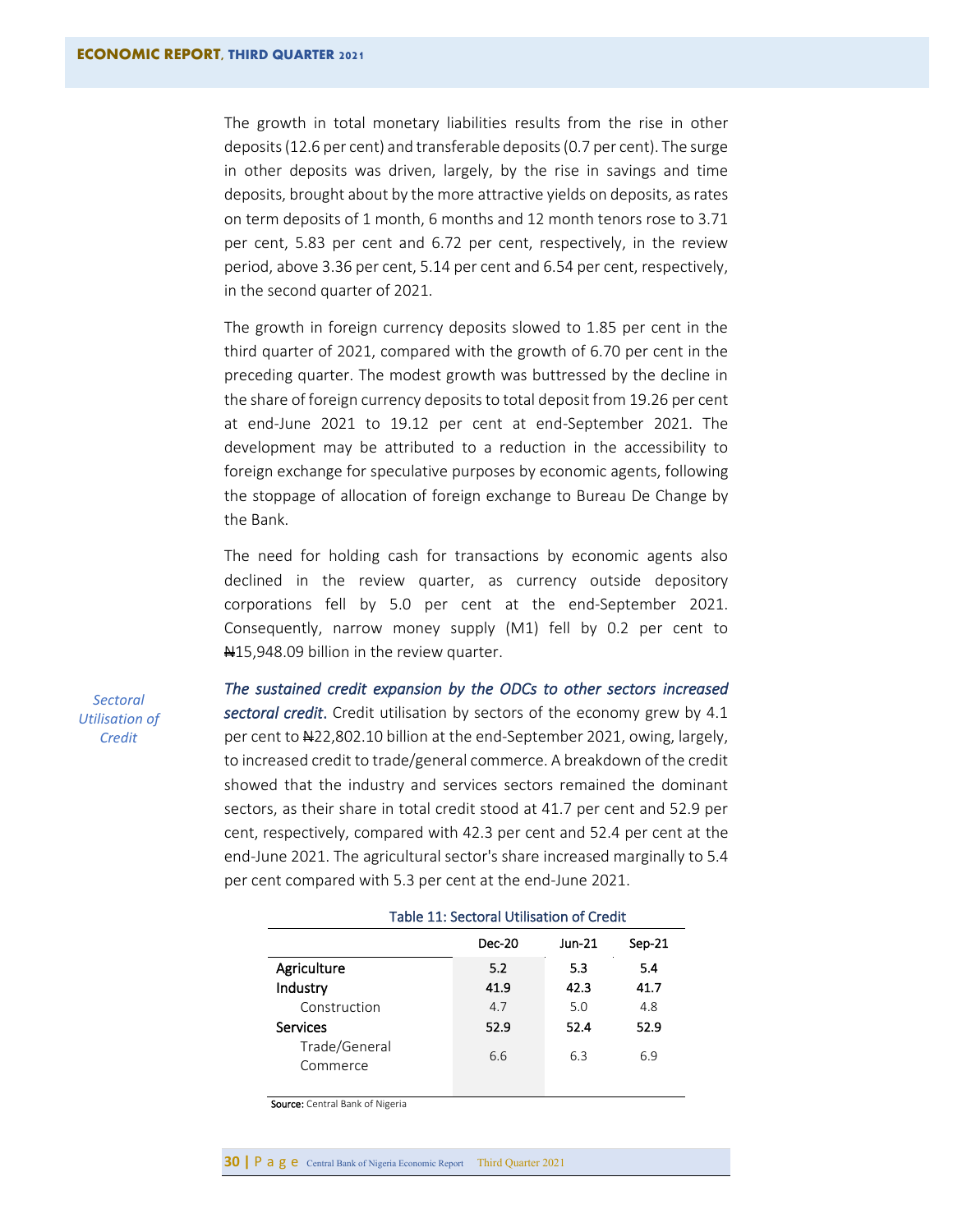*Consumer Credit*

#### *Consumer credit outstanding increased owing to the increase in personal*

*loans*. Consumer credit outstanding, at  $\text{N1},942.87$  billion, rose by 5.6 per cent in the third quarter of 2021, compared with its level of #1,840.24 billion in the preceding quarter, accounting for 8.7 per cent of total credit to the private sector. The rise was due, majorly, to the fall in the maximum lending rate, inducing an increase in the volume of extended loans.

<span id="page-35-1"></span>

Figure 19: Consumer Credit

A breakdown of consumer loans showed that personal loans accounted for the largest share of 75.7 per cent, while retail loans explained the remaining 24.3 per cent.



<span id="page-35-2"></span>Figure 20: Composition of Consumer Credit in Nigeria

# <span id="page-35-0"></span>2.3.2 Financial Developments

*The financial market remained resilient in the third quarter of 2021 despite the mutating and more fatal strains of the COVID-19 virus. The improved* 

**31** | **P** a g **e** Central Bank of Nigeria Economic Report Third Quarter 2021

**Source:** Central Bank of Nigeria

**Source:** Central Bank of Nigeria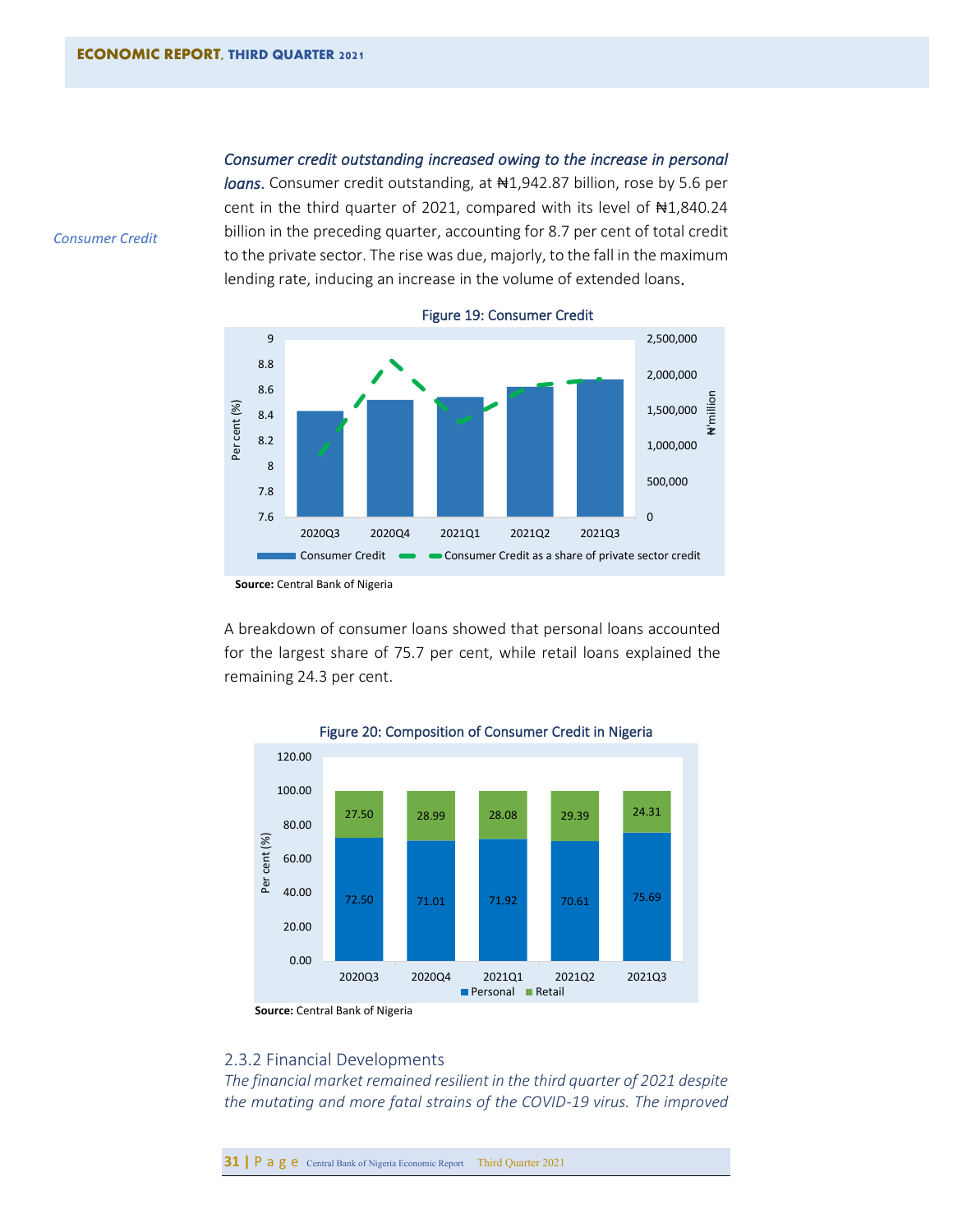*economic prospects led to a bullish run for the major equity market indices, which helped to boost investors' sentiments and offset concerns about rising inflation*.

#### <span id="page-36-0"></span>2.3.3 Money Market Developments

*Liquidity Flows*

*Liquidity conditions in the banking system improved in the third quarter of 2021. The* average net industry liquidity position increased by 211.0 per cent in the third quarter of 2021, to  $\#154.32$  billion, from  $\#49.62$  billion in the preceding quarter. Repayment of matured CBN bills and higher FAAC allocation constitute major injections into the banking system. On the other hand, provisioning and settlement of foreign exchange purchases, Cash Reserve Ratio (CRR) debits, and purchase of CBN bills were sources of liquidity withdrawals from the banking system culminating in a net injection of  $\#1,039.84$  billion in the banking system.

#### *Open Market Operations*

*The Bank intervened in the money market through Open Market Operations and discount window activities to manage banking system liquidity in the third quarter of 2021.* CBN bills with tenor to maturity of 218.5 days (±136.5) were auctioned through Open Market Operations (OMO) in the review quarter. There was an increase in the volume of subscriptions in the review quarter to  $\#718.02$  billion, compared with ₦486.23 billion in the preceding quarter, with a slightly lower bid rate of 8.53 per cent ( $\pm$  1.73), compared with 9.39 per cent ( $\pm$  2.60). This led to increased liquidity in the banking system in the review period

# *Standing Facilities Window Operation*

The increased level of liquidity was further evident in the pattern of transactions at the Bank's standing facilities window, as a total request for Standing Deposit Facilities by banks increased by 28.2 per cent to #568.15 billion in the review period, while request at the standing lending window declined significantly to ₦1,393.60 billion, from ₦7,271.20 billion in the second quarter of 2021.

*Primary Market*

*Investment in the debt securities market increased, due largely to the attractive yield. NTBs of 91-, 182- and 364-day tenors were issued in the review period*. A total of ₦1,021.98 billion, ₦2,941.54 billion, and ₦1,523.32 billion NTBs were offered, subscribed to, and allotted, respectively, in the review period. The subscriptions to the 364-day tenor accounted for 96.1 per cent of the total subscriptions to NTBs in the review period, reflecting investors' preference for longer tenor instruments. This was also obvious in the volume of subscriptions to FGN Bonds, which increased from ₦965.13 billion in the second quarter of 2021 to ₦980.45 billion in the third quarter of 2021. The development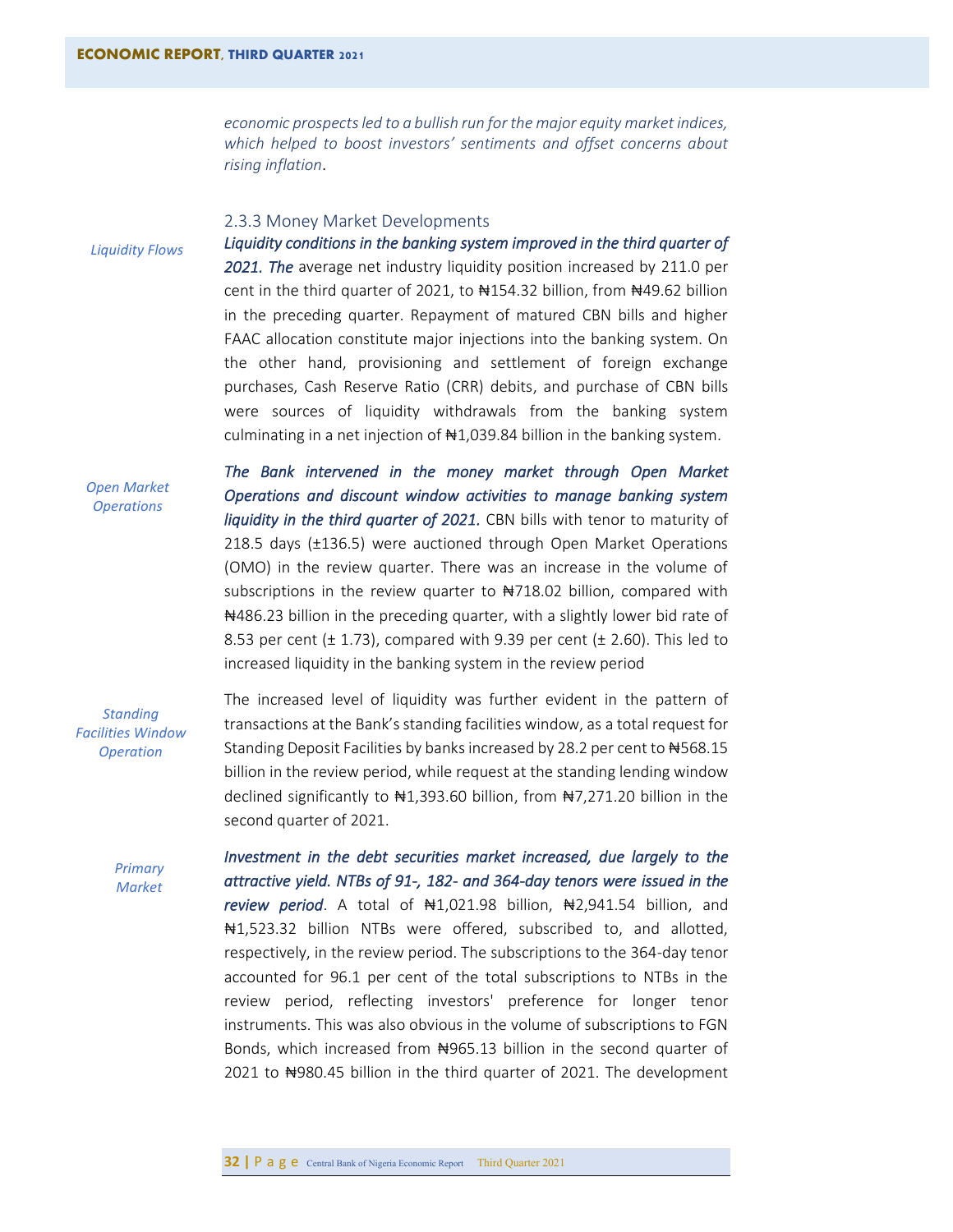may be due to expectations of lower yield, as the economy continues the path of recovery.

*Interest Rate Developments* *Key short-term interest rates dipped in the third quarter of 2021, due to increased banking system liquidity.* The average inter-bank call and OBB rates declined from 14.52 per cent and 16.45 per cent to 12.94 per cent and 11.93 per cent, respectively, due mainly to increased liquidity in the banking system in the review period. However, the 30-day and 90-day NIBOR traded at averages of 11.56 per cent and 12.53 per cent, respectively, in the third quarter of 2021, above their respective levels of 10.22 per cent and 12.06 per cent in the preceding quarter.

Increased banking system liquidity was reflected in the value of lending transactions, which rose by 5.27 per cent to  $\text{A}22,021.56$  billion in the review quarter. Consequently, the average maximum lending rate declined by 0.99 percentage points to 27.70 per cent, from 28.69 in the second quarter of 2021. Despite the decline in lending rate, it remained positive in real terms.

The average term-deposit rate rose by 0.15 percentage points to 3.86 per cent, resulting in a narrower spread between the deposit and lending rates. The spread between the average term deposit and maximum lending rates narrowed by 2.10 percentage points to 23.24 per cent in the third quarter of 2021. The proportion of term deposit in total deposit increased to 32.66 per cent above 23.51 per cent at end-June 2021, reflecting increased savings. Although the increase in term deposits reduces long-term liquidity risks, it is more costly for banks than demand deposits.

<span id="page-37-0"></span>



 **Source**: Central Bank of Nigeria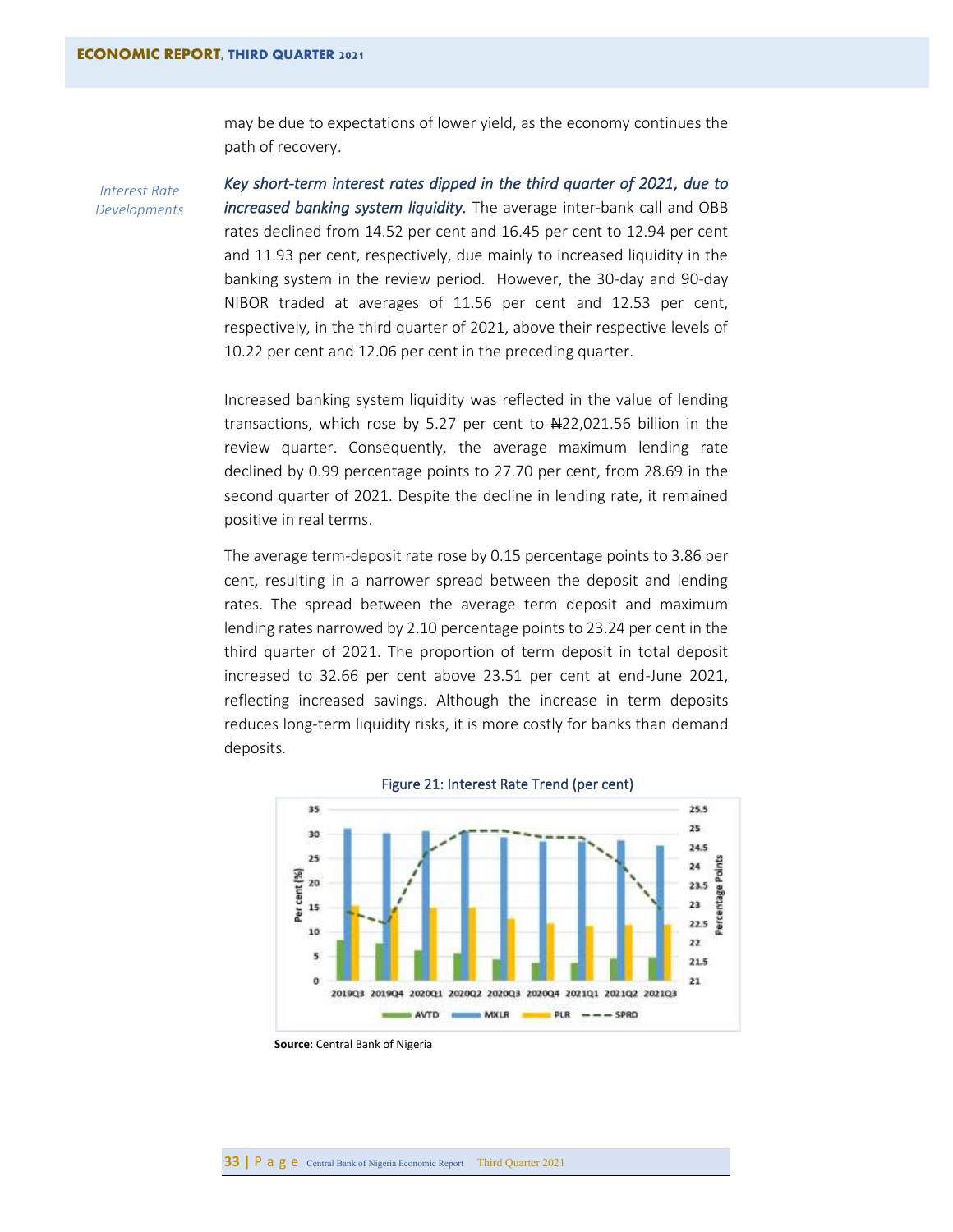#### <span id="page-38-0"></span>2.3.4 Financial Sector Soundness

*Capital Adequacy Ratio*

*In the review period, the key financial soundness indicators revealed a stable and resilient financial sector.* The industry Capital Adequacy Ratio (CAR) fell by 0.5 percentage points to 15.0 per cent in the third quarter of 2021 relative to 15.5 per cent recorded in the preceding quarter. However, the ratio was still above the regulatory benchmark of 10.0 per cent. The decline relative to the levels in the preceding quarter was attributed to the increase in banks' risk-weighted assets, which was more than offset the increase in total qualifying capital of the banks*.*

There was also an improvement in banks' loan quality indicator, although it stood above the 5.0 per cent prudential requirement. The nonperforming loan (NPL) ratio improved to 5.4 per cent in the third quarter of 2021 from 5.7 per cent recorded in the preceding quarter, due mainly to the increase in loan recoveries by banks. The industry liquidity ratio (LR) declined by 2.9 percentage points to 61.0 per cent in the review period, compared with 63.9 per cent at the end-June 2021, reflecting a decrease in the stock of liquid assets held by banks. At that level, the LR remained above the regulatory benchmark of 30.0 per cent.

#### <span id="page-38-1"></span>2.3.5 Capital Market Developments

*Activities on the Nigerian Exchange Limited (NGX) were bullish during the third quarter of 2021, owing to the positive sentiments arising from investors' expectations of the release of the third quarter 2021 earnings reports by quoted companies.* Aggregate market capitalisation appreciated by 6.2 per cent to  $#40.55$  trillion in the review quarter, compared with 438.19 trillion in the preceding quarter. A breakdown of the components of the Aggregate Capitalisation showed that the equities, exchange-traded funds (ETF), and bond components stood at #20.96 trillion, NO.01 trillion, and N18.40 trillion, respectively.

The equities market capitalisation, which constituted 53.2 per cent of the aggregate, rose by 6.0 per cent to  $\frac{1}{20.96}$  trillion, compared with  $\frac{10.77}{10.76}$ trillion at the end-June 2021, owing to gains recorded by blue-chip stocks. The All-Share Index (ASI), which opened at 37,907.78 at the beginning of the review quarter, grew by 6.1 per cent to close at 40,221.17 at the end-September 2021, driven by price appreciation in the medium and capitalised stocks. *All Share Index*

*Market Capitalisation*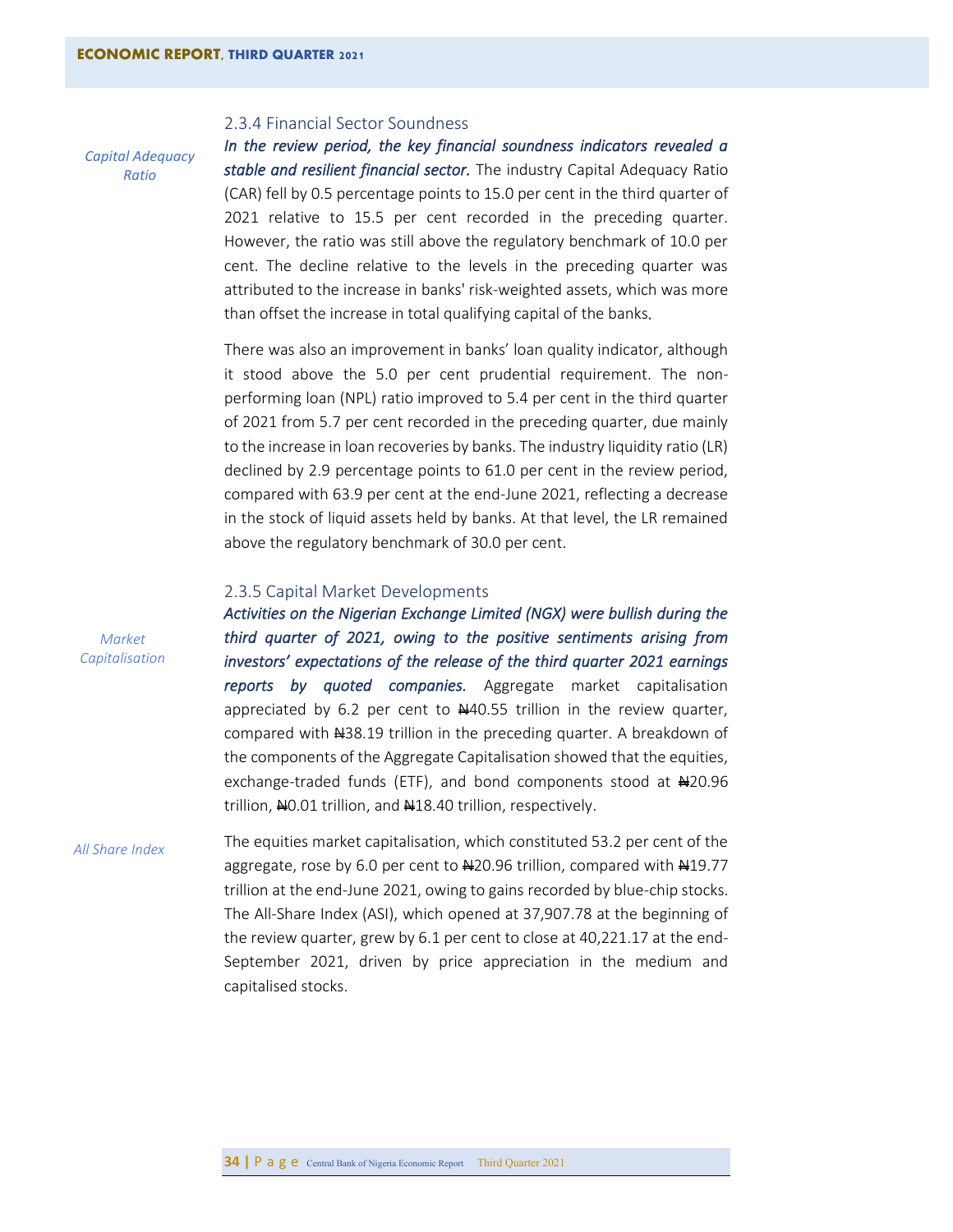<span id="page-39-1"></span>

Figure 22: Market Capitalisation and All-Share Index

**Source:** Nigeria Exchange Limited (NGX)

All indices trended upward, except for five (5) indices that trended downward (Table 13).

<span id="page-39-0"></span>

| <b>NGX</b> Indices             | 2021Q2   | apic in mga ia changa (non) cinnea malao<br>2021Q3 | Changes $(\%)$ |
|--------------------------------|----------|----------------------------------------------------|----------------|
| NSE-OIL/GAS                    | 313.08   | 376.95                                             | 20.4           |
| NSE-PREMIUM                    | 3,527.67 | 3,759.92                                           | 6.6            |
| NSE-INDUSTRIAL                 | 1,887.76 | 1,975.31                                           | 4.6            |
| NSE-AFR Div Yield              | 2,329.50 | 2,427.21                                           | 4.2            |
| NSE-BANKING                    | 366.47   | 381.35                                             | 4.1            |
| NSE Sovereign                  | 792.96   | 822.93                                             | 3.8            |
| <b>NSE-PENSION</b>             | 1,479.77 | 1,525.88                                           | 3.1            |
| NSE-30-INDEX                   | 1,594.87 | 1,639.22                                           | 2.8            |
| NSE-CG                         | 1,199.29 | 1,226.94                                           | 2.3            |
| <b>NSE-MERI VALUE</b>          | 1,801.66 | 1,840.97                                           | 2.2            |
| NSE-LOTUS                      | 2,760.73 | 2,818.57                                           | 2.1            |
| NSE-AFR<br><b>BANK</b>         |          |                                                    |                |
| VALUE                          | 1,057.09 | 1,070.34                                           | 1.3            |
| NSE-MERI GROWTH                | 1,789.98 | 1,806.78                                           | 0.9            |
| NSE-INSURANCE                  | 203.84   | 197.77                                             | $-3.0$         |
| NSE-MAIN BOARD<br>NSE-CONSUMER | 1,600.77 | 1,556.44                                           | $-2.8$         |
| <b>GOODS</b>                   | 600.88   | 597.66                                             | $-0.5$         |
| NSE-Asem                       | 703.94   | 701.75                                             | $-0.3$         |
| NSE Growth Index               | 1,028.75 | 1,026.97                                           | $-0.2$         |

#### Table 12: Nigeria Exchange (NGX) Limited Indices

**Source:** Nigeria Exchange Limited (NGX)

A total turnover of 16.08 billion shares worth #145.24 billion in 239,729 deals was traded by investors on the floor of the Exchange, compared with a total of 13.90 billion shares valued at #164.88 billion in 215,842 deals.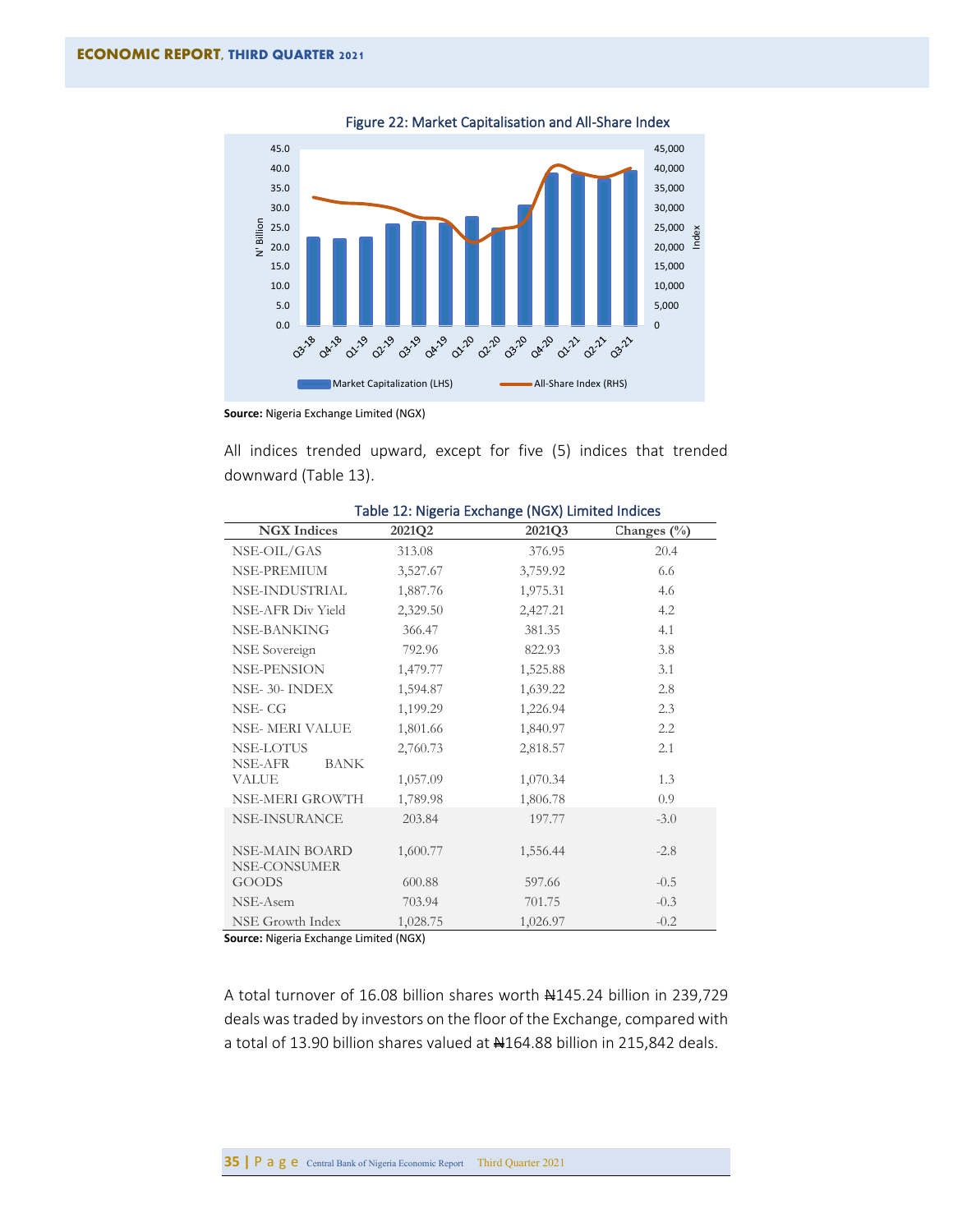

<span id="page-40-0"></span>Figure 23: Volume and Value of traded Securities

There were three (3) new and one (1) supplementary listing in the review period. The new listings created an avenue for price discovery and an additional source of liquidity for existing and new investors and improved investor confidence.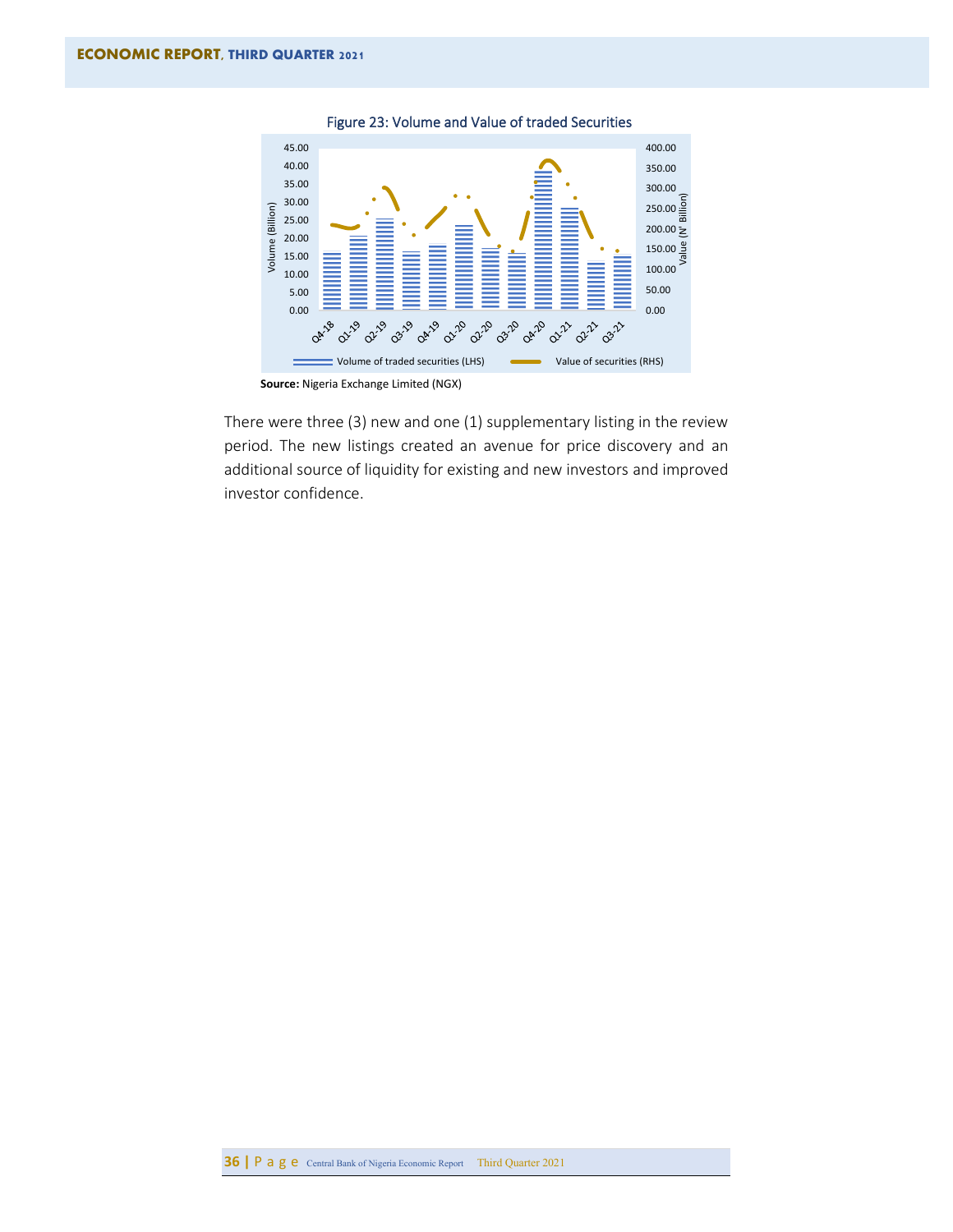| Company                   | Additional Shares (Units)                        | Reasons              | Listing                  |
|---------------------------|--------------------------------------------------|----------------------|--------------------------|
| Dangote Cement PLC        | N50 Billion 3 years 11.25%                       | $\mu$ 300b<br>Debt   | New Listing              |
| SPV Plc:<br>Listing<br>оf | Senior<br>Tranche<br>A                           | Issuance             |                          |
| Bonds                     | Fixed<br>Unsecured<br>Rate                       | programme            |                          |
|                           | Bond due 2024                                    |                      |                          |
|                           | N50 Billion 5 years 12.50%                       |                      |                          |
|                           | Tranche<br>B<br>Senior                           |                      |                          |
|                           | Unsecured<br>Fixed<br>Rate                       |                      |                          |
|                           | Bond due 2026.                                   |                      |                          |
|                           | ¥50 Billion 7 years 13.50%                       |                      |                          |
|                           | Tranche<br>C<br>Senior                           |                      |                          |
|                           | Unsecured<br>Fixed<br>Rate                       |                      |                          |
|                           | Bond due 2028.                                   |                      |                          |
| 8.864% FGNSB AUG          | 204,965 units                                    | Bond                 | New Listing              |
| 2023                      | Issuance                                         |                      |                          |
| 9.864% FGNSB AUG          | 683,248,000                                      | Bond                 | New Listing              |
| 2024                      | units<br>Issuance                                |                      |                          |
| 12.98%<br>FGN<br>MAR      | 104,814,900                                      | Bond                 | Supplementary            |
| 2050                      | units<br>Issuance                                |                      | Listing                  |
| Coronation MB Funding     | N25 Billion 5 years 6.25%                        | <b>Bond Issuance</b> | New Listing              |
| SPV Plc: Listing of       | Series One (1) Fixed Rate                        |                      |                          |
| <b>Bonds</b>              | Subordinated Unsecured                           |                      |                          |
|                           | Bonds due 2025 under the                         |                      |                          |
|                           | Coronation MB Funding                            |                      |                          |
|                           | SPV Plc's N100 Billion<br>Bond Issuance Program. |                      |                          |
| 16.2884% FGN MAR          | 74,443,853 units                                 | <b>Bond Issuance</b> | Supplementary            |
| 2027                      |                                                  |                      | Listing                  |
| 14.80% FGN APR 2049       | 113,954,700 units                                | <b>Bond Issuance</b> | Supplementary            |
|                           |                                                  |                      | Listing                  |
| 12.50% FGN MAR            | 171,093,317 units                                | <b>Bond Issuance</b> | Supplementary            |
| 2035                      |                                                  |                      | Listing                  |
| 12.98% FGN MAR            | 171,093,317 units                                | <b>Bond Issuance</b> | Supplementary<br>Listing |
| 2050                      | 341,012 units                                    | <b>Bond Issuance</b> | New Listing              |
| 8.350% FGS July 2021      |                                                  |                      |                          |
| 9.350% FGS July 2024      | 620,986 units                                    | <b>Bond Issuance</b> | New Listing              |
| 8.915% FGS SEP 2024       | 561,303 Units                                    | <b>Bond Issuance</b> | New Listing              |
| 9.889% FGS JUN 2024       | 221,332 Units                                    | <b>Bond Issuance</b> | New Listing              |
| Chemical and Allied       | 88,259,520 Ordinary                              | Rights Issuance      | Supplementary            |
| Products Plc              | shares of 50 Kobo each                           |                      | Listing                  |

<span id="page-41-0"></span>Table 13: Listing on the Nigerian Exchange Limited (NGX) at end-September 2021

**Source:** Nigeria Exchange Limited (NGX).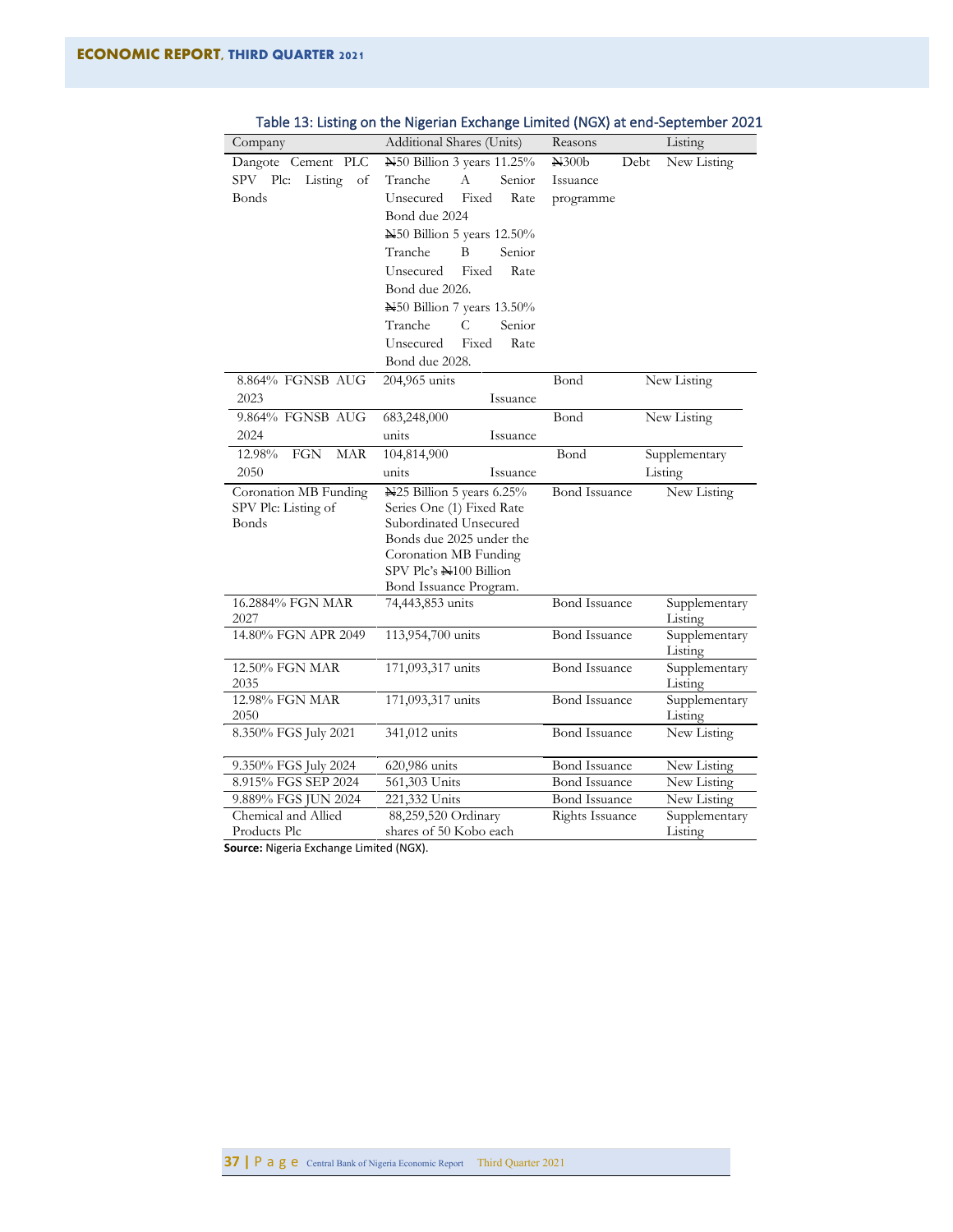### <span id="page-42-0"></span>2.4. EXTERNAL SECTOR DEVELOPMENTS

*Major Highlights*

*The external sector's performance was impressive during the review period, as the pressure in the external account eased, with an overall balance of payments surplus of US\$5.28 billion in contrast to a deficit of US\$2.14 billion in the preceding quarter. This was driven by the sustained global economic recovery and improved foreign exchange receipts from the International Monetary Fund's SDR allocation and sale of FGN Eurobond. The improved trade surplus, lower payments in respect of services, and repatriation of dividends resulted in a higher current account surplus of US\$3.68 billion, from US\$0.35 billion in the second quarter of 2021. The financial account recorded net incurrence of liabilities worth US\$2.57 billion, as against acquisition of US\$0.24 billion in the second quarter of 2021. The external reserves at the end of September 2021, was US\$41.57 billion, compared with US\$32.99 billion at the end-June 2021. The level could finance 11.5 months of goods or 8.7 months of goods and services import. The average naira exchange rate at the I&E was relatively stable at ₦411.89/US\$ in the third quarter of 2021. Public external debt at end-September 2021 stood at US\$37.96 billion, compared with US\$33.47 billion at the end-June 2021.*

# <span id="page-42-1"></span>2.4.1 Current and Capital Account

*The lingering supply chain disruption, particularly with the emergence of the Delta variant of the COVID-19, moderated the import of goods and services. This, coupled with lower repatriation of dividends and improved inflow of transfers, resulted in a higher current account.* The surplus in the current account increased significantly to US\$3.68 billion (3.4 per cent of GDP), from US\$0.35 billion (0.4 per cent of GDP), in the preceding quarter. The development reflected increased trade surplus, resulting from lower imports; higher inflow of both government transfers and workers' remittances; and lower repatriation of dividends by non-resident investors. A higher goods account surplus of US\$1.77 billion was recorded, relative to US\$0.31 billion in the second quarter of 2021. The deficit in the services accounts narrowed by 20.3 per cent to US\$2.51 billion (2.3 per cent of GDP), induced by lower payments for travel services, reflecting the lingering effects of travel restrictions in some jurisdictions.

Similarly, the deficit in the primary income account contracted to US\$2.03 billion, compared with US\$2.72 billion in the second quarter of 2021, attributed to lower repatriation of dividends by non-resident investors. The surplus in the secondary income account increased to US\$6.46 billion, compared with the US\$5.92 billion in the second quarter of 2021, as grants received by the general government and remittances from migrants living abroad increased during the review period.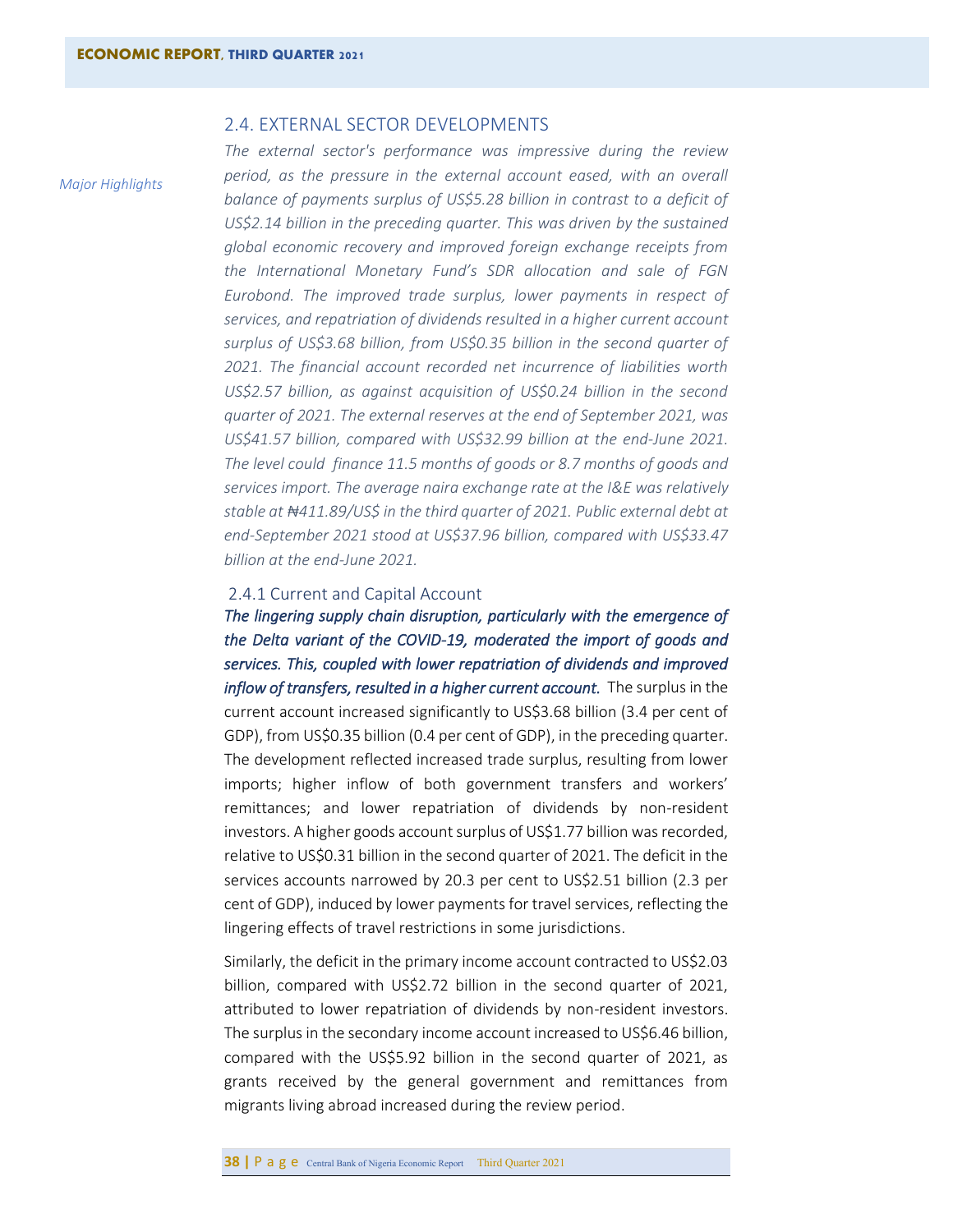

<span id="page-43-0"></span>Figure 24: Current Account Balance GDP Ratio (per cent)

Source: Central Bank of Nigeria

*Crude Oil and Gas Export*

*The sustained improvement in global crude oil prices and higher earnings from non-oil and gas exports boosted export receipts in the third quarter*  of 2021. Aggregate export rose marginally by 0.3 per cent to US\$12.65 billion, relative to US\$12.61 billion in the second quarter of 2021. A

disaggregation showed that crude oil export receipts dropped marginally by 1.1 per cent to US\$9.81 billion, compared with US\$9.92 billion in the second quarter of 2021, on account of the decline in domestic production, occasioned by challenges in some oil facilities, such as Agbami and Qua Iboe. Gas export receipts, on the other hand, grew by 4.1 per cent to US\$1.35 billion, relative to US\$1.30 billion in the preceding quarter, due to higher petrochemical demand for propane in preparation for winter.

*Non-Oil Export*

*Non-oil export earnings improved further during the review period.* Nonoil export receipts also grew by 7.0 per cent to US\$1.49 billion, relative to US\$1.39 billion in the second quarter of 2021, owing to higher export of agricultural commodities during the review period. In terms of share of total export receipts, crude oil export remained dominant with 77.5 per cent, while gas and non-oil export constituted 10.7 per cent and 11.8 per cent, respectively.

*Merchandise Import*

# *The Delta variant of the COVID-19 adversely affected economic activities and supply chain across the globe, thus, dampening imports in the review*

*period.* Consequently, aggregate merchandise import declined by 11.6 per cent to US\$10.88 billion in the third quarter of 2021, compared with US\$12.31 billion in the second quarter of 2021, owing to the 17.1 per cent decline in non-oil import. Petroleum products import increased by 5.9 per cent to US\$3.15 billion, compared with US\$2.98 billion in the second quarter, on account of higher demand for premium motor spirit and automotive gas oil. Non-oil import dropped to US\$7.73 billion in the review period, from US\$9.33 billion in the second quarter, reflecting the effect of the resurgence of COVID-19 infections on economic activities.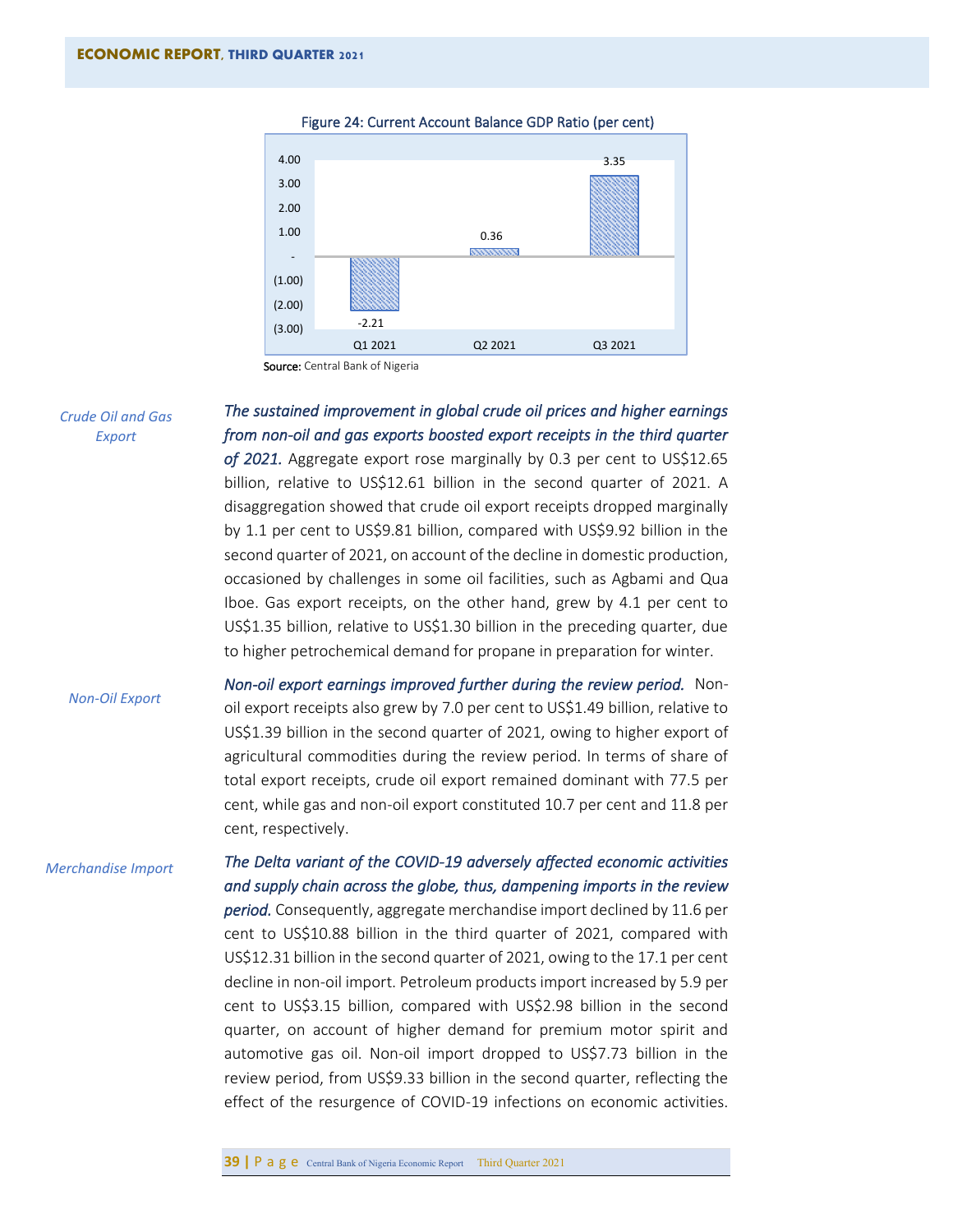The share of non-oil imports remained dominant, accounting for 71.0 per cent of total imports, while petroleum products accounted for the balance of 29.0 per cent.

A breakdown of non-oil import by sector revealed that importation of raw materials and machinery for industrial use accounted for the highest share of 40.1 per cent, followed by manufactured products, with a share of 28.2 per cent. Importation of food products accounted for 17.4 per cent, while imports by the oil, transport, agricultural and mineral sectors accounted for 7.8 per cent, 2.8 per cent, 2.2 per cent, and 1.7 per cent, respectively.

<span id="page-44-0"></span>

Figure 25: Share of Service Out-Payments (per cent)

A breakdown showed that services receipt increased by 4.6 per cent to US\$0.92 billion, compared with US\$0.88 billion in the second quarter of 2021. A further breakdown showed that receipts from financial services export increased by 50.4 per cent to US\$0.21 billion, from US\$0.14 billion in the second quarter of 2021. Insurance services receipts also increased by 74.7 per cent to US\$0.01, relative to the level in the second quarter of 2021. Transportation services receipts, which constituted 52.9 per cent of services receipts declined by 4.8 per cent to US\$0.49 billion, compared with US\$0.50 billion in the second quarter of 2021, driven by the reduction in freight and other transportation services receipts. Government services receipts also declined by 0.7 per cent to US\$0.11 billion, relative to US\$0.12 billion in the second quarter of 2021.

Source: Central Bank of Nigeria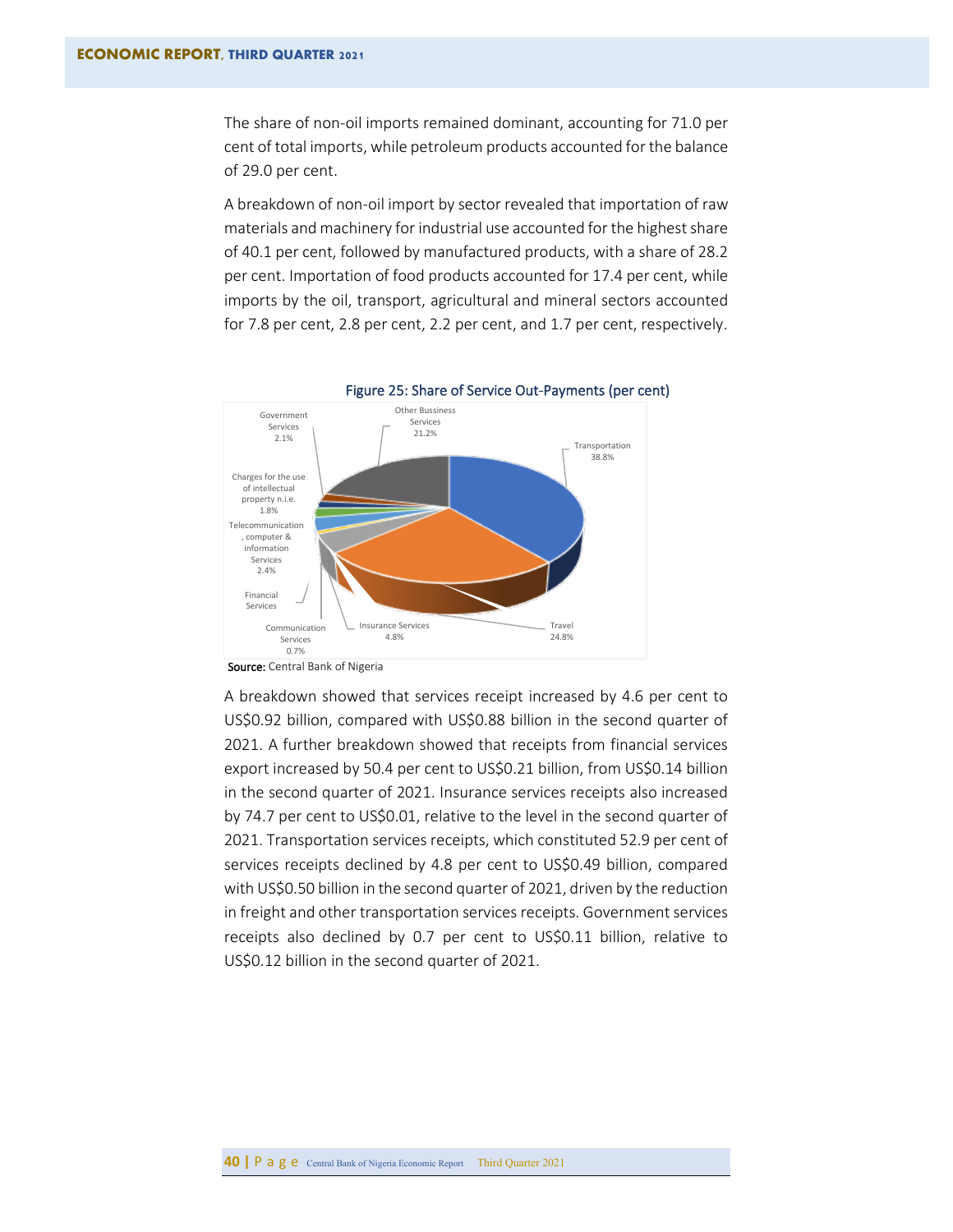

#### <span id="page-45-0"></span>Figure 26: Share of Services Receipts (per cent)

Source: Central Bank of Nigeria

# *Repatriation of dividends and profits by non-resident investors moderated in the review period, resulting in a lower primary income account deficit.* A

lower deficit of US\$2.03 billion was recorded in the third quarter of 2021, compared with the US\$2.72 billion in the second quarter of 2021. The development was based, majorly, on lower repatriation of dividends and distributed branch profits, as most companies declared their profit earlier in the year. The compensation of employees sub-account maintained a surplus position, at US\$0.06 billion, higher than the US\$0.05 billion in the

*Primary Income*



#### <span id="page-45-1"></span>Figure 27: Primary Income Balance (US\$ Million)

preceding period.

#### *Secondary Income*

*Increased inflow of general government transfers, majorly to address the COVID-19 pandemic and security challenges, coupled with increased inflow of remittances, arising from the positive impact of the Banks' Naira4Dollar policy, improved the surplus in the secondary income account.* The surplus in the secondary income increased by 9.2 per cent to US\$6.46 billion, compared with US\$5.92 billion in the second quarter of 2021 due, largely, to an increase in both general government and other

**Source:** Central Bank of Nigeria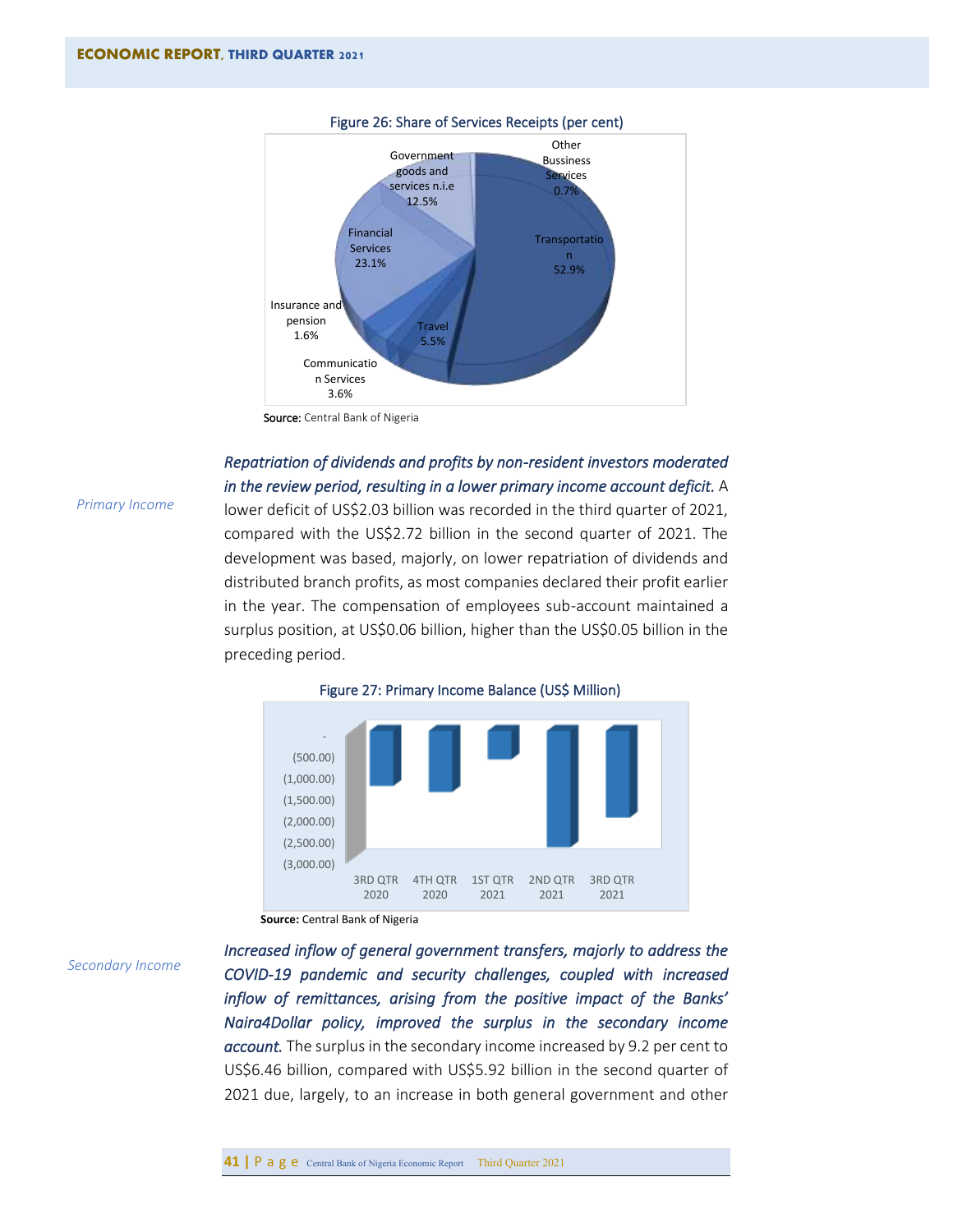sectors receipts. Personal transfers, including workers' remittances, improved by 1.3 per cent to US\$4.90 billion in the third quarter of 2021, compared with US\$4.84 billion in the preceding quarter. Similarly, receipts by the general government in the form of transfers increased by 44.0 per cent to US\$1.56 billion in the review period, relative to US\$1.08 billion in the second quarter of 2021.



#### <span id="page-46-1"></span>Figure 28: Secondary Income Balance and Remittances Inflow (US\$ Million)

 **Source:** Central Bank of Nigeria

# <span id="page-46-0"></span>2.4.2 Financial Account

*The receipt of FGN Eurobond proceeds by the government and increased inflow for the purchase of short-term money market instruments resulted in net incurrence of financial liabilities of US\$2.57 billion (2.3 per cent of GDP), in contrast to net acquisition of US\$0.24 billion (0.4 per cent of GDP) in the second quarter of 2021.* 

The aggregate financial inflow of US\$11.88 billion was recorded in the third quarter of 2021, compared with US\$1.75 billion in the second quarter of 2021, due, majorly to increased inflow of portfolio investment, following the receipt of FGN Eurobond proceeds and higher inflow for the purchase of money market instruments. Portfolio investment rose to US\$7.46 billion, in contrast to a reversal of US\$0.27 billion in the preceding quarter. Similarly, the inflow of other investments increased to US\$4.43 billion, compared with repayment of US\$0.78 billion in the preceding quarter, due to an increase in other liabilities as a result of additional SDR allocation by the IMF and higher loan liabilities of both the banks and the private sector. However, direct investment recorded a divestment of US\$0.01 billion in the third quarter of 2021 in contrast to an inflow of US\$2.80 billion in the preceding quarter, due majorly to a decrease in reinvested earnings as some companies declared losses.

The aggregate financial asset was US\$9.31 billion in the third quarter of 2021, compared with US\$2.00 billion in the second quarter of 2021,

*Financial Account Developments*

*Net Incurrence of Liability*

*Net Acquisition of Asset*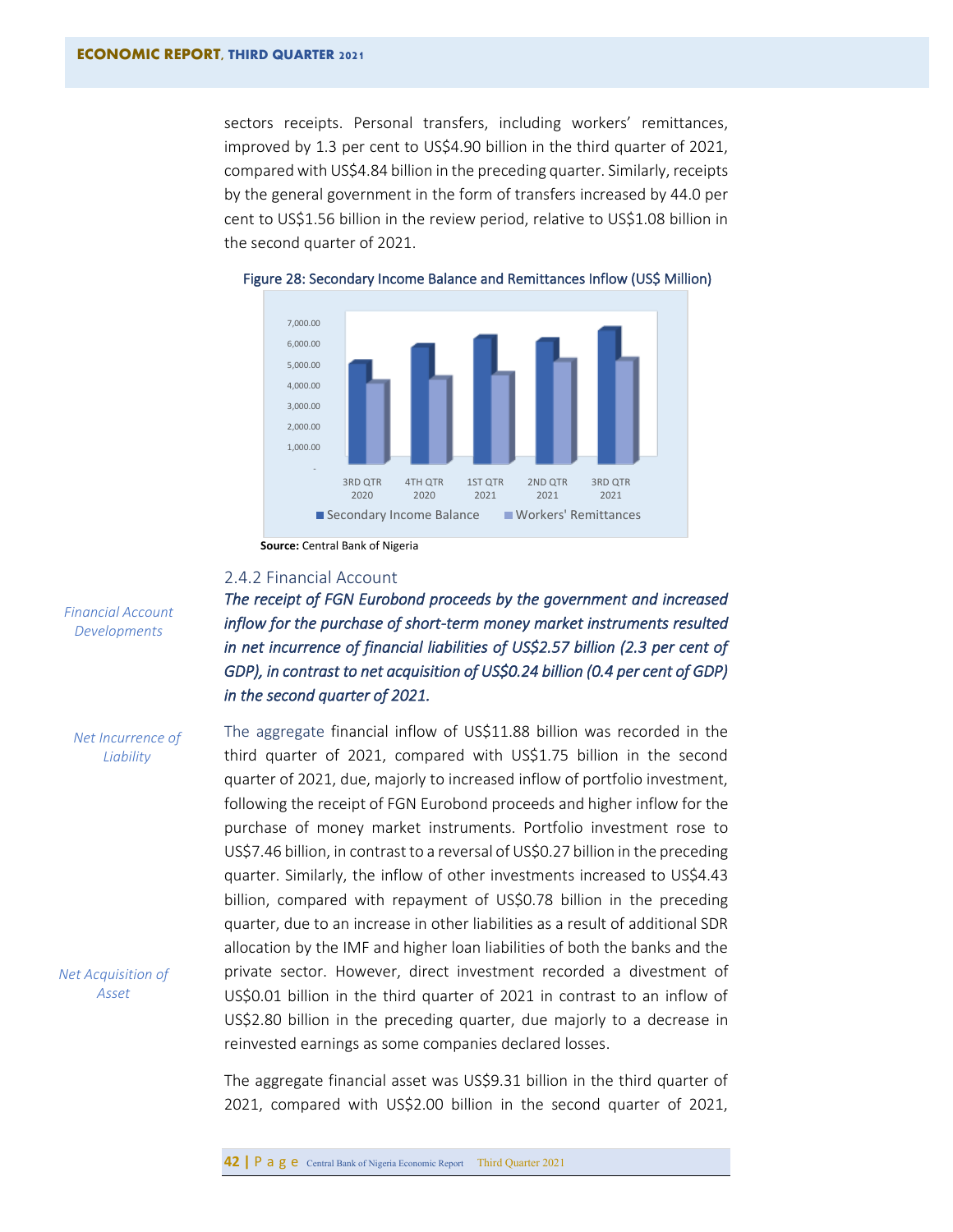reflecting increased claims on direct investment enterprises abroad and accretion to external reserves, due mainly to receipt of FGN Eurobond proceeds and additional SDR allocation by the IMF. A disaggregation showed that FDI increased significantly to US\$0.82 billion, from US\$0.10 billion in the preceding quarter.

Portfolio and other investment assets, on the other hand, declined below their levels in the preceding period to US\$0.01 billion and US\$3.20 billion, respectively. Portfolio investment declined due to the lower purchase of debt securities by resident investors, while other investments dropped due to the holdings of foreign currency deposits of the private sector. External reserves asset recorded accretion of US\$5.28 billion in the review period, in contrast to depletion of US\$2.14 billion in the preceding period.

# <span id="page-47-0"></span>2.4.3 External Debt

*External Debt*

*Additional loans from commercial and bilateral sources resulted in a 13.4 per cent increase in Nigeria's public sector external debt stock at end-September 2021.* Public sector external debt stock at end-September 2021 rose to US\$37.96 billion, compared with US\$33.47 billion at end-June 2021. Similarly, external debt service payment increased by 73.3 per cent to US\$0.52 billion, relative to US\$0.30 billion at the end-June 2021. A breakdown showed that the multilateral loans from the World Bank, International Monetary Fund, and African Development Bank Groups amounted to US\$18.28 billion, accounting for 48.2 per cent of the total. A total of US\$14.67 billion was borrowed from commercial sources in the form of Euro and Diaspora Bonds (38.7 per cent), an increase of 37.5 per cent above the US\$10.67 billion at the end of the preceding quarter of 2021. Loans from bilateral sources were US\$4.40 billion or 11.6 per cent of the total, while promissory notes were US\$0.60 billion, or 1.5 per cent of the total debt stock.

A disaggregation of external debt service payments showed that principal repayment amounted to US\$0.17 billion, accounting for 32.7 per cent of the entire payment. Of the principal payments, US\$0.11 billion was to multilateral institutions, while US\$0.06 billion was in respect of bilateral loans. Interest payment was US\$0.32 billion, or 61.5 per cent of the total, with interest on commercial loans amounting to US\$0.25 billion. Other payments, at US\$0.03 billion, made up the balance.

#### <span id="page-47-1"></span>2.4.4 International Investment Position (IIP)

*In the review period, claims on non-resident investors increased, resulting in a lower net financial liability position.* Nigeria's International Investment Position (IIP) recorded a net liability of US\$78.51 billion at end-September 2021, relative to US\$79.05 billion at end-June 2021. The stock of financial

*International Investment Position*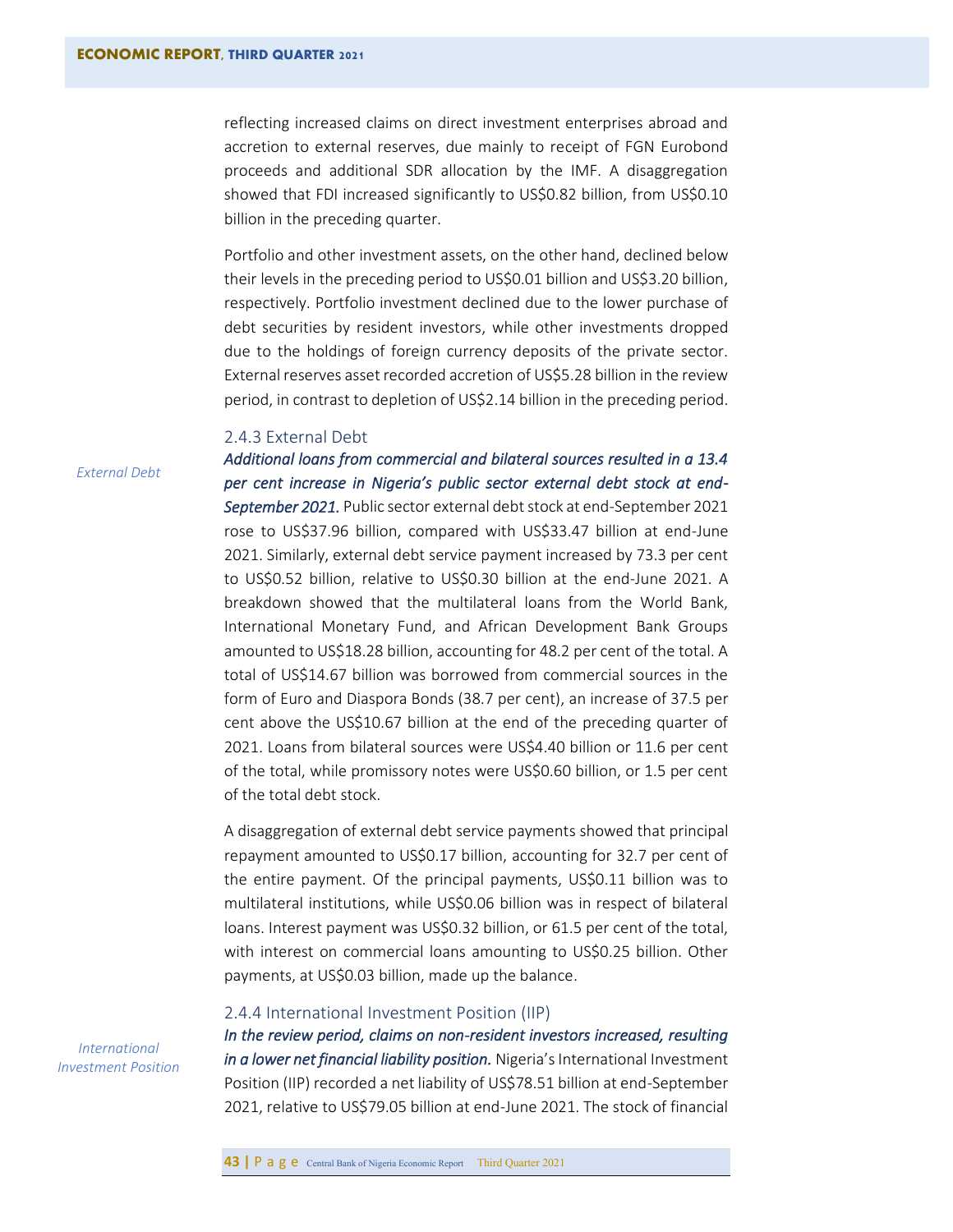assets rose by 13.8 per cent to US\$102.57 billion at end-September 2021, compared with US\$90.17 billion at end-June 2021. This was due largely to 26.0 per cent, 7.3 per cent, and 6.7 per cent increase in the stock of reserve assets, other assets, and direct investment assets, respectively, in the review period.

The stock of financial liabilities representing foreign investors' claims on the economy increased by 7.0 per cent to US\$181.08 billion at the end-September 2021, compared with US\$169.21 billion at end-June 2021. The development reflected the 25.4 per cent (US\$36.96 billion), 9.1 per cent (US\$51.65 billion) and 0.1 per cent (US\$90.47 billion) increase in the stock of portfolio, other investment, and FDI liabilities in the third quarter of 2021, from US\$29.48 billion, US\$47.36 billion and US\$90.37 billion in the second quarter of 2021, respectively.

# <span id="page-48-0"></span>2.4.5 International Reserves

*International Reserves*

*External reserves position was boosted by additional SDR allocation of US\$3.4 billion by the IMF and the receipt of US\$4.0 billion FGN Eurobond in the review period.* Consequently, Nigeria's international reserves increased to US\$41.57 billion at the end-September 2021, above the US\$32.99 billion at the end-June 2021. The level of external reserves could cover 8.7 months of import for goods and services or 11.5 months of import for goods only.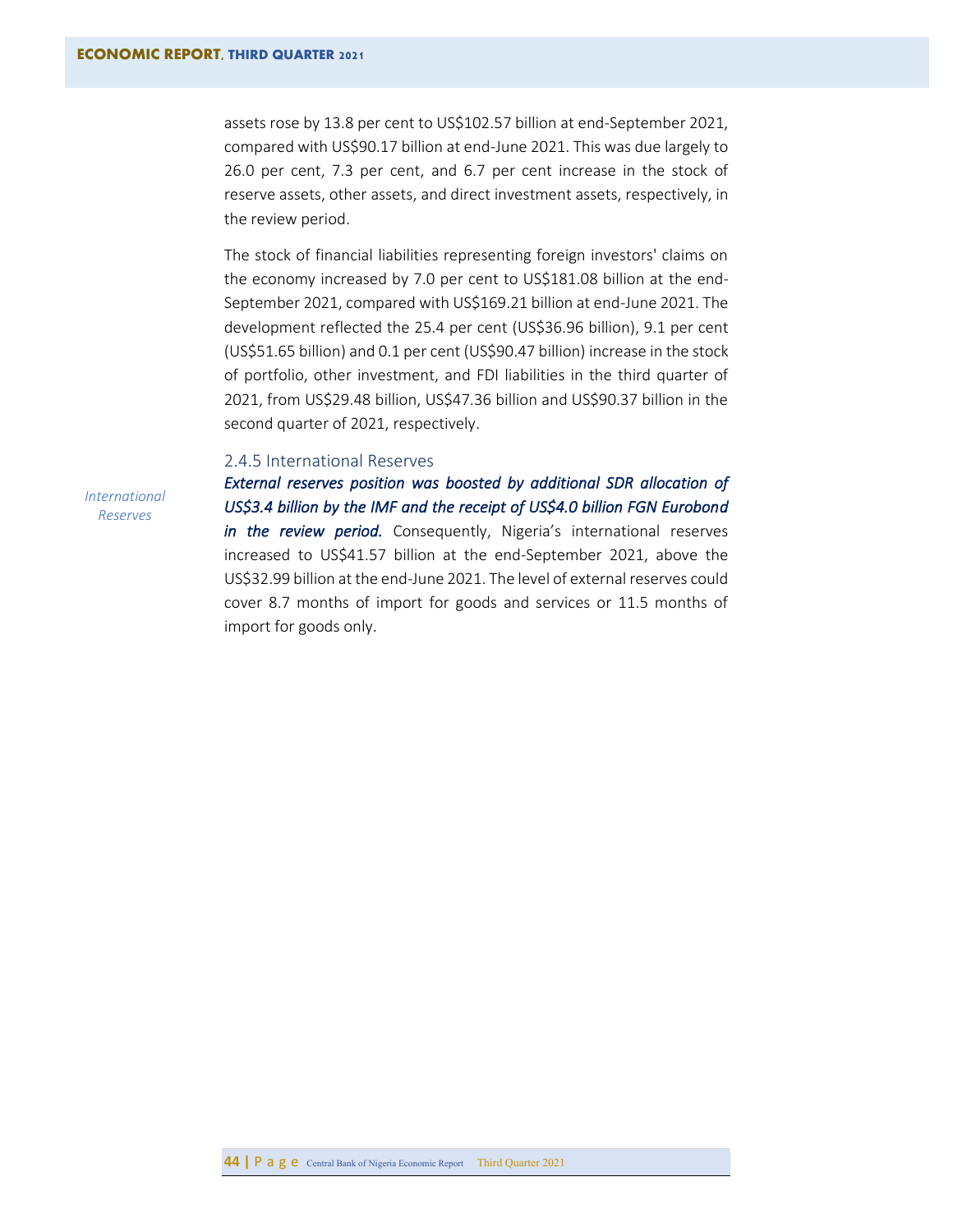<span id="page-49-1"></span>

Figure 29: External Reserves and Months of Import Cover (US\$ Billion)

Source: Central Bank of Nigeria

A breakdown of the external reserves by ownership showed that the share of CBN was US\$30.99 billion (74.5 per cent); Federal Government, US\$10.52 billion (25.3 per cent); while the Federation accounted for the balance of US\$0.06 billion (0.2 per cent). In terms of currency composition, the US dollar was US\$31.64 billion, (76.1 per cent); Chinese Yuan US\$4.18 billion (10.0 per cent); Special Drawing Rights US\$5.38 billion (12.9 per cent); GB Pounds, US\$0.26 billion (0.6 per cent); Euro US\$0.12 billion (0.3 per cent); and other currencies accounted for the balances.

### <span id="page-49-0"></span>2.4.6 Foreign Exchange Flows Through the Economy

*Foreign exchange inflow to the economy improved in the review period due to increased non-oil receipts.* Foreign exchange inflow into the economy rose significantly by 65.0 per cent to US\$30.20 billion, compared with US\$18.30 billion in the preceding period. The development was driven by the 158.4 per cent and 13.4 per cent increased inflow through the CBN and the autonomous sources, respectively. Foreign exchange inflow through the Bank at US\$16.83 billion increased significantly above the US\$6.51 billion in the preceding quarter due to additional SDR allocation and proceeds from the Euro bond sales. A disaggregation showed that non-oil receipts increased to US\$14.97 billion, compared with the US\$4.60 billion in the preceding quarter. However, receipts from oil-related sources fell by 2.7 per cent to US\$1.86 billion, relative to the value in the second quarter of 2021. Foreign exchange inflow through autonomous sources was US\$13.37 billion, compared with US\$11.79 in the preceding period, as a result of improved inflow from invisible purchases and non-oil export receipts.

*Foreign Exchange Flows through the Economy*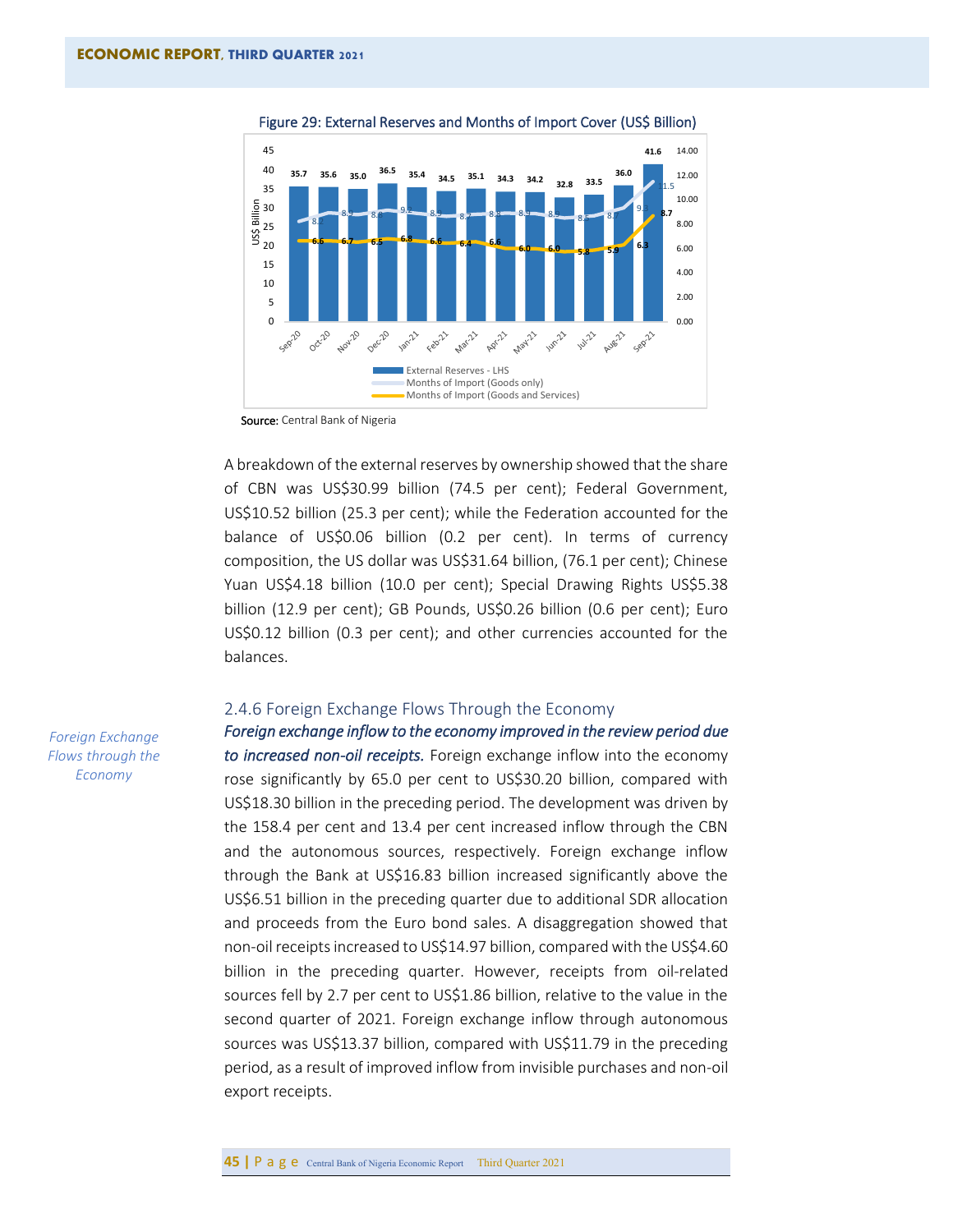Foreign exchange outflow through the economy at US\$10.22 billion increased by 4.6 per cent, compared with the level in the second quarter of 2021, driven largely by higher utilisation of foreign exchange for invisible imports. Aggregate foreign exchange outflow through the Bank was US\$7.98 billion, reflecting a decrease of 10.6 per cent, relative to US\$8.92 billion in the second quarter of 2021. The development resulted from the decline in the Bank's intervention in the foreign exchange market, due to the stoppage of sales to BDC operators. Outflow through autonomous sources at US\$2.24 billion increased by 165.1 per cent, above the level in the preceding quarter, due to a significant increase in invisible imports.

Accordingly, foreign exchange flow through the economy resulted in a net inflow of US\$19.98 billion in the third quarter of 2021, compared with US\$8.53 billion in the preceding quarter of 2021. A net inflow of US\$8.85 billion was recorded through the Bank, in contrast to a net outflow of US\$2.41 billion in the preceding quarter of 2021. Similarly, a higher net inflow of US\$11.13 billion was recorded through autonomous sources in the review period, compared with US\$10.94 billion in the preceding period.



<span id="page-50-1"></span>Figure 30: Foreign Exchange Transactions through the Bank (US\$ Million), in the 2021Q3

Source: Central Bank of Nigeria

# <span id="page-50-0"></span>2.4.7 Foreign Exchange Market Developments

*The foreign exchange market was relatively liquid and stable, following the*  Bank's sustained intervention in the market. During the review period, the Bank discontinued sales of foreign exchange to Bureau De Change (BDC) operators and suspended the processing and issuance of new licenses for BDC operations. Consequently, forex sales were rechannelled to commercial banks to meet the PTA/BTA needs of customers. Furthermore, commercial banks were directed to publish customers' names that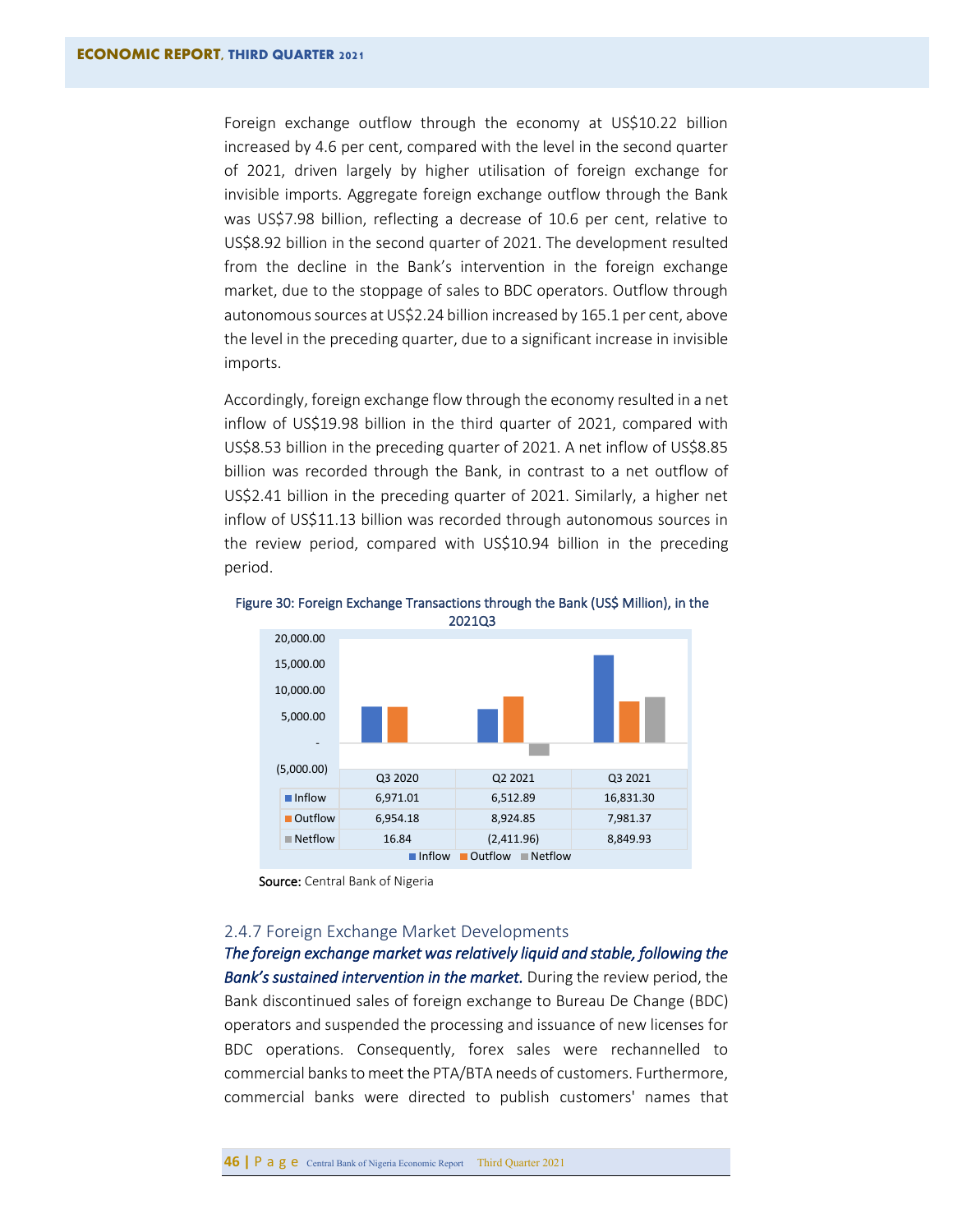circumvent the Bank's policy on the sale of forex on their website, to curtail sharp practices.

*Transactions in the Foreign Exchange Market*

Total foreign exchange sales to authorised dealers by the Bank was US\$5.35 billion, a decrease of 11.6 per cent, compared with the level in the preceding quarter. A disaggregation showed that sales to interbank and secondary market intervention sales (SMIS) rose by 33.9 per cent and 35.7 per cent to US\$0.73 billion and US\$2.09 billion, relative to the levels in the preceding quarter. However, matured swap contracts, I&E window, and BDCs declined by 19.5 per cent, 21.3 per cent, and 69.0 per cent to US\$0.88 billion, US\$0.80 billion, and US\$0.44 billion, respectively, relative to the levels in the preceding quarter. Similarly, SME interventions decreased by 3.9 per cent to US\$0.41 billion, relative to US\$0.42 billion in the preceding quarter.



<span id="page-51-0"></span>Figure 31: Foreign Exchange Sales to Authorised Dealers, Third Quarter 2021 (US\$ Billion)

Source: Central Bank of Nigeria

The average turnover at the Investors and Exporters (I&E) segment increased by 42.3 per cent to US\$0.16 billion, from US\$0.12 billion in the second quarter of 2021, reflecting increased liquidity in the window.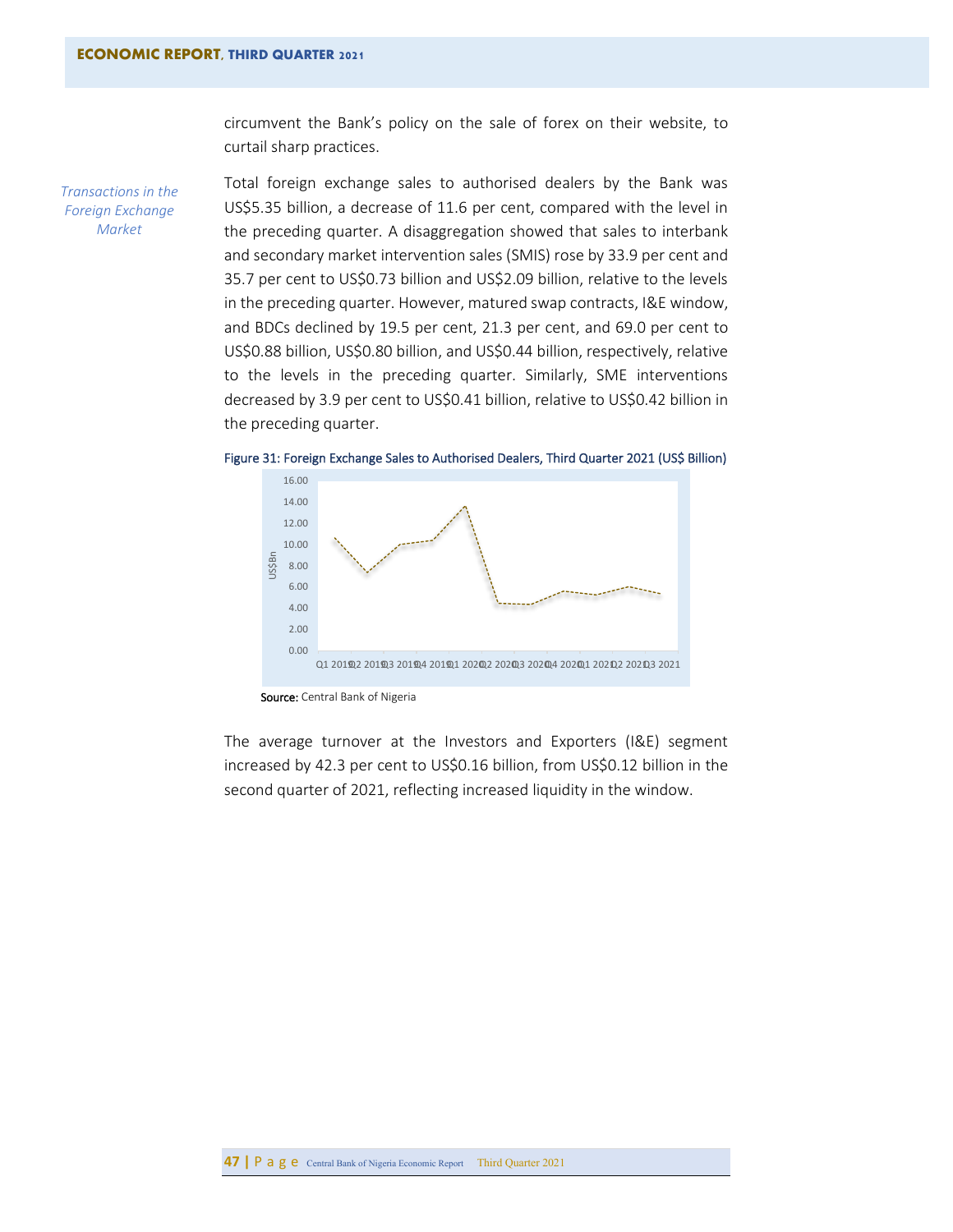<span id="page-52-1"></span>

Figure 32: Turnover in the I&E Foreign Exchange Market (US\$ Million)

Source: Financial Markets Derivatives Quotations (FMDQ)

# <span id="page-52-0"></span>2.4.8 Exchange Rate Movement

*Average Exchange Rate* 

*There was relative stability of exchange rate at the I&E window in the review period.* At the I&E window, the average exchange rate slightly depreciated by 0.2 per cent to ₦411.89/US\$, compared with the level in the second quarter of 2021.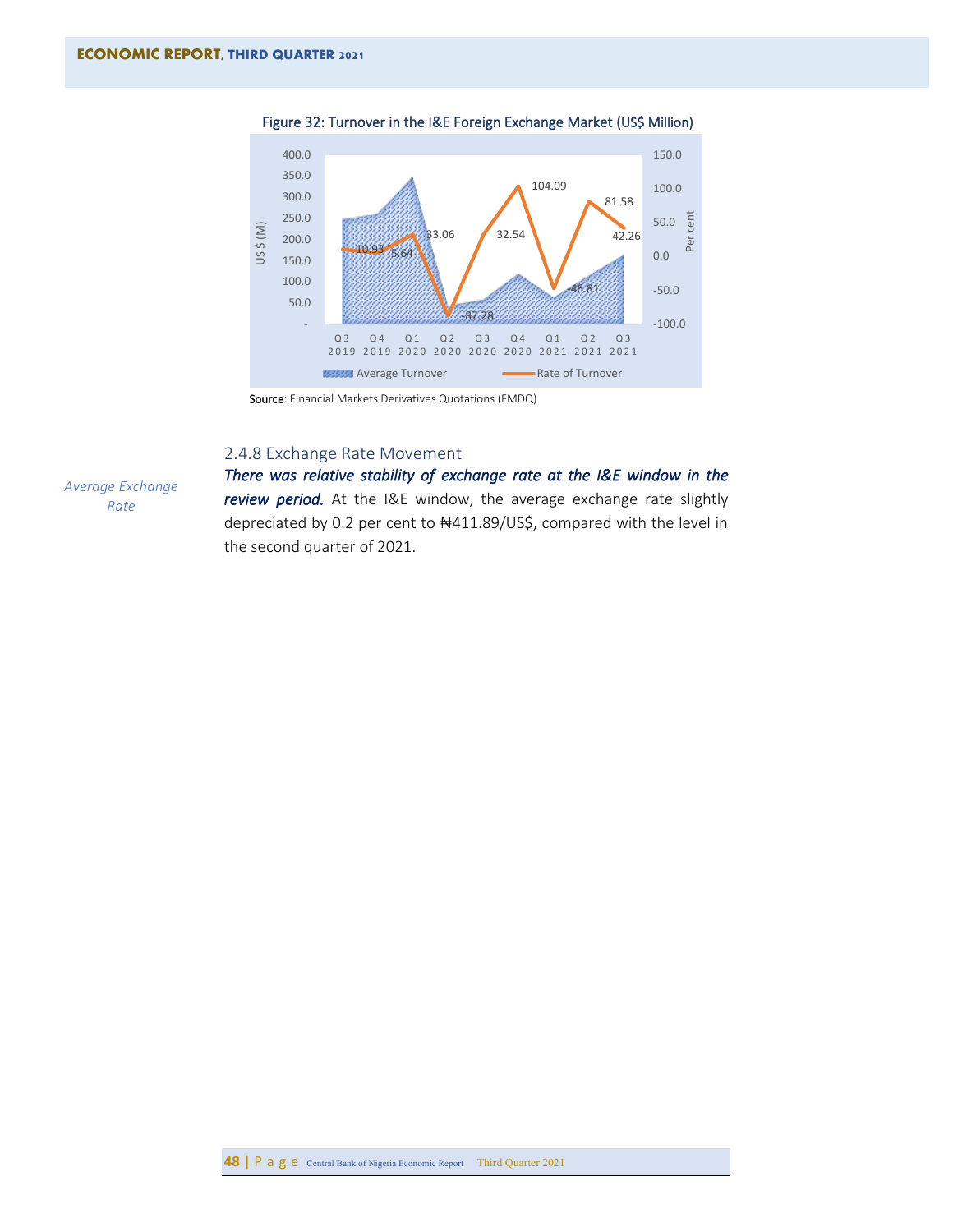# <span id="page-53-0"></span>3.0 ECONOMIC OUTLOOK

### <span id="page-53-1"></span>3.1 Global Outlook

*The optimistic growth outlook for the medium-term is threatened by the emergence of new COVID-19 variants and the pace of vaccine administration.* The IMF global GDP projection for 2021 was revised downwards by 0.1 percentage points to 5.9 per cent in the October WEO on account of the resurgence of the COVID-19 pandemic and the attendant disruption of supply chains. In addition, the wide disparity in the pace of vaccination between advanced economies and low-income developing countries is expected to further dampen the growth outlook in the medium-term, as the low-income countries continue to lag other country groups. Going into 2022, the growth projection remains unchanged at 4.9 per cent, owing to the expectation of strong consumer demand supported by accommodative policy support and improved pace of vaccination. However, the expected policy normalisation in most advanced economies and the emergence of more virulent strains of coronavirus disease pose downside risks to the outlook.

# 3.2. Domestic Outlook

*The Nigerian economy is expected to sustain its positive trajectory in the near- term.* The positive outlook is predicated on continued recovery of oil prices, rebound in manufacturing activities, and intensified administration of COVID-19 vaccine. In addition, the implementation of the Petroleum Industry Act (PIA), which is expected to expand the fiscal space of government in the medium-to-long term; and the launching of the Central Bank Digital Currency (CBDC), eNaira, which is expected to improve cost efficiency on transactions and financial inclusion in the medium-to-long term; are potential growth enablers.

Consequently, the economy is projected to grow at 2.86 per cent in the fourth quarter of 2021, with an annual growth of 3.10 per cent in 2021. However, the potential third wave of COVID-19 pandemic, amid rising cases of the Delta variant across the world, persisting insecurity, limited fiscal space, weak commodity value chain, infrastructure deficit and poor electricity supply, are likely headwinds that could have a negative impact on the outlook of growth.

*Inflationary pressure is expected to ease in the short-to-medium term in response to the positive impact of the various CBN and Federal*  Government interventions on agriculture and the real sector. Furthermore, the harvest season is expected to boost food supply, leading to a gradual fall in food prices and moderation in food inflation. Against this backdrop,

*Economic Outlook for the Fourth Quarter of 2021*